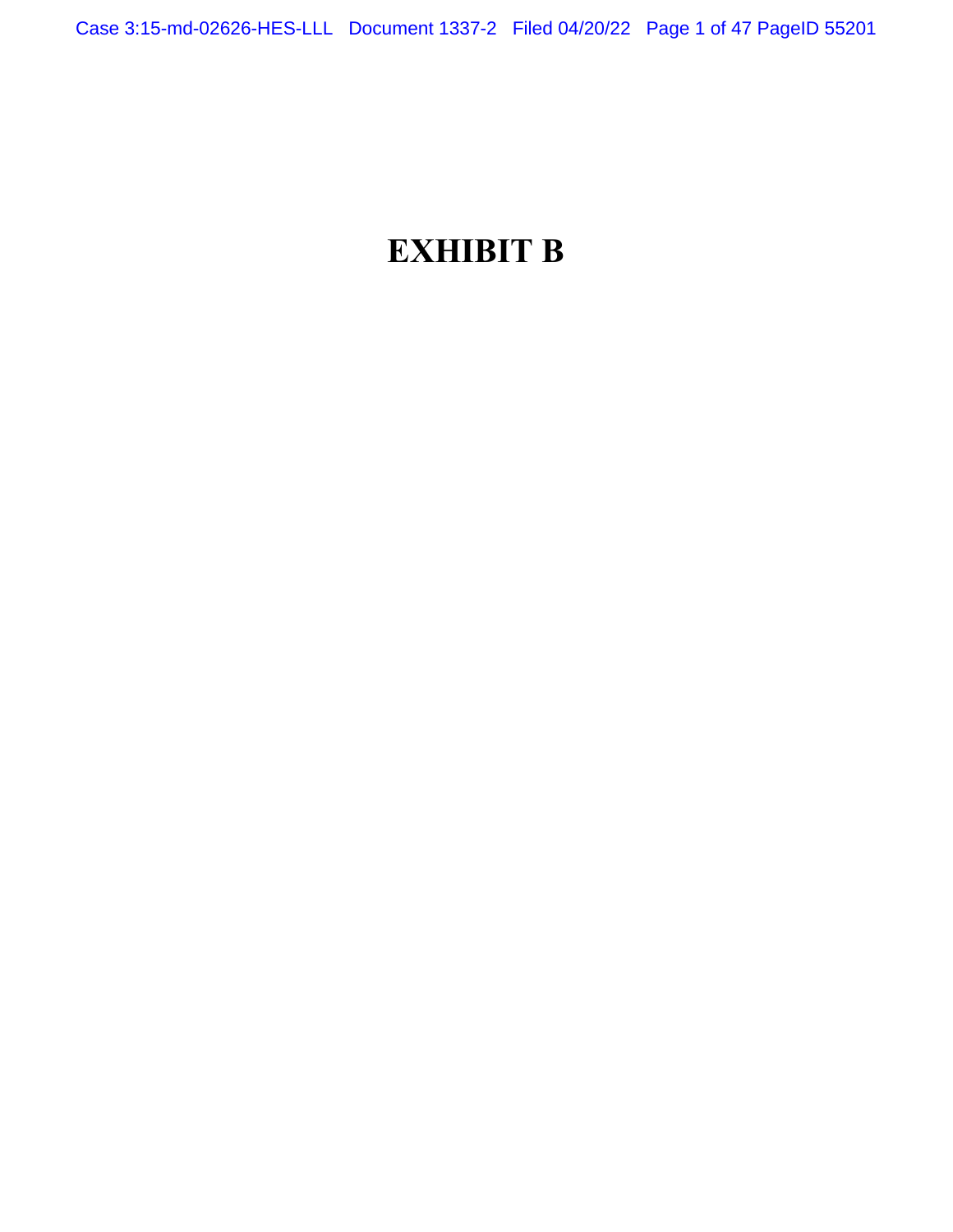# **UNITED STATES DISTRICT COURT MIDDLE DISTRICT OF FLORIDA**

| In Re:                                                        | Case No. 3:15-md-2626-HES-LLL                                                                                    |
|---------------------------------------------------------------|------------------------------------------------------------------------------------------------------------------|
| <b>DISPOSABLE CONTACT LENS</b><br><b>ANTITRUST LITIGATION</b> | <b>Judge Harvey E. Schlesinger</b><br>Judge Virginia M. Hernandez Covington<br>Magistrate Judge Laura L. Lambert |
| THIS DOCUMENT RELATES TO:<br><b>All Class Actions</b>         |                                                                                                                  |

# **SETTLEMENT AGREEMENT**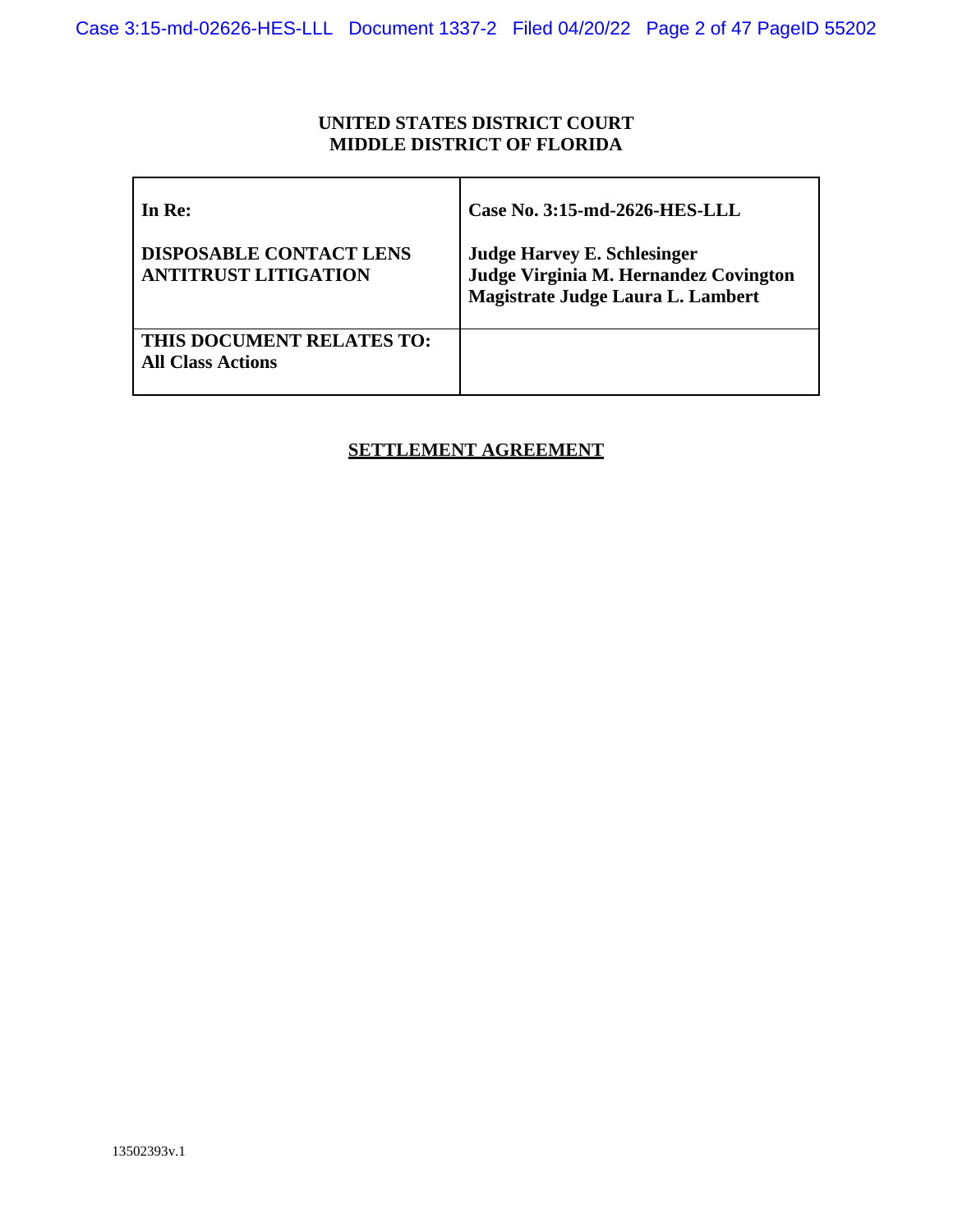This Stipulation and Agreement of Settlement (the "Stipulation" or the "Settlement Agreement"), dated March 27, 2022 (the "Execution Date"), submitted pursuant to Rule 23 of the Federal Rules of Civil Procedure and Rule 408 of the Federal Rules of Evidence, embodies a settlement (the "Settlement") made and entered into by and among: (i) Rachel Berg, Miriam Pardoll, Jennifer Sineni, Elyse Ulino, Susan Gordon, Cora Beth Smith, Brett Watson, Tamara O'Brien, Sheryl Marean, Catherine Dingle, Amanda Cunha, Alexis Ito, Kathleen Schirf, John Machikawa, and Joseph Felson (collectively, "Plaintiffs"), for themselves and on behalf of each Settlement Class Member, on the one hand, and (ii) Defendant Johnson & Johnson Vision Care, Inc. ("JJVCI"), on the other hand, by and through their counsel of record in the above-captioned litigation pending in the United States District Court for the Middle District of Florida, and any other actions that may be transferred or consolidated into this litigation (the "Action"). This Stipulation is intended by the parties to fully, finally, and forever resolve, discharge, and settle the Released Claims (as defined hereafter) upon and subject to the terms and conditions hereof and subject to the approval of the Court. Throughout this Stipulation, all capitalized terms used, but not immediately defined, have the meanings given to them in Section IV.l below.

#### **I. PLAINTIFFS' CLAIMS AND BENEFITS OF SETTLEMENT**

Plaintiffs' Lead Counsel believe Plaintiffs' claims asserted in the Action have merit. However, Lead Counsel recognize and acknowledge the expense and length of continued proceedings necessary to prosecute the Action against JJVCI through trial and potential appeal. Lead Counsel also have taken into account the uncertain outcome and risks of further litigation, especially in complex matters such as this Action. Lead Counsel also are aware of the risks presented by JJVCI's arguments at trial or on appeal. Lead Counsel believe that the Settlement set forth in this Stipulation confers substantial benefits upon the Settlement Class in light of the circumstances present here. Based on their evaluation, Lead Counsel have determined that the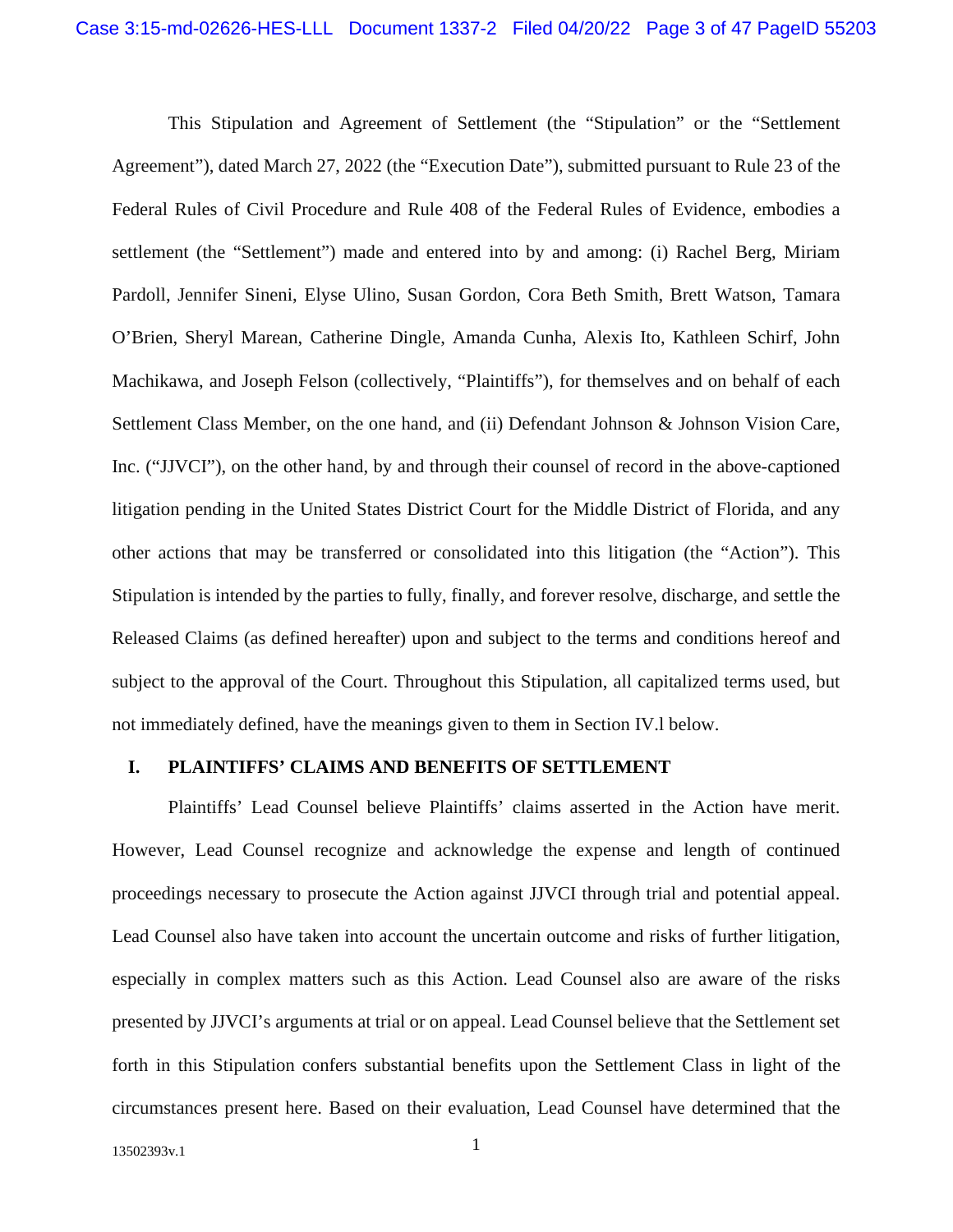Settlement set forth in this Stipulation is in the best interests of Plaintiffs and the Settlement Class, and is fair, reasonable, and adequate.

#### **II. JJVCI'S DENIALS OF WRONGDOING AND LIABILITY**

JJVCI has consistently denied and continues to deny that it has violated any laws and maintains that its conduct was at all times proper and in compliance with all applicable provisions of law in all respects. JJVCI has denied and continues to deny specifically each and all of the claims and contentions of wrongful conduct alleged in the Action, along with all charges of wrongdoing or liability against it arising out of any of the conduct alleged, or that could have been alleged, in the Action.

#### **III. JJVCI'S USE OF UNILATERAL PRICING POLICIES TO DATE**

Commencing in approximately mid-2013 and ending in 2017, Alcon Vision, LLC. ("Alcon Vision"); Bausch & Lomb, Inc. ("B&L"); JJVCI; and Cooper Vision, Inc. ("CooperVision") (collectively the "Manufacturers") each adopted "Unilateral Pricing Policies" or "UPPs" on certain brands of disposable contact lenses. During the Settlement Class Period, ABB Optical Group, LLC ("ABB Optical") was an authorized distributor of disposable contact lenses subject to the UPPs.

#### **IV. TERMS OF STIPULATION AND AGREEMENT OF SETTLEMENT**

NOW, THEREFORE, IT IS HEREBY STIPULATED AND AGREED by and among the Plaintiffs, on the one hand, and JJVCI, on the other hand, by and through their respective counsel of record, that, subject to the approval of the Court pursuant to Rule 23(e) of the Federal Rules of Civil Procedure, in consideration of the benefits flowing to the parties from the Settlement set forth herein, the Released Claims shall be finally and fully released, compromised, and settled as to all Released Parties, and the Action shall be settled, compromised, and dismissed with prejudice as to the Released JJVCI Parties, without costs, except as stated herein, and with releases extended as set forth in this Settlement Agreement, upon and subject to the terms and conditions of the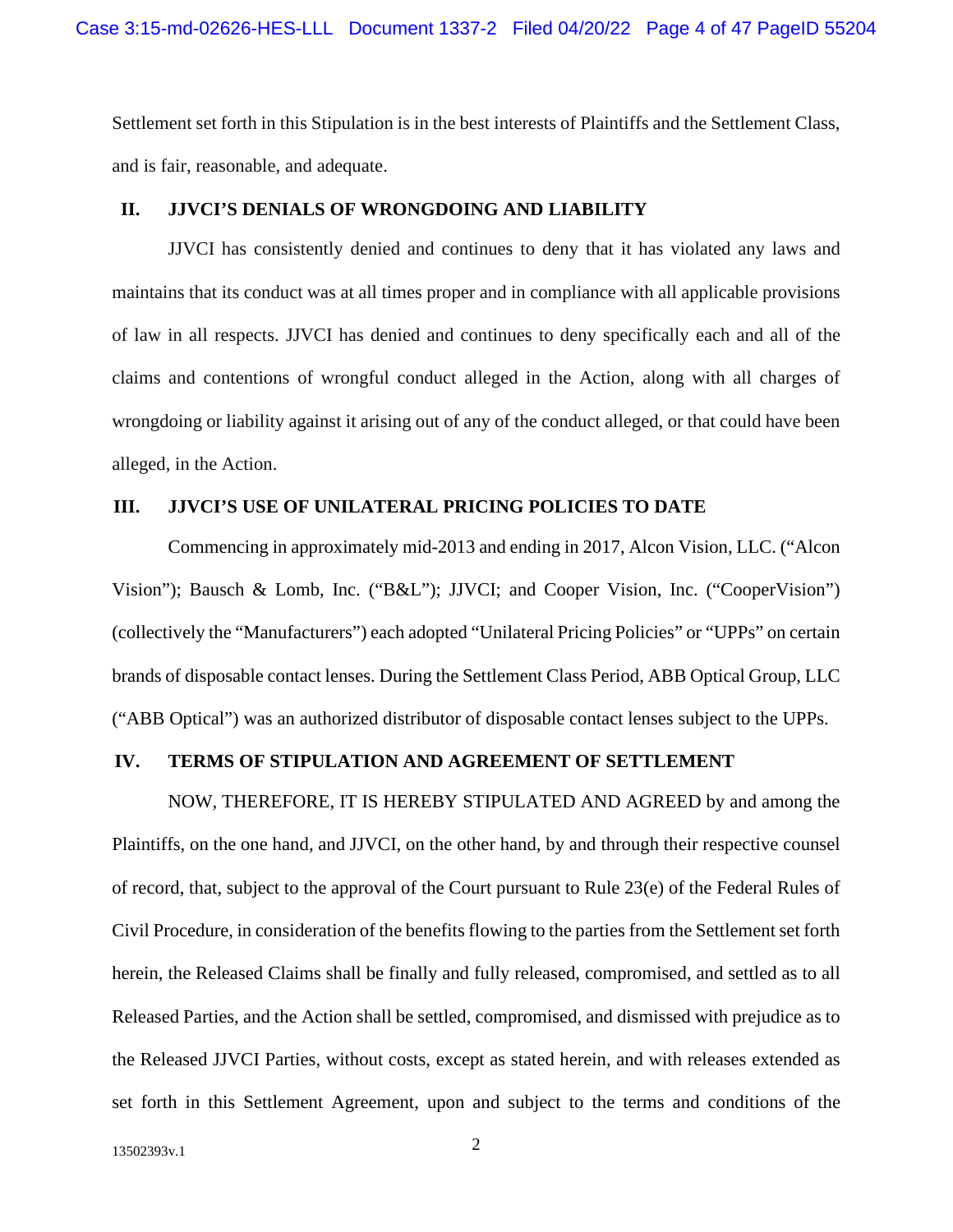Stipulation, as follows.

#### **1. Definitions**

As used in this Stipulation the following terms have the meanings specified below:

1.1. "Amended Complaint" means the Plaintiffs' Interlineation to Corrected Consolidated Class Action Complaint, filed in this Action on March 1, 2017.

1.2. "Authorized Claimant" means any Settlement Class Member who submits a timely and valid Proof of Claim and Release Form and whose claim for recovery has been allowed pursuant to the terms of the Stipulation.

1.3. "Bar Date" is defined in Paragraph 8.5.

1.4. "Claims Administrator" means an administrator to be chosen at a later date by Plaintiffs.

1.5. "Class Notice and Administration Expenses" means the fees and expenses reasonably and actually incurred in connection with providing notice, locating Settlement Class Members, assisting with the filing of claims, administering and distributing the Net Settlement Fund to Authorized Claimants, processing Proof of Claim and Release Forms, and paying escrow fees and costs, if any.

1.6. "Court" means the United States District Court for the Middle District of Florida.

1.7. "Defendants" means any and all parties named as defendants in the Amended Complaint and/or in any further amended complaint or pleading filed in this Action, including Alcon Vision; Bausch & Lomb; JJVCI; CooperVision; and ABB Optical.

1.8. "Effective Date" means the first date by which all of the events and conditions specified in Paragraph 10.1 have been met and have occurred.

1.9. "Escrow Account" means the account controlled by the Escrow Agent into which the sum of \$55,000,000 (fifty-five million dollars) shall be deposited by or on behalf of JJVCI on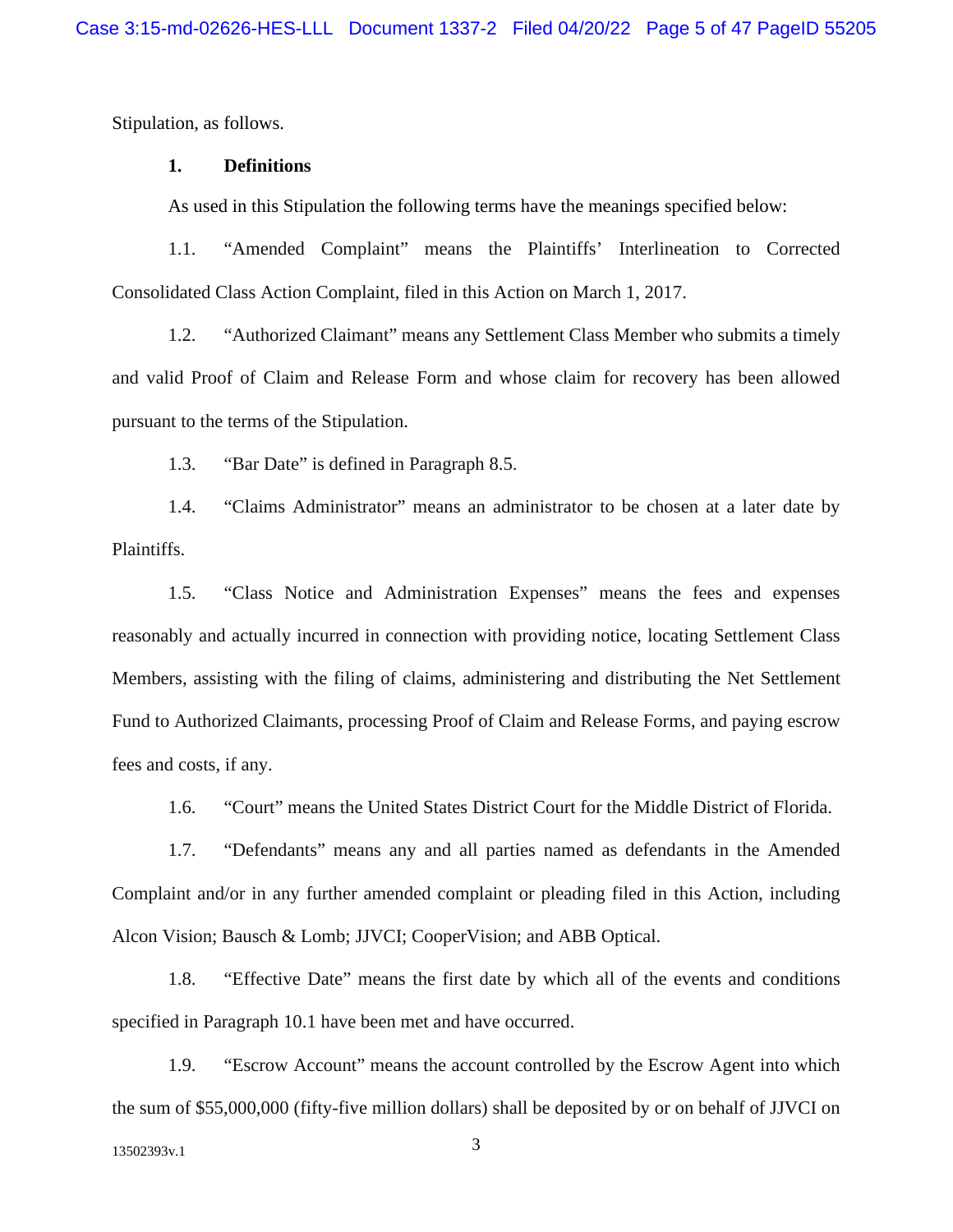the schedule set forth in paragraph 3.1 of this Settlement Agreement.

- 1.10. "Escrow Agent" means Huntington National Bank.
- 1.11. "Fee and Expense Application" is defined in Paragraph 9.1.
- 1.12. "Fee and Expense Award" is defined in Paragraph 9.1.

1.13. "Final" means when the last of the following with respect to the judgment approving the Settlement shall occur: (i) the expiration of the time to file a motion to alter or amend the judgment under Federal Rule of Civil Procedure 59(e) has passed without any such motion having been filed; (ii) the expiration of the time in which to appeal the judgment has passed without any appeal having been taken, which date shall be deemed to be thirty (30) days following the entry of the judgment, unless the date to take such an appeal shall have been extended by Court order or otherwise, or unless the 30th day falls on a weekend or a Court holiday, in which case the date for purposes of this Stipulation shall be deemed to be the next business day after such 30th day; and (iii) if a motion to alter or amend is filed under Federal Rule of Civil Procedure 59(e) or if an appeal is taken, immediately after the determination of that motion or appeal so that it is no longer subject to any further judicial review or appeal whatsoever, whether by reason of affirmance by a court of last resort, lapse of time, voluntary dismissal of the appeal or otherwise, and in such a manner as to permit the consummation of the Settlement substantially in accordance with the terms and conditions of this Stipulation. For purposes of this paragraph, an "appeal" shall include any petition for a writ of certiorari or other writ that may be filed in connection with approval or disapproval of this Settlement, but shall not include any appeal that concerns only the issue of attorneys' fees and expenses, any service awards to Plaintiffs, or any Plan of Allocation of the Net Settlement Fund.

1.14. "Judgment and Order of Dismissal" means the judgment and order of dismissal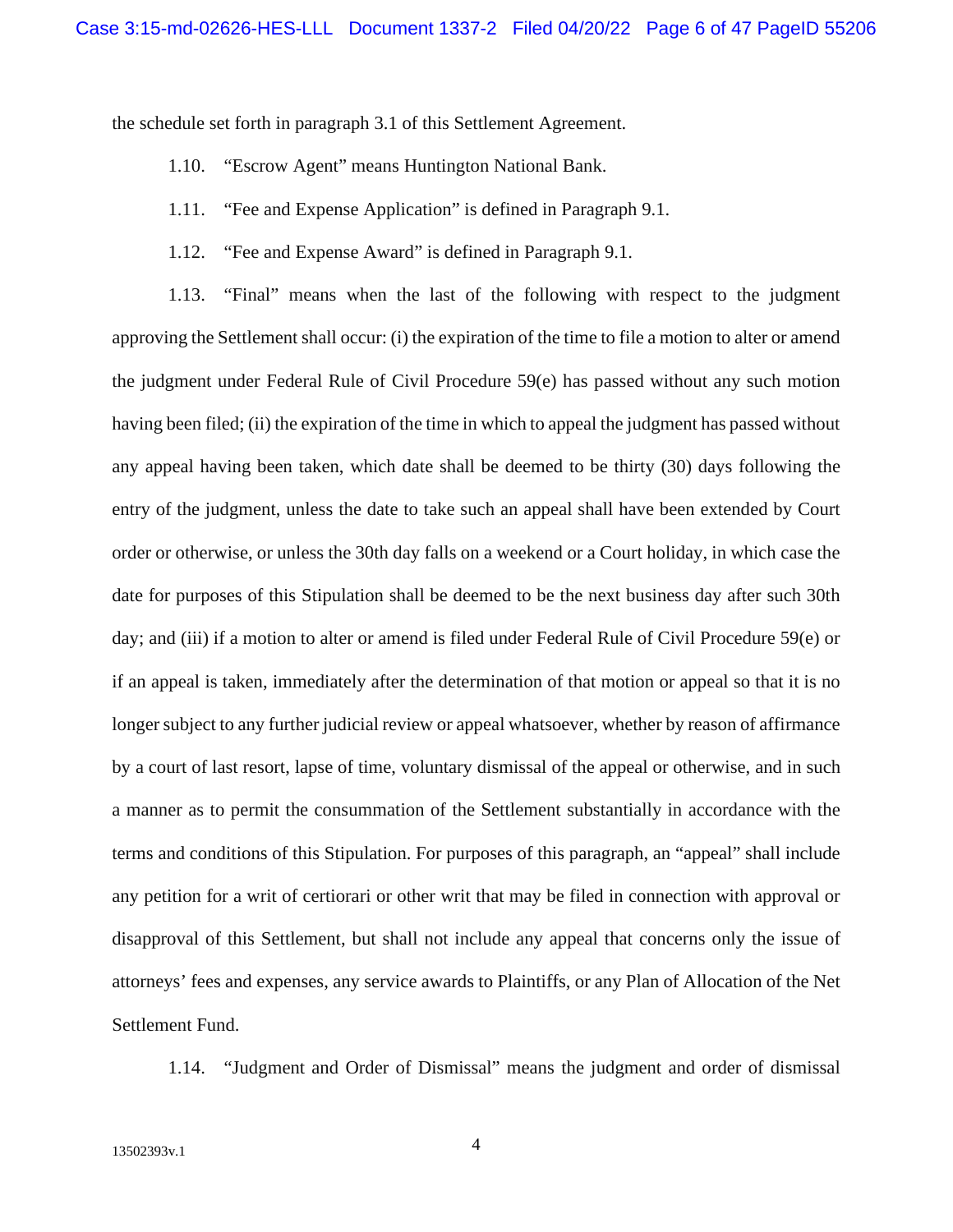with prejudice to be rendered by the Court upon approval of the Settlement, in substantially the form of Exhibit B attached hereto, or such other substantially similar form agreed to by the Settling Parties.

1.15. "Lead Counsel" or "Plaintiffs' Lead Counsel" means Scott+Scott, Attorneys at Law, LLP, Hausfeld, LLP, and Robins Kaplan LLP.

1.16. "Net Settlement Fund" means the Settlement Fund less: (i) the amount of the Fee and Expense Award and any Plaintiffs' Service Award, if requested, and to the extent allowed by the Court; (ii) Class Notice and Administration Expenses; (iii) Taxes and Tax Expenses; and (iv) any other fees or expenses approved by the Court.

1.17. "Notice" means the Notice of Pendency and Proposed Settlement of Class Action to be sent to Settlement Class Members, as approved by the Court. Plaintiffs have full discretion as to when to inform the Court to issue notice of this Settlement, provided that Plaintiffs will file a motion for preliminary approval of the settlement within 30 (thirty) days of execution of this Settlement Agreement.

1.18. "Opt-Outs" is defined in Paragraph 10.2.

1.19. "Person" means a natural person, individual, corporation, partnership, limited partnership, association, pension fund, mutual fund, joint stock company, estate, legal representative, trust, unincorporated association, government or any political subdivision or agency thereof, any business or legal entity and his, her or its spouses, heirs, predecessors, successors, representatives, beneficiaries, trustees, or assignees, and any other entity on behalf of whom the person has a legal right to make or release a claim.

1.20. "Plaintiffs" means Rachel Berg, Miriam Pardoll, Jennifer Sineni, Elyse Ulino, Susan Gordon, Cora Beth Smith, Brett Watson, Tamara O'Brien, Sheryl Marean, Catherine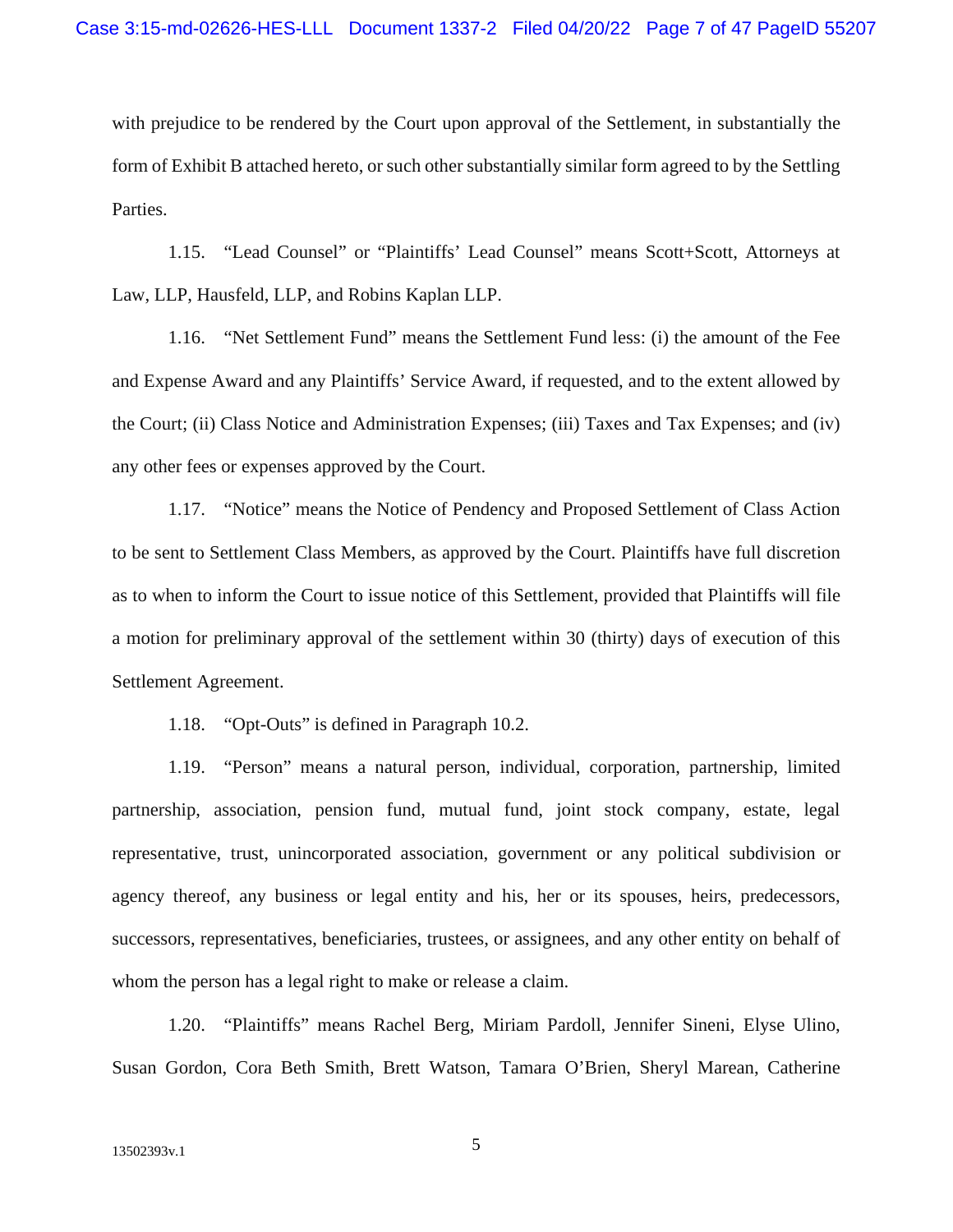Dingle, Amanda Cunha, Alexis Ito, Kathleen Schirf, John Machikawa, and Joseph Felson.

1.21. "Plaintiffs' Counsel" means Lead Counsel and any counsel who appeared on behalf of Plaintiffs in the Action.

1.22. "Plaintiffs' Service Award" is defined in Paragraph 9.2.

1.23. "Plaintiffs' Service Award Application" is defined in Paragraph 9.2.

1.24. "Plan of Allocation" means a plan or formula of allocation of the Net Settlement Fund pursuant to which the Net Settlement Fund shall be distributed to Authorized Claimants. Any Plan of Allocation is not part of the Stipulation, and the Released JJVCI Parties shall have no responsibility or liability with respect to the Plan of Allocation.

1.25. "Preliminary Approval Order" means the order requesting, *inter alia*, the preliminary approval of the Settlement set forth in the Stipulation, in substantially the form of Exhibit A attached hereto, or such other substantially similar form agreed to by the Settling Parties. Plaintiffs will file a motion for preliminary approval of the settlement within 30 (thirty) days of execution of this Settlement Agreement.

1.26. "Proof of Claim and Release Form" means the form as eventually approved by the Court for such use.

1.27. "Released Claims" means the Released Class Claims and the Released JJVCI Parties' Claims.

1.28. "Released Class Claims" means any and all manner of claims, including Unknown Claims, causes of action, cross-claims, counter-claims, charges, liabilities, demands, judgments, suits, obligations, debts, setoffs, rights of recovery, or liabilities for any obligations of any kind whatsoever (however denominated), whether class or individual, in law or equity or arising under constitution, statute, regulation, ordinance, contract, or otherwise in nature, for fees, costs,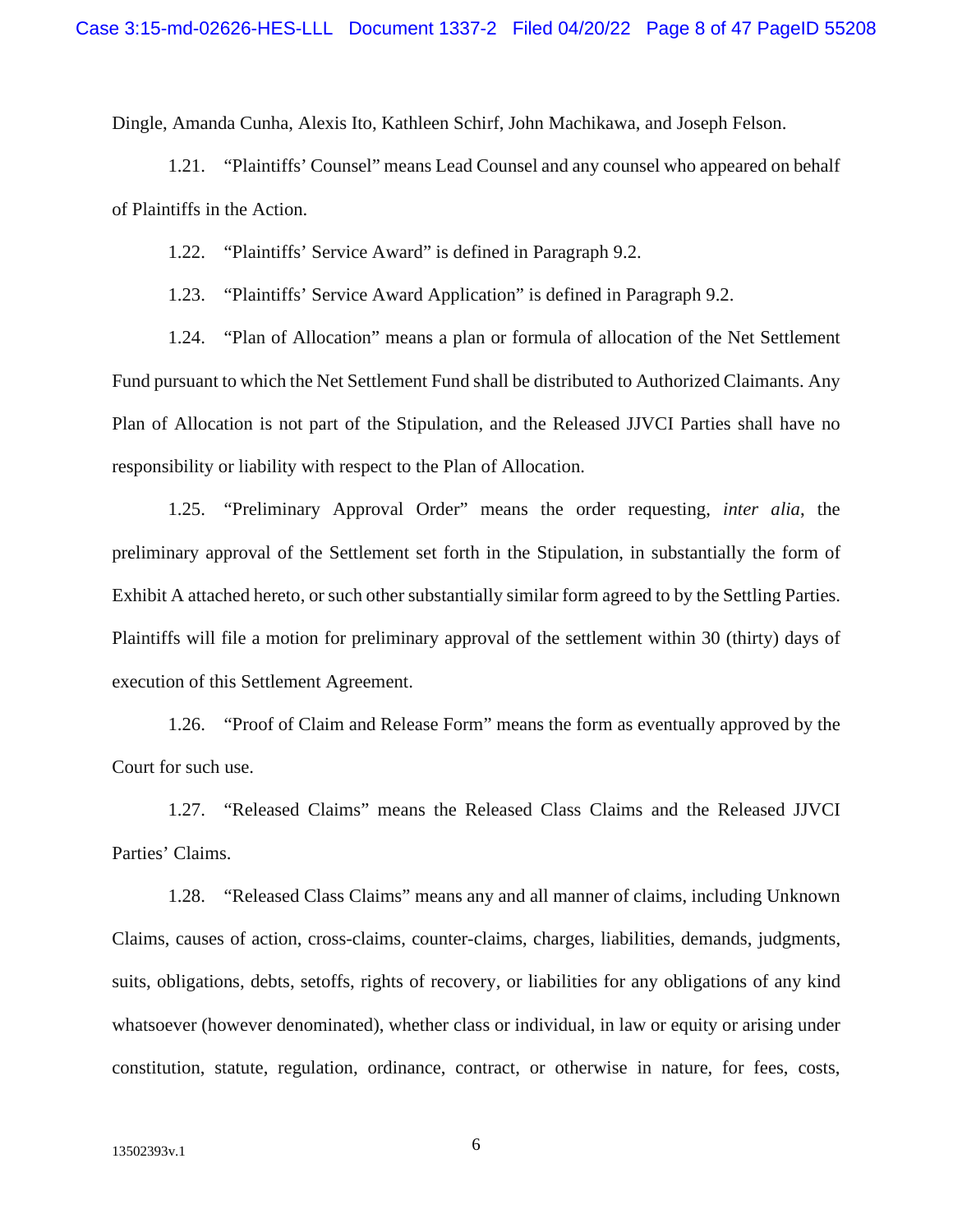penalties, fines, debts, expenses, attorneys' fees, and damages, whenever incurred, and liabilities of any nature whatsoever (including joint and several), known or unknown, suspected or unsuspected, asserted or unasserted, which the Plaintiffs and each of the Settlement Class Members ever had, now have, or hereafter can, shall or may have, whether individually, representatively, derivatively, or in any other capacity against JJVCI and each of JJVCI's past or present direct and indirect parents (including holding companies), subsidiaries, affiliates, associates (all as defined in SEC Rule 12b-2 promulgated pursuant to the Securities Exchange Act of 1934), divisions, joint ventures, predecessors, successors, agents, attorneys, legal or other representatives, insurers (including reinsurers and co-insurers), assigns, assignees, and current and former employees, officers, directors, and shareholders of any of the foregoing arising from or relating in any way to the allegations that are, were or could have been asserted in the Litigation, or the Amended Complaint, including, but not limited to claims that arise out of, are based upon, or result from JJVCI's adoption, implementation, and/or enforcement of a UPP or other retail price policy during the Settlement Class Period, as defined below.

1.29. "Released Class Parties" and "Releasing Class Parties" means each of the Plaintiffs and each Settlement Class Member.

1.30. "Released Parties' Claims" means any and all manner of claims, including Unknown Claims, that arise out of or relate in any way to the Releasing Class Parties' or Lead Counsel's institution, prosecution, or settlement of the claims, except for claims relating to the enforcement of the Settlement.

1.31. "Released JJVCI Parties," or "Releasing JJVCI Parties" means JJVCI and each of JJVCI's past or present direct and indirect parents (including holding companies), subsidiaries, affiliates, associates (all as defined in SEC Rule 12b-2 promulgated pursuant to the Securities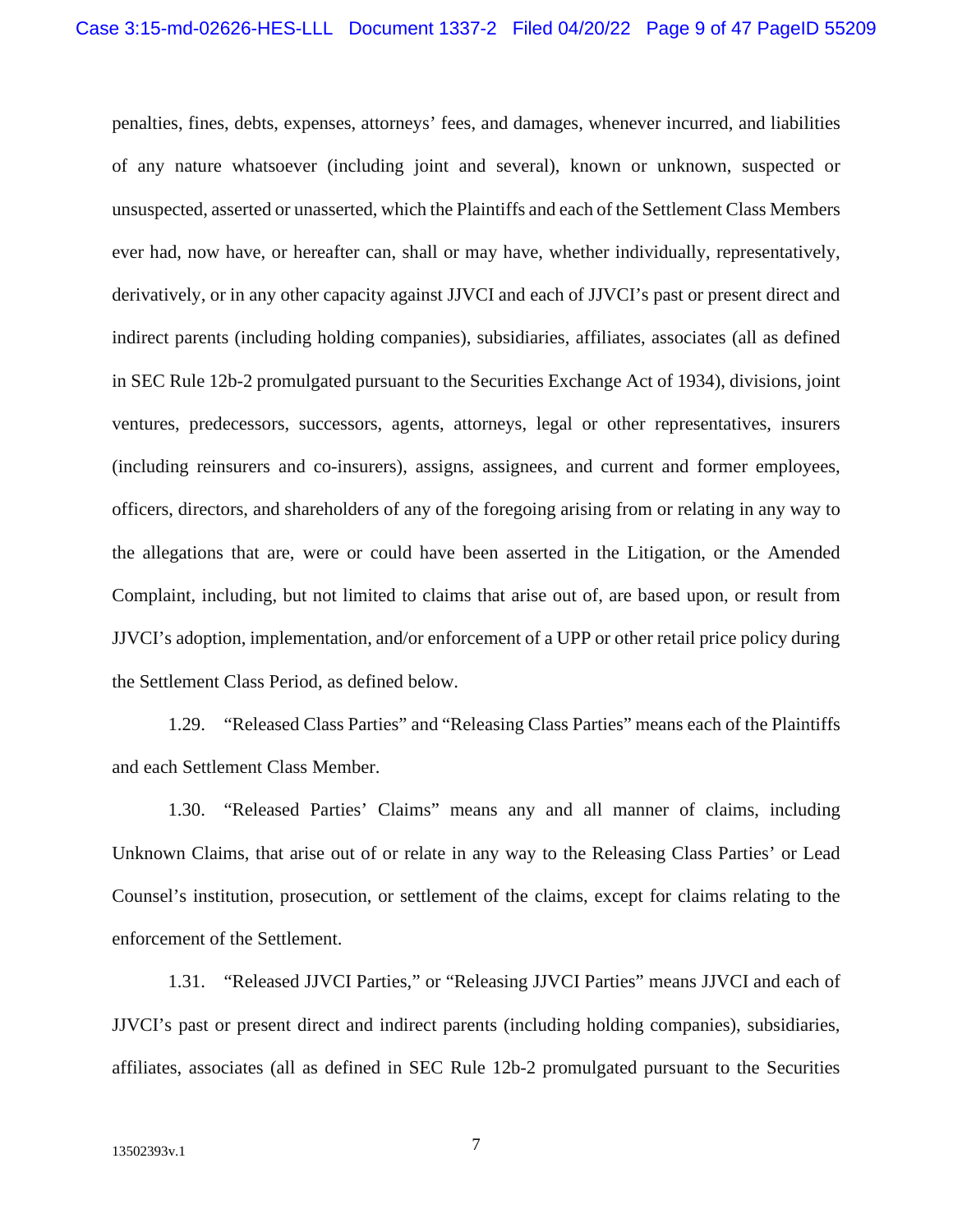Exchange Act of 1934), divisions, joint ventures, predecessors, successors, agents, attorneys, legal or other representatives, insurers (including reinsurers and co-insurers), assigns, assignees, and current and former employees, officers, directors, and shareholders of any of the foregoing entities.

1.32. "Released Parties" means Released JJVCI Parties and Released Class Parties.

1.33. "Releasing Parties" means the Releasing JJVCI Parties and the Releasing Class Parties.

1.34. "Settlement Amount" means \$55,000,000 (fifty-five million dollars) in cash.

1.35. "Settlement Class" means all persons and entities residing in the United States who made retail purchases of disposable contact lenses manufactured by JJVCI, Alcon Vision, CooperVision, or B&L during the Settlement Class Period for their own use and not for resale, where the prices for such contact lenses were subject to a "Unilateral Pricing Policy" and the purchase occurred during the period when the Unilateral Pricing Policy was in effect. Excluded from the Settlement Class are any purchases from l-800 Contacts of disposable contact lenses subject to B&L's Unilateral Pricing Policy, where the purchase occurred on or after July 1, 2015. Also excluded from the Settlement Class are Defendants, their parent companies, subsidiaries and affiliates, any alleged co-conspirators, all governmental entities, and any judges or justices assigned to hear any aspect of this action.

1.36. "Settlement Class Member" means a Person who falls within the definition of the Settlement Class and has not timely and validly excluded himself, herself, or itself in accordance with the procedures established by the Court.

1.37. "Settlement Class Period" means the period June 1, 2013 to December 4, 2018.

1.38. "Settlement Fund" means the Settlement Amount, together with all interest and income earned thereon after being transferred to the Escrow Account.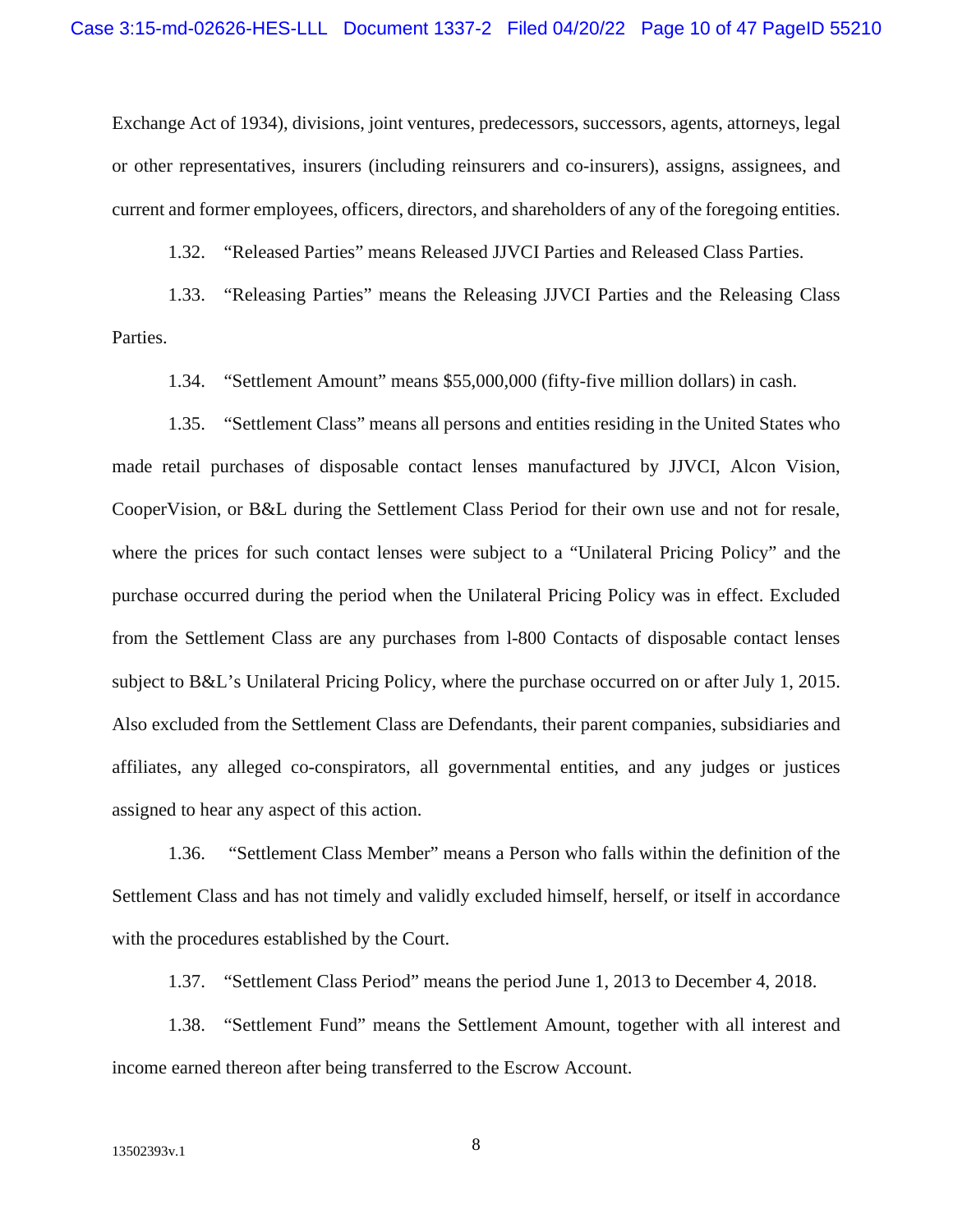1.39. "Settlement Hearing" is defined in Paragraph 6.3.

1.40. "Settling Parties" means Plaintiffs and JJVCI.

1.41. "Summary Notice" means the summary notice form as eventually approved by the

Court.

- 1.42. "Taxes" is defined in Paragraph 4.3.
- 1.43. "Tax Expenses" is defined in Paragraph 4.3.
- 1.44. "Termination Notice" is defined in Paragraph 10.2.

1.45. "Unknown Claims" means any and all Released Claims against the Released Parties which Releasing Parties do not know or suspect to exist in his, her, or its favor as of the Effective Date, which if known by the Releasing Parties or Released Parties might have affected his, her, or its decision(s) with respect to the Settlement. With respect to any and all Released Claims, the parties stipulate and agree that, by operation of the Judgment and Order of Dismissal, upon the Effective Date, Releasing and Released Parties shall have expressly waived, and each Settlement Class Member shall be deemed to have waived and by operation of the Judgment and Order of Dismissal shall have expressly waived, the provisions, rights, and benefits of Cal. Civ. Code Section 1542, which provides:

A GENERAL RELEASE DOES NOT EXTEND TO CLAIMS THAT THE CREDITOR OR RELEASING PARTY DOES NOT KNOW OR SUSPECT TO EXIST IN HIS OR HER FAVOR AT THE TIME OF EXECUTING THE RELEASE AND THAT, IF KNOWN BY HIM OR HER, WOULD HAVE MATERIALLY AFFECTED HIS OR HER SETTLEMENT WITH THE DEBTOR OR RELEASED PARTY.

and any and all provisions, rights and benefits conferred by any law of any state or territory of the United States, or principle of common law, which is similar, comparable, or equivalent to Cal. Civ. Code Section 1542. The Releasing Parties and Released Parties may hereafter discover facts other than or different from those which he, she, or it now knows or believes to be true with respect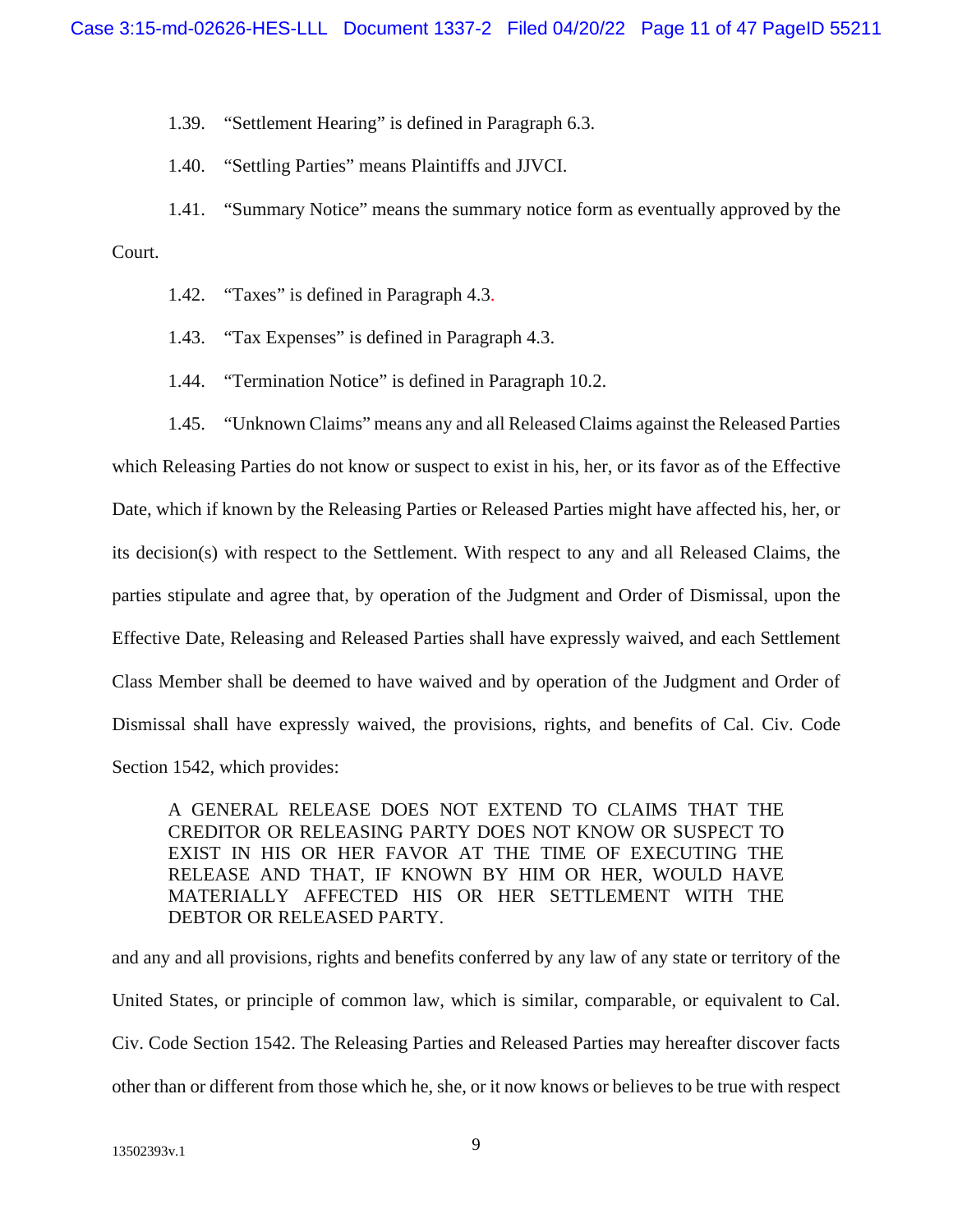to the subject matter of the Released Claims. Nevertheless, the Releasing Parties shall expressly, fully, finally, and forever settle and release, and each Settlement Class Member upon the Effective Date shall be deemed to have and by operation of the Judgment and Order of Dismissal shall have, fully, finally, and forever settled and released, any and all of their respective Released Claims, whether or not concealed or hidden, without regard to the subsequent discovery or existence of such different or additional facts. The Settling Parties acknowledge that the inclusion of Unknown Claims in the definition of Released Claims was separately bargained for and was a key element of the Settlement Agreement.

1.46. "Unilateral Pricing Policy" or "UPP" means a policy enacted by a manufacturer that announces a minimum retail price for one or more of its contact lenses and states that it will not make such lenses available to customers that continue to resell or advertise the product below the announced minimum price.

#### **2. CAFA Notice**

2.1. Pursuant to the Class Action Fairness Act ("CAFA"), no later than ten (10) days after the Settlement Agreement is filed with the Court, Lead Counsel shall cause its notice vendor to timely serve, on JJVCI's behalf, proper notice of the proposed Settlement upon those who are entitled to such notice pursuant to CAFA.

#### **3. The Settlement**

#### **A. The Settlement Fund**

3.1. JJVCI shall pay the Settlement Amount in cash into the Escrow Account controlled by the Escrow Agent within fifteen (15) days of the Court's entry of the Preliminary Approval Order, provided that the time by which JJVCI must pay into the Escrow Account does not begin to run until Lead Counsel has provided JJVCI with all such information as JJVCI may require to complete the wire transfer.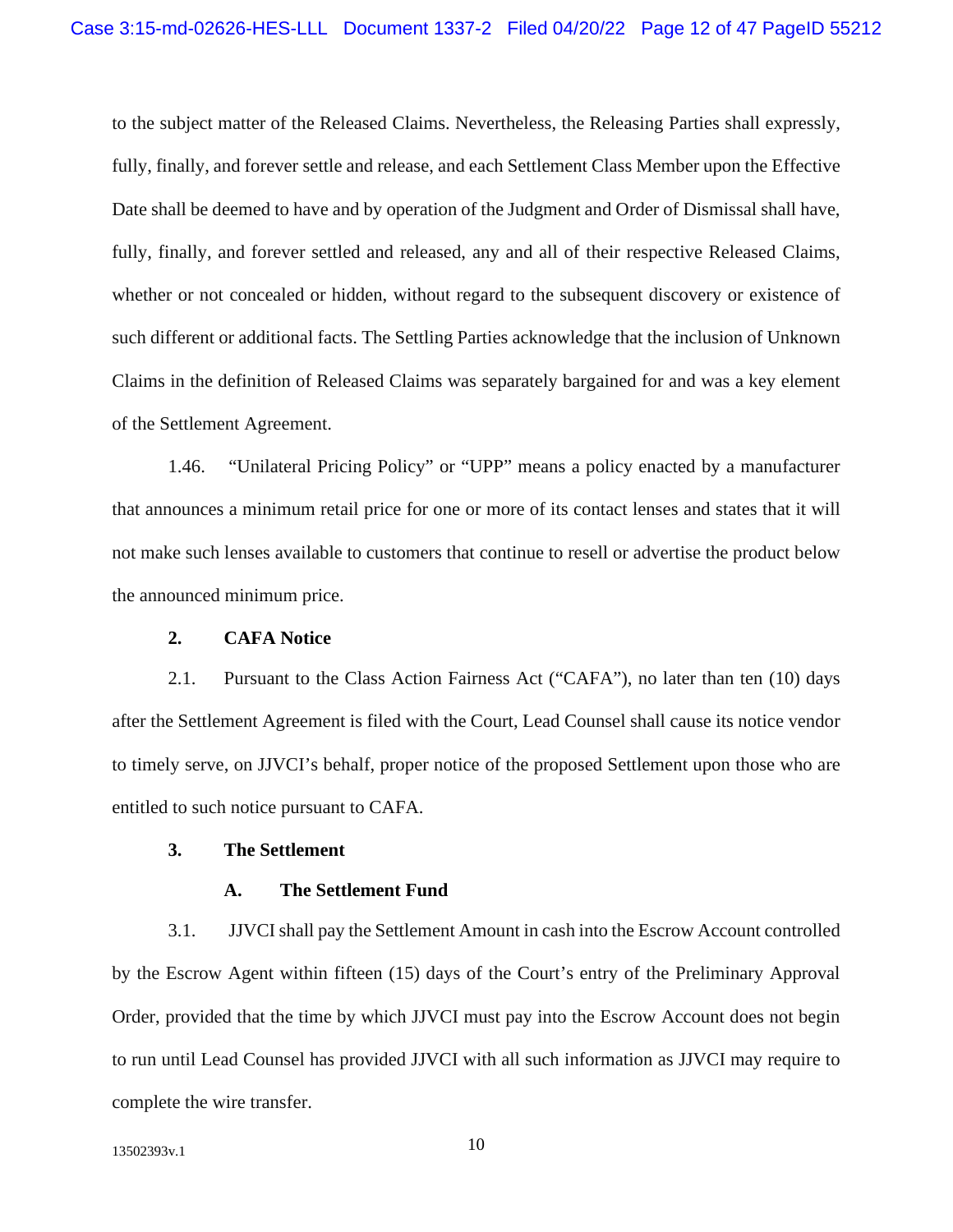3.2. Plaintiffs shall have the right, but not the obligation, to terminate the Settlement Agreement after the failure of JJVCI to timely pay the Settlement Amount in accordance with Paragraph 3.1, if JJVCI fails to cure such failure within seven (7) business days of receiving a written notice from Lead Counsel demanding such cure. In the event of such a termination under this paragraph, any judgment dismissing JJVCI from the litigation shall be vacated pursuant to an application of Lead Counsel to the Court, and the litigation shall thereafter resume against JJVCI, provided, however, that any expenses actually incurred or due and owing from the Escrow Account prior to the termination of the Settlement Agreement shall not be refunded to JJVCI, and JJVCI shall have no right to seek reimbursement from any Person for such amount.

3.3. Except as required by Paragraph 3.1 concerning payment of the Settlement Amount, and except as provided in Paragraphs 3.2 and 5.1 concerning refund upon termination of the Settlement, JJVCI shall have no responsibility for any other costs, including any attorneys' fees and expenses or costs of class notice and claims administration, but all such fees, expenses, and costs shall be paid from the Settlement Fund, as approved by the Court.

#### **B. The Escrow Agent**

3.4. The Escrow Agent shall invest the Settlement Amount deposited pursuant to Paragraph 3.1 in instruments backed by the full faith and credit of the United States Government or fully insured by the United States Government or an agency thereof and shall reinvest the proceeds of these instruments as they mature in similar instruments at their then-current market rates. All costs and risks related to the investment of the Settlement Fund in accordance with the guidelines set forth in this paragraph shall be borne by the Settlement Fund.

3.5. Neither the Settling Parties nor their counsel shall have any responsibility for or liability whatsoever with respect to any losses suffered by, or fluctuations in the value of, the Settlement Fund.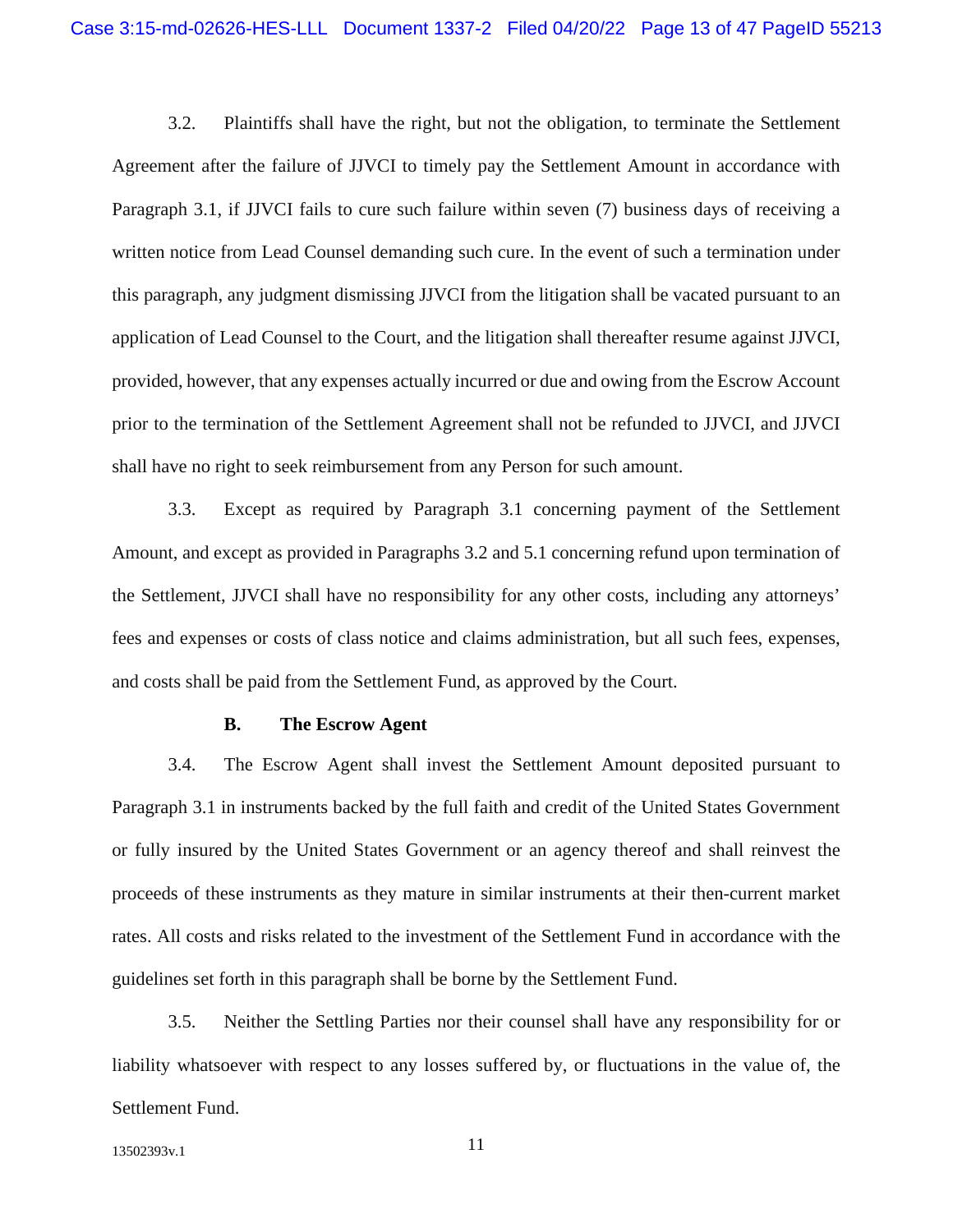3.6. The Escrow Agent shall not disburse the Settlement Fund except: (a) as provided in the Stipulation; (b) by an order of the Court; or (c) with the written agreement of counsel for the Settling Parties.

3.7. Subject to further order(s) and/or directions as may be made by the Court, or as provided in the Stipulation, the Escrow Agent is authorized to execute such transactions as are consistent with the terms of the Stipulation. The Released Parties shall have no responsibility for, interest in, or liability whatsoever with respect to the actions of the Escrow Agent or any transaction executed by the Escrow Agent.

3.8. All funds held by the Escrow Agent shall be deemed and considered to be in *custodia legis* of the Court and shall remain subject to the jurisdiction of the Court until such time as such funds shall be distributed in their entirety in accordance with Paragraphs 8.4, 8.5, 8.8, and 8.10.

3.9. Prior to the Effective Date, Lead Counsel, without further approval of JJVCI, may pay from the Settlement Fund an amount up to \$500,000.00 to cover Class Notice and Administration Expenses, Taxes, and Tax Expenses associated with providing notice to the Settlement Class and the administration of the Settlement. Subsequent to the Effective Date, without further approval by JJVCI, the Settlement Fund may be used by Lead Counsel to pay all reasonable and necessary Class Notice and Administration Expenses.

#### **4. Taxes**

4.1. The Settling Parties agree to treat the Settlement Fund as being at all times a "Qualified Settlement Fund" within the meaning of Treasury Regulations §1.468B-1 and agree not to take any position for tax purposes inconsistent therewith. In addition, the Escrow Agent shall timely make such elections as necessary or advisable to carry out the provisions of this Section 4, including the "relation-back election" (as defined in Treasury Regulations §1.468B-1) back to the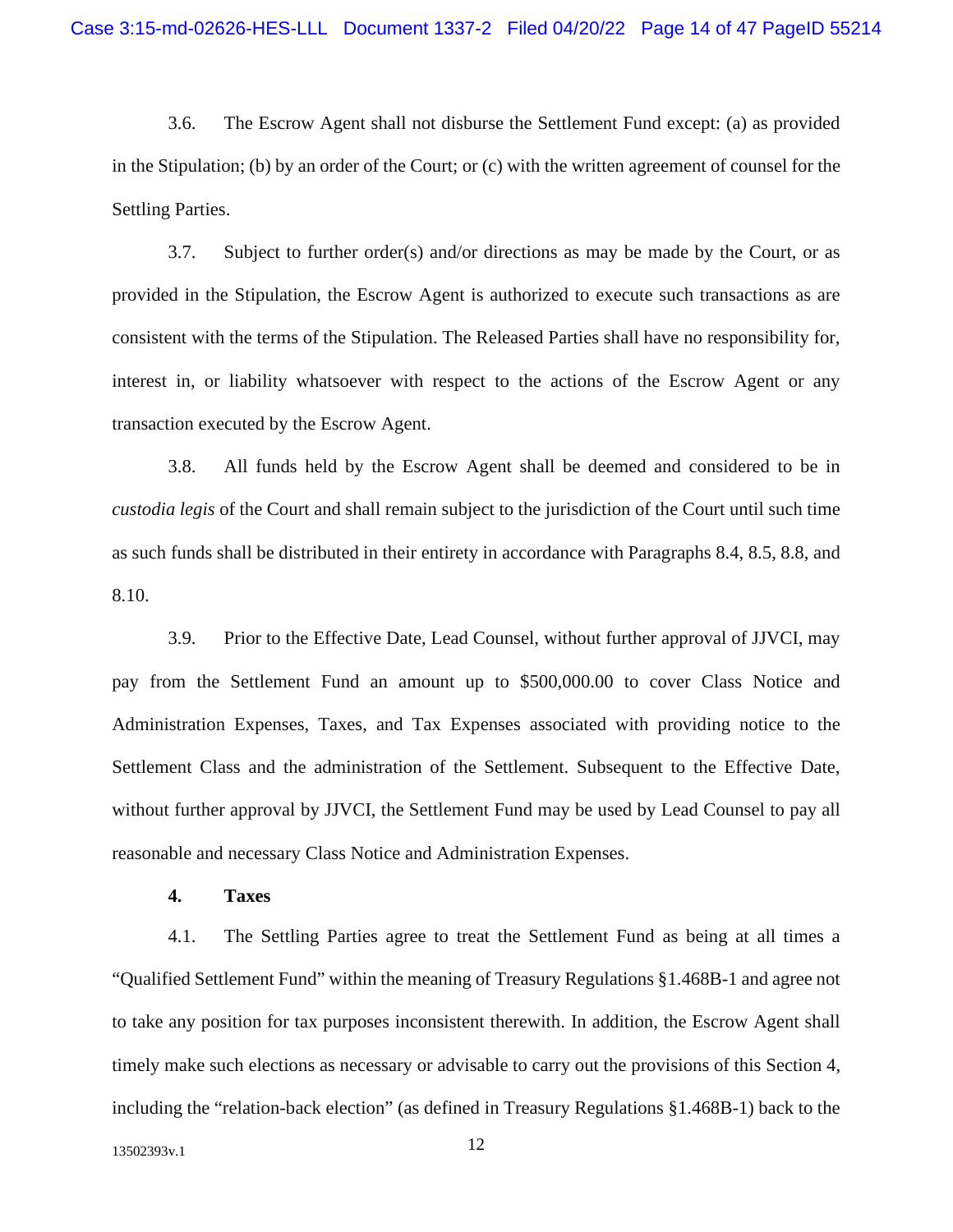earliest permitted date. Such elections shall be made in compliance with the procedures and requirements contained in such regulations. It shall be the responsibility of the Escrow Agent to timely and properly prepare and deliver, or cause to be prepared and delivered, the necessary documentation for signature by all necessary parties, and thereafter to cause the appropriate filing to occur.

4.2. For the purpose of Section 468B of the Internal Revenue Code of 1986, as amended, and the regulations promulgated thereunder, the "administrator" shall be the Escrow Agent. The Escrow Agent shall timely and properly file, or cause to be filed, all informational and other tax returns necessary or advisable with respect to the Settlement Fund (including, without limitation, the returns described in Treasury Regulations §1.468B-2(k)).

4.3. All (a) taxes (including any estimated taxes, interest, or penalties) arising with respect to the income earned on the Settlement Amount, including any taxes or tax detriments that may be imposed upon the Settling Parties or their counsel with respect to any income earned on the Settlement Amount for any period during which the Settlement Amount does not qualify as a "Qualified Settlement Fund" for federal or state income tax purposes ("Taxes"), and (b) expenses and costs incurred in connection with the operation and implementation of this Section 4 (including, without limitation, expenses of tax attorneys and/or accountants, mailing and distribution costs and expenses relating to filing (or failing to file) the returns described in this Section 4) ("Tax Expenses"), shall be paid out of the Settlement Amount; in all events the Settling Parties and their counsel shall have no liability or responsibility for the Taxes or the Tax Expenses. Further, Taxes and Tax Expenses shall be treated as, and considered to be, a cost of administration of the Settlement Fund and shall be timely paid by the Escrow Agent out of the Escrow Account without prior approval of JJVCI, and the Escrow Agent shall be obligated (notwithstanding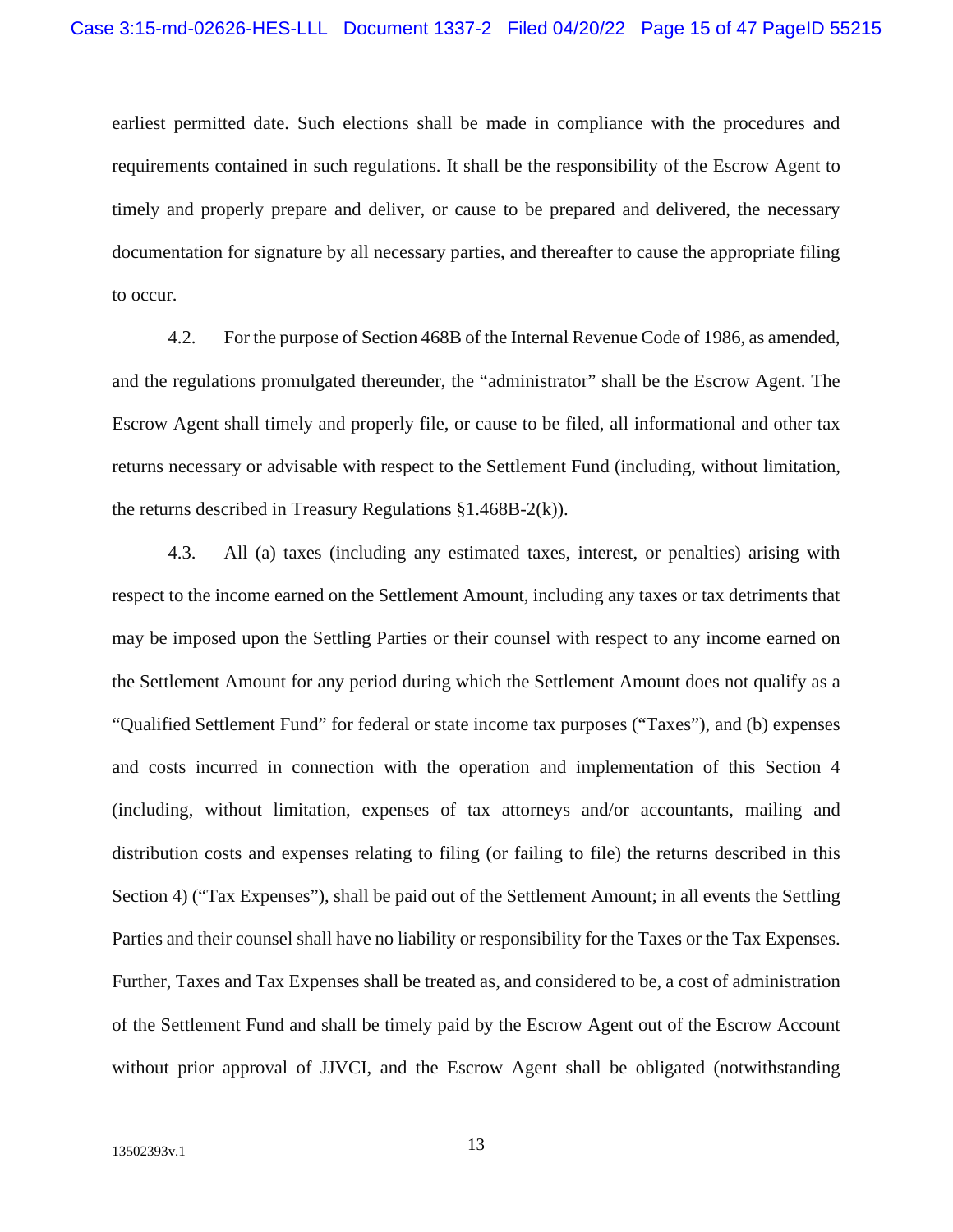anything herein to the contrary) to withhold from distribution to Authorized Claimants any funds necessary to pay such amounts, including the establishment of adequate reserves for any Taxes and Tax Expenses (as well as any amounts that may be required to be withheld under Treasury Regulation §1.468B-2(1)(2)). The Settling Parties hereto agree to cooperate with the Escrow Agent, each other, and their tax attorneys and accountants to the extent reasonably necessary to carry out the provisions of this Section 4.

#### **5. Refund upon Termination of Settlement**

5.1. In the event the Settlement (i) is not approved; (ii) is terminated, canceled, or fails to become effective for any reason, including, without limitation, in the event the Judgment and Order of Dismissal is reversed or vacated following any appeal taken therefrom; or (iii) is successfully collaterally attacked, the Settlement Fund (including accrued interest) less up to \$500,000 in expenses actually incurred or due and owing for Class Notice and Administration Expenses, Taxes, or Tax Expenses pursuant to Paragraphs 3.9 and 4.3, shall be refunded to JJVCI. JJVCI shall have no right to seek reimbursement from any Person for the expenses actually incurred or due and owing for Class Notice and Administration Expenses, Taxes, or Tax Expenses.

#### **6. Preliminary Approval Order and Settlement Hearing**

6.1. Lead Counsel shall submit the Stipulation to the Court and shall apply for entry of the Preliminary Approval Order in the form of Exhibit A attached hereto, requesting, *inter alia*, the preliminary approval of the Settlement set forth in the Stipulation. Though the parties agree that it is not practical to establish a timeline or to create the detailed contents of a Notice at this time, the eventual Notice, to also be approved by the Court prior to distribution, will set forth a summary of the terms of the Stipulation (including a description of the Released Class Claims); the proposed Plan of Allocation and Lead Counsel's request for attorneys' fees, costs and expenses; the date and time of the Settlement Hearing; the right to object to the Settlement,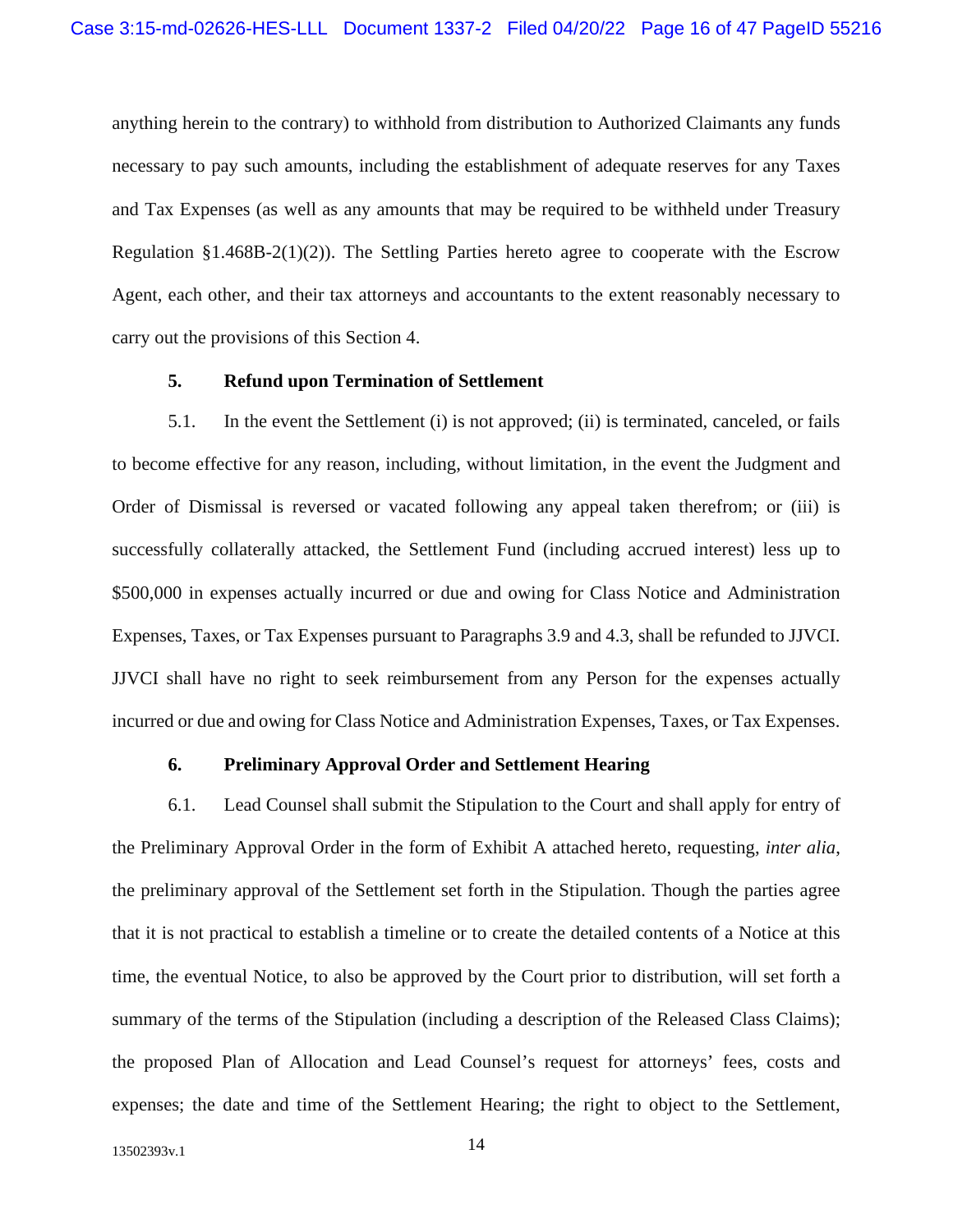proposed Plan of Allocation, or request for fees and expenses; the right to appear at the Settlement Hearing; and the right to request exclusion from the Settlement Class.

6.2. It shall be the Claims Administrator's responsibility, under supervision of Lead Counsel, to disseminate the Notice and Summary Notice in accordance with this Stipulation and as ordered by the Court. Settlement Class Members shall have no recourse as to the Released JJVCI Parties, counsel for JJVCI, Plaintiffs, and Plaintiffs' Counsel with respect to any claims they may have that arise from any failure of the notice process.

6.3. Lead Counsel shall request that after notice is given to the Settlement Class, the Court hold a hearing (the "Settlement Hearing") and approve the Settlement of the Action as set forth herein. At or after the Settlement Hearing, Lead Counsel also shall request that the Court approve the proposed Plan of Allocation and the Fee and Expense Award and, if requested, the Plaintiffs' Service Award.

#### **7. Releases**

7.1. Upon the Effective Date, Plaintiffs and each of the Settlement Class Members shall be deemed to have, and by operation of the Judgment and Order of Dismissal shall have, fully, finally, and forever released, relinquished, and discharged the Released JJVCI Parties (whether or not such Settlement Class Member executes and delivers a Proof of Claim and Release Form) from any and all Released Class Claims (including, without limitation, Unknown Claims). Claims to enforce the terms of this Stipulation are not released. The Released JJVCI Parties and Plaintiffs acknowledge, and each of the Settlement Class Members shall be deemed by operation of law to acknowledge, that the waiver of Unknown Claims, and of the provisions, rights and benefits of Section 1542 of the California Civil Code, was bargained for and is a key element of the Settlement of which the release in this paragraph is a part. The releases set forth herein are to be construed pursuant to New York law, including N.Y. General Obligations Law Section 15-108, which bars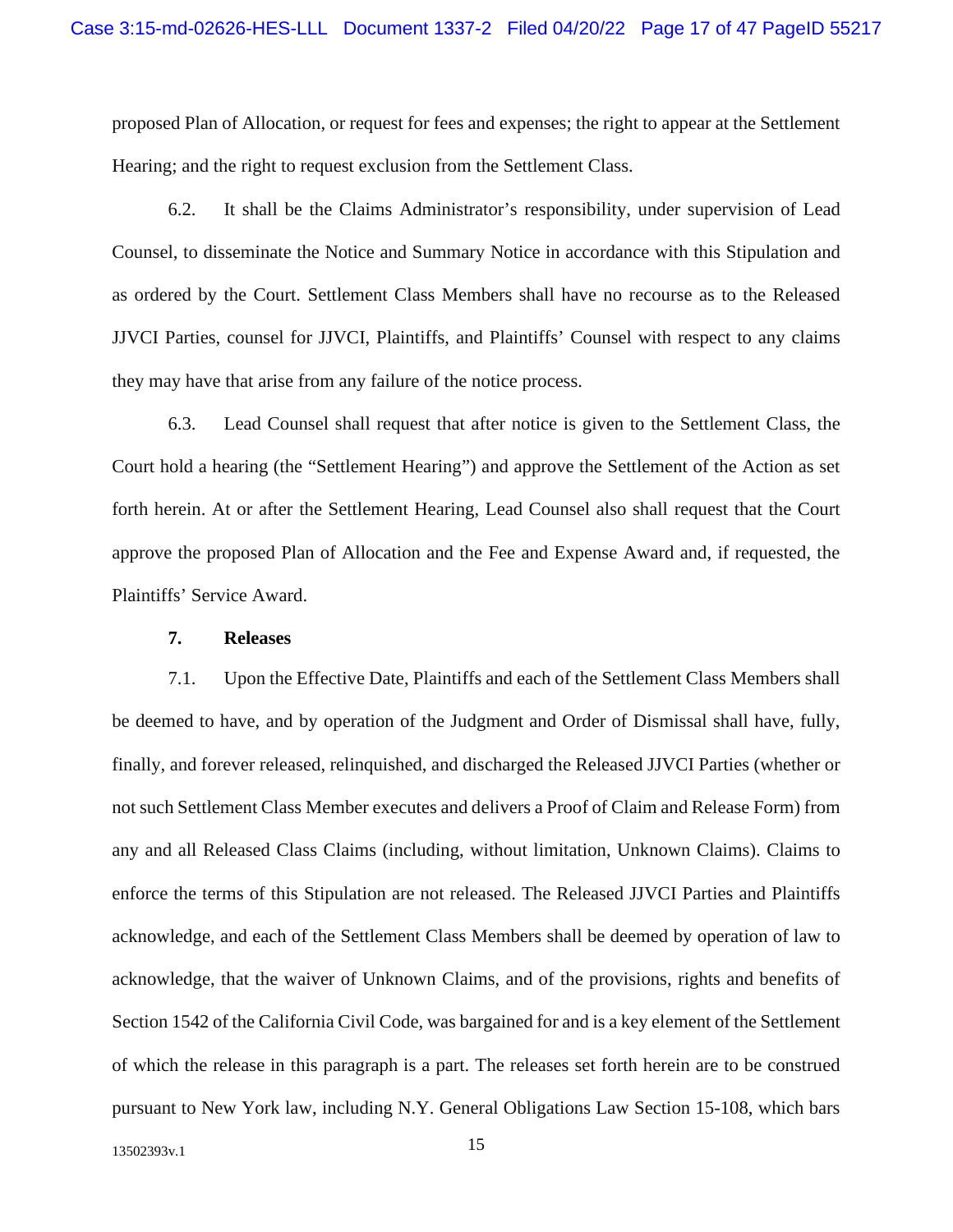claims for contribution by joint tortfeasors and other similar claims. It is an express and material condition of this Agreement that it is intended to absolve the Released JJVCI Parties of any claims for contribution, indemnification or similar claims from any Person, including any other Defendants in the Action, arising out of or related to the Released Claims, in the manner and to the fullest extent permitted under the law of New York or any other jurisdiction that might be construed or deemed to apply to any claims for contribution, indemnification or similar claims against any of the Released JJVCI Parties. The Judgment and Order of Dismissal shall, to the extent not prohibited by law, contain a bar on such claims for all or a portion of any amounts paid or awarded in the Action by way of settlement, judgment, or otherwise.

7.2. Upon the Effective Date, Plaintiffs and each of the Settlement Class Members and anyone claiming through or on behalf of them, shall be permanently barred and enjoined from the commencement, assertion, institution, maintenance, prosecution, or enforcement of any action or other proceeding in any court of law or equity, arbitration tribunal, administrative forum, or forum of any kind, asserting any of the Released Class Claims against the Released JJVCI Parties and any claims arising out of, relating to, or in connection with the defense, settlement, or resolution of the Action or the Released Class Claims, except for claims relating to the enforcement of the Settlement.

7.3. Upon the Effective Date, each of the Releasing JJVCI Parties shall be deemed to have, and by operation of the Judgment and Order of Dismissal shall have, fully, finally, and forever released, relinquished, and discharged Plaintiffs, each and all of the Settlement Class Members, and Plaintiffs' Counsel from any and all Released JJVCI Parties' Claims (including, without limitation, Unknown Claims) arising out of, relating to, or in connection with, the institution, prosecution, assertion, settlement, or resolution of the Action or the Released Class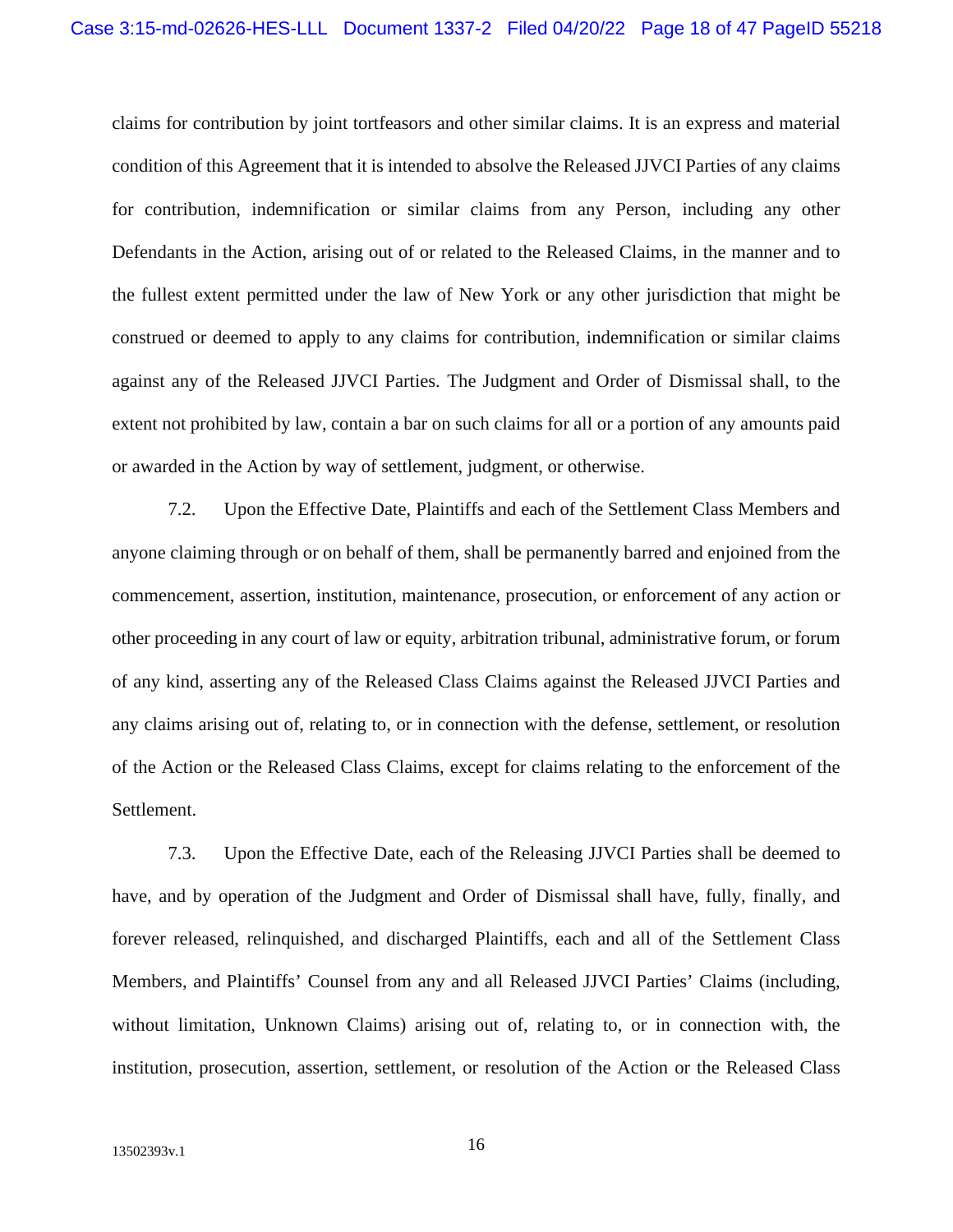Claims, except for claims relating to the enforcement of the Settlement. The Releasing JJVCI Parties, Plaintiffs, and Plaintiffs' Counsel acknowledge, and the Settlement Class Members shall be deemed by operation of law to acknowledge, that the waiver of Unknown Claims, and of the provisions, rights, and benefits of Section 1542 of the California Civil Code, was bargained for and is a key element of the Settlement of which the release in this paragraph is a part.

#### **8. Administration and Calculation of Claims, Final Awards, and Supervision and Distribution of the Settlement Fund**

8.1. The Claims Administrator, subject to such supervision and direction of the Court or Lead Counsel, shall provide notice of the Settlement to the Class, shall administer and calculate the claims submitted by Settlement Class Members pursuant to the Plan of Allocation, and shall oversee distribution of the Net Settlement Fund to Authorized Claimants. In no case shall notice of settlement include the logos of JJVCI or the products it sells, disparage JJVCI, or otherwise suggest that the settlement is an admission of liability or damages.

8.2. The Notice and Proof of Claim and Release Form shall also be posted on the Claims Administrator's website. In accordance with the schedule to be approved by the Court, the Summary Notice will be distributed by means approved by the Court. The cost of providing such notice shall be paid out of the Settlement Fund and not by JJVCI.

- 8.3. The Settlement Fund shall be applied as follows:
	- 8.3.1. to pay all Class Notice and Administration Expenses;
	- 8.3.2. to pay the Taxes and Tax Expenses;
	- 8.3.3. to pay the Fee and Expense Award subject to the approval of the Court;
	- 8.3.4. to pay any Plaintiffs' Service Award subject to the approval of the Court; and
	- 8.3.5. after the Effective Date, to distribute the Net Settlement Fund to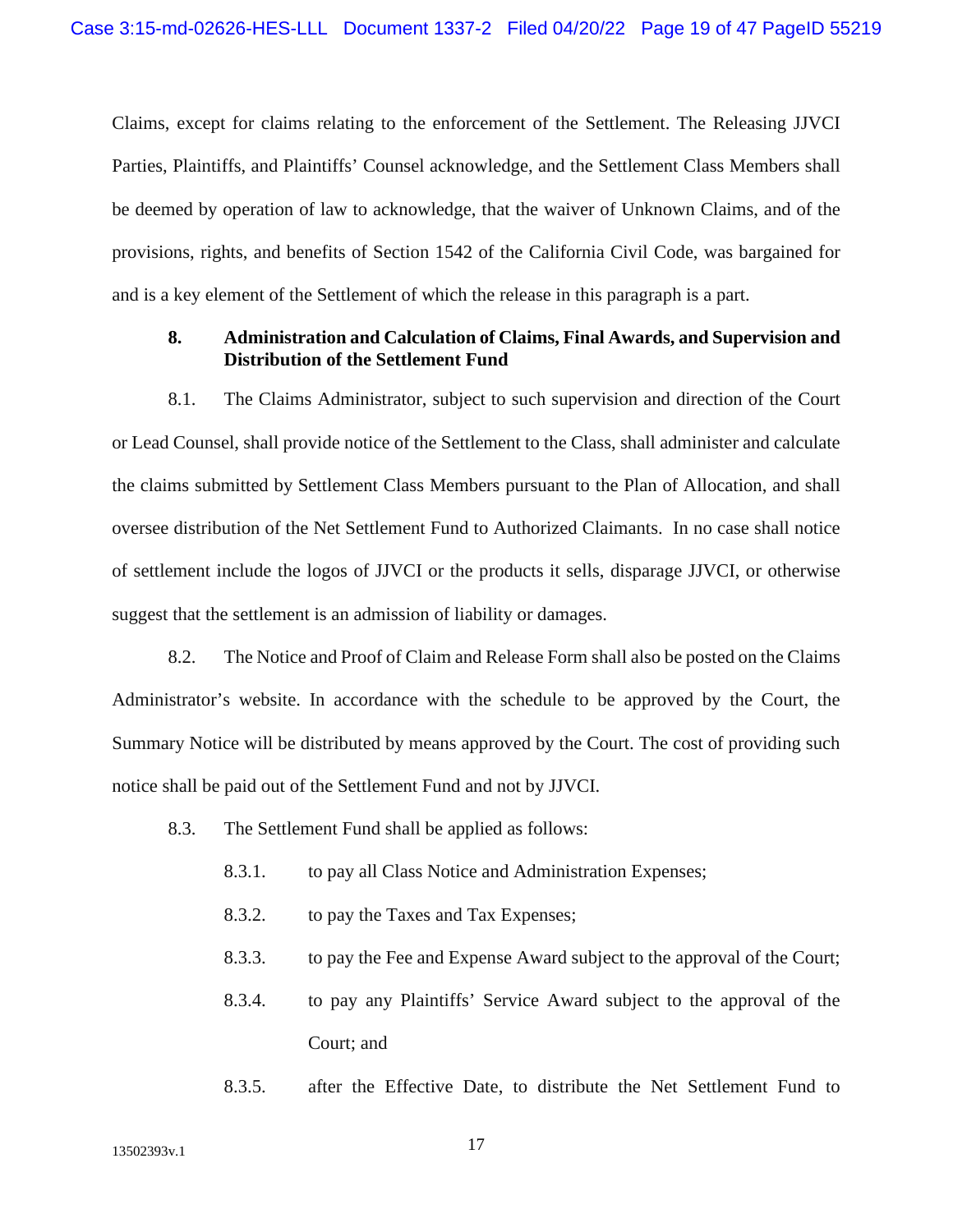Authorized Claimants pursuant to the Stipulation and the Plan of Allocation, as approved by the Court.

8.4. Upon the Effective Date and thereafter, and in accordance with the terms of the Stipulation, the Plan of Allocation, or such further approval and further order(s) of the Court as may be necessary or as circumstances may require, the Net Settlement Fund shall be distributed to Authorized Claimants, subject to and in accordance with the following.

8.5. Each Person claiming to be an Authorized Claimant shall be required to submit to the Claims Administrator a completed Proof of Claim and Release Form postmarked or submitted electronically by the date specified in the Preliminary Approval Order, or such other time as may be set by the Court (the "Bar Date"), supported by such documents as are specified in the Proof of Claim and Release Form.

8.6. Except as otherwise ordered by the Court, all Settlement Class Members who fail to submit a Proof of Claim and Release Form by the Bar Date, or such other period as may be ordered by the Court, or who submit a Proof of Claim and Release Form that is rejected, shall be forever barred from receiving any payments pursuant to the Stipulation and the Settlement set forth herein, but will in all other respects be subject to and bound by the provisions of the Stipulation, the releases contained herein, and the Judgment and Order of Dismissal. Notwithstanding the foregoing, Lead Counsel shall have the discretion (but not the obligation) to accept late-submitted claims for processing by the Claims Administrator, so long as the distribution of the Net Settlement Fund to Authorized Claimants is not materially delayed thereby. No Person shall have any claim against Plaintiffs, Plaintiffs' Counsel, or the Claims Administrator by reason of the decision to exercise or not exercise such discretion.

8.7. The Claims Administrator shall calculate the claims of Authorized Claimants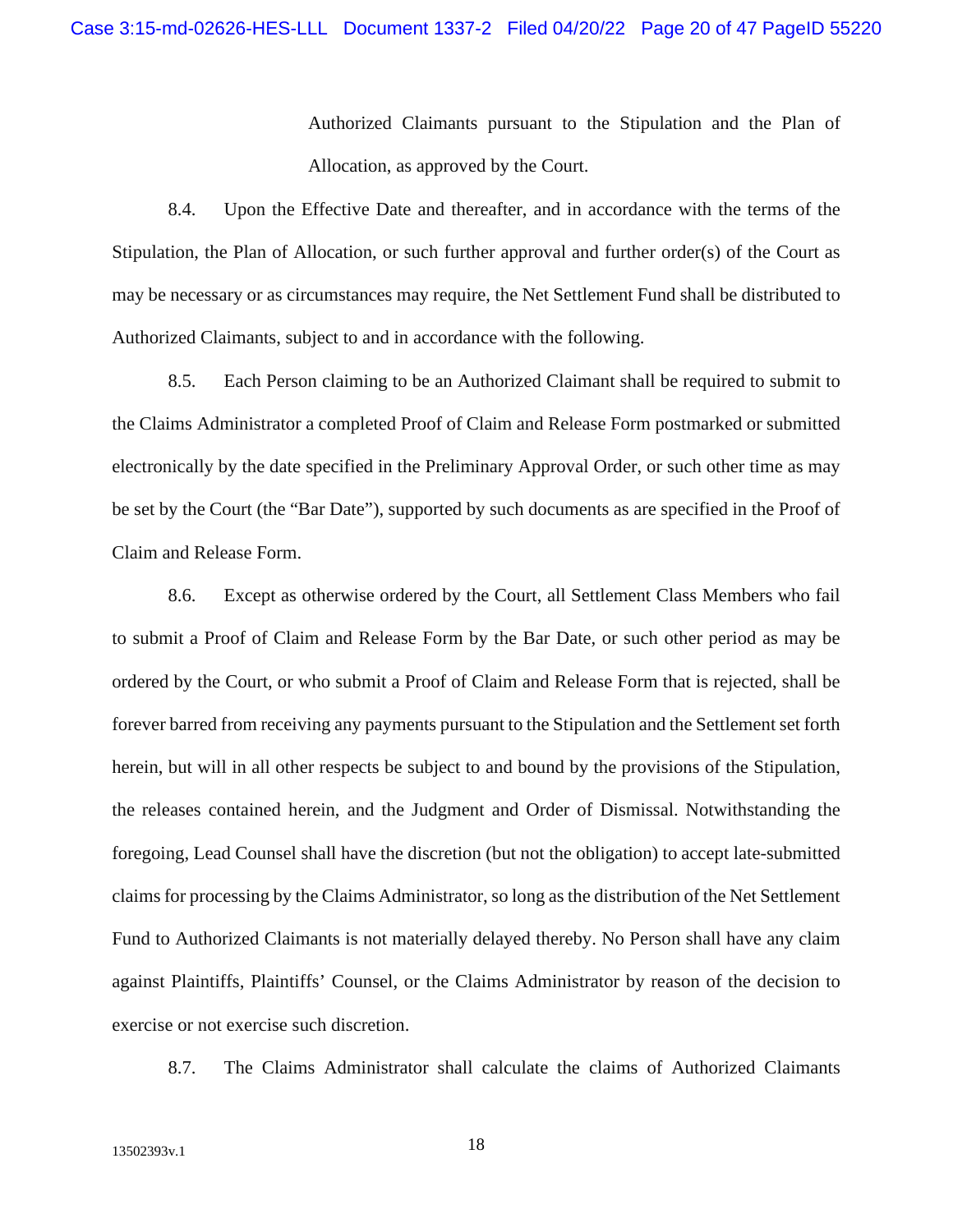substantially in accordance with the Plan of Allocation set forth in the Notice and approved by the Court. JJVCI will have no involvement in reviewing or challenging claims. Following the Effective Date, the Claims Administrator shall distribute the Net Settlement to Authorized Claimants pursuant to the Plan of Allocation.

8.8. Lead Counsel shall provide the Plan of Allocation to JJVCI for review and comment at least ten (10) business days before submitting it to the Court. JJVCI shall provide its comments on the Plan of Allocation to Lead Counsel within seven (7) business days of receiving it. JJVCI shall take no position in any Court proceedings with respect to the Plan of Allocation or any other such plan as may be approved by the Court.

8.9. Other than in the event of the termination of the Settlement pursuant to Paragraphs 3.2, 5.1, 10.2 or as provided in Paragraphs 9.3 and 10.6, JJVCI shall not have a reversionary interest in the Net Settlement Fund. If there is any balance remaining in the Net Settlement Fund after a reasonable period of time after the initial date of distribution of the Net Settlement Fund, the Claims Administrator shall, if feasible, allocate such balance among Authorized Claimants in an equitable and economic fashion. These redistributions shall be repeated until the remaining balance in the Net Settlement Fund is de minimis, and any such remaining balance shall be donated to an appropriate 50l(c)(3) non-profit organization selected by Lead Counsel and approved by the Court.

8.10. The finality of the Court's Judgment and Order of Dismissal approving the Stipulation shall not be conditioned on any ruling by the Court concerning the Plan of Allocation of the Net Settlement Fund. Any order or proceeding relating to a request for approval of the Plan of Allocation, or any appeal from any order relating thereto or reversal or modification thereof, shall not operate to terminate the Settlement Agreement or affect or delay the Effective Date or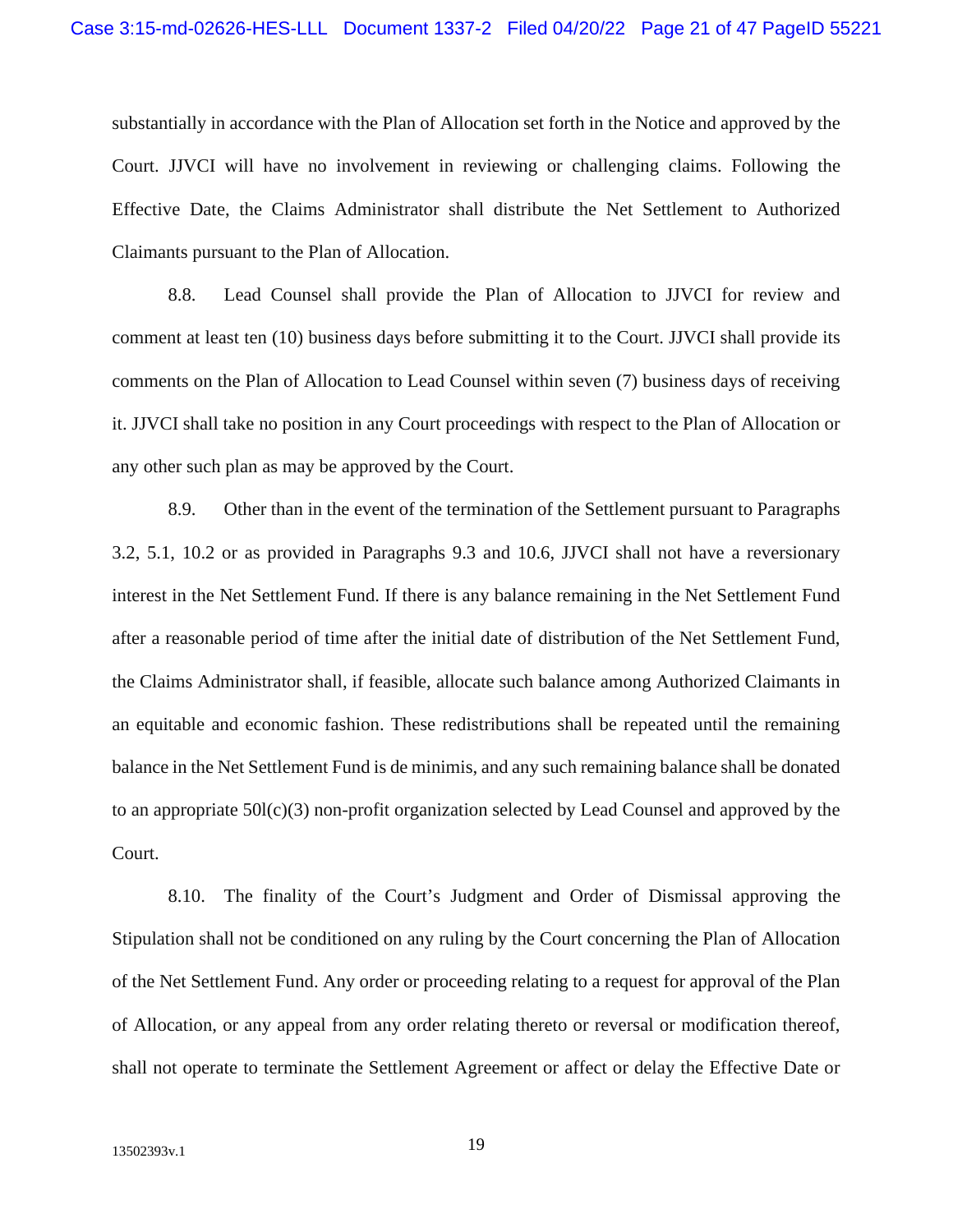the effectiveness or finality of the Judgment and Order of Dismissal and the release of the Released Claims.

8.11. No Person shall have any claim against Plaintiffs, Plaintiffs' Counsel, Released Parties, JJVCI, JJVCI's counsel, or the Claims Administrator based on distributions made substantially in accordance with the Stipulation and the Settlement contained herein, the Plan of Allocation, or otherwise as further ordered by the Court. This provision does not include any claim by any party for breach of this Stipulation.

#### **9. Plaintiffs' Counsel's Attorneys' Fees, Costs, Charges, and Expenses**

9.1. Plaintiffs' Counsel will submit an application or applications (the "Fee and Expense Application") to the Court for an award from the Settlement Fund of: (i) attorneys' fees, in an amount that is a reasonable percentage of the Settlement Fund; (ii) reimbursement of litigation expenses and costs incurred in connection with the prosecution of the Action; (iii) interest on such attorneys' fees, expenses, and costs at the same rate as the earnings in the Settlement Fund, accruing from the inception of the Settlement Fund until the attorneys' fee, expenses, and costs are paid; and (iv) Plaintiffs' Service Award (if any) for Plaintiffs in conjunction with their representation of the Class. All such requested amounts will be disclosed in the notices provided to members of the Settlement Class. Attorneys' fees, expenses, and costs, and interest awarded by the Court (the "Fee and Expense Award") to Plaintiffs' Counsel shall be paid from the Settlement Fund to Plaintiffs' Counsel immediately upon entry by the Court of an order awarding such amounts, notwithstanding the existence of any timely filed objections. Lead Counsel shall in its sole discretion determine whether any portion of any Fee and Expense Award shall be distributed to Plaintiffs' Counsel before the Effective Date. Lead Counsel shall allocate any Fee and Expense Award among Plaintiffs' Counsel in a manner which they in good faith believe reflects the contribution of those counsel to the prosecution and settlement of the Action. Service awards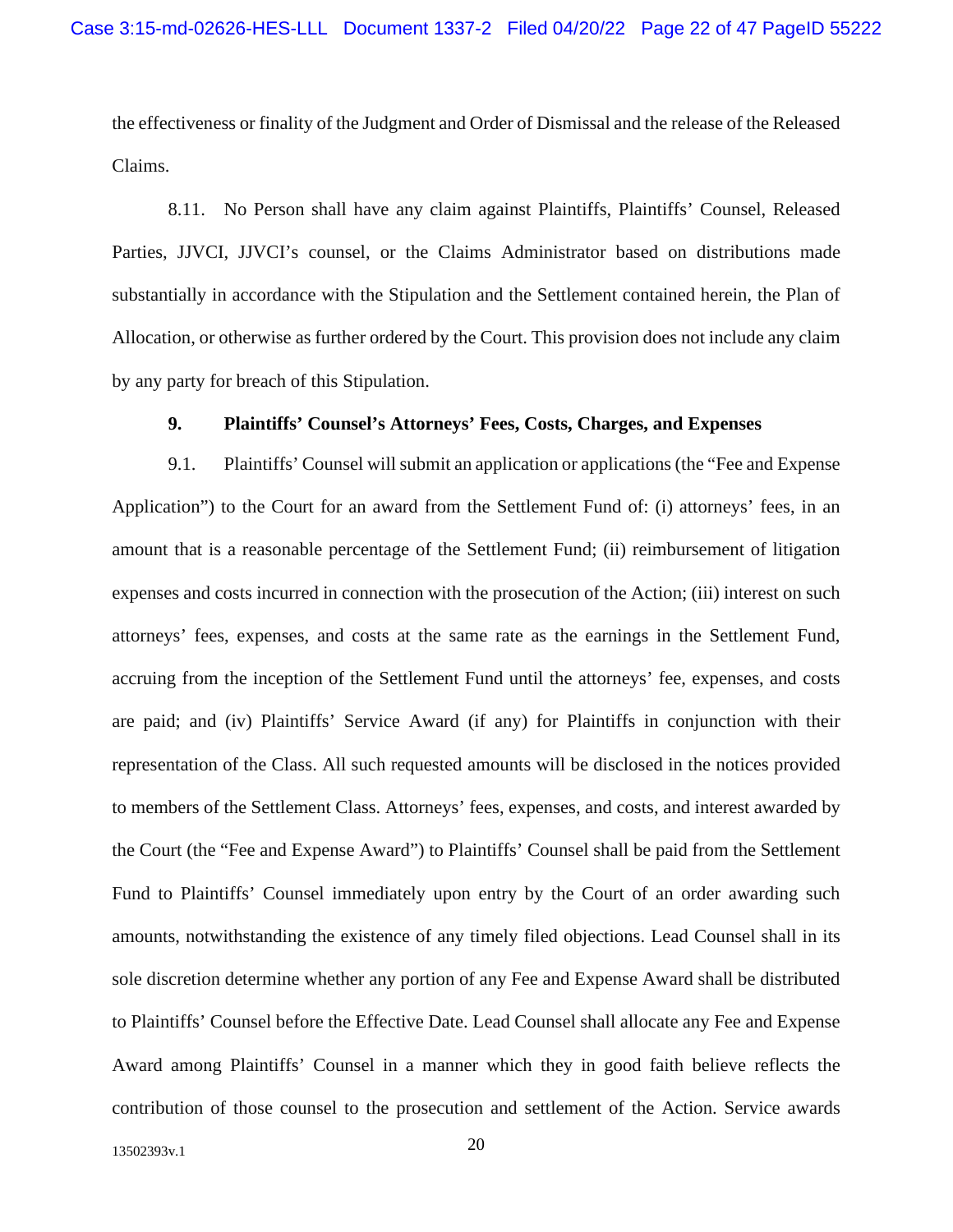awarded by the Court to Plaintiffs shall be paid from the Settlement Fund to Plaintiffs only after the Effective Date has occurred.

9.2. Plaintiffs may submit an application or applications to the Court (the "Plaintiffs' Service Award Application") for an award for their time and expense in representing the Settlement Class. Any such amounts awarded to Plaintiffs, as approved by the Court (the "Plaintiffs' Service Award"), shall be payable solely out of the Settlement Fund.

9.3. The Fee and Expense Award shall be paid to Lead Counsel from the Settlement Fund, as ordered, immediately following entry of an order by the Court granting such award. In the event that the Effective Date does not occur, or the order making the Fee and Expense Award pursuant to Paragraph 9.1 is reversed or modified by final non-appealable order, or if this Stipulation is cancelled or terminated for any reason, and in the event any part of the Fee and Expense Award has been paid, then Plaintiffs' Counsel shall, in an amount consistent with such reversal, modification, cancellation, or termination, refund such fees or expenses to the Settlement Fund, plus interest earned thereon at the same rate as earned on the Settlement Fund, within thirty (30) days from receiving notice from JJVCI's counsel or from a court of competent jurisdiction. Any refunds required pursuant to this paragraph shall be the several obligation of each Plaintiffs' Counsel receiving fees or expenses to make appropriate refunds or repayments to the Settlement Fund. Each Plaintiffs' Counsel, as a condition of receiving such fees and/or expenses on behalf of itself and each partner and/or shareholder of it, agrees that its law firm and its partners and/or shareholders are subject to the jurisdiction of the Court for the purpose of enforcing the provisions of this paragraph.

9.4. The procedure for and the allowance or disallowance by the Court of the Fee and Expense Award or Plaintiffs' Service Award to be paid out of the Settlement Fund are not part of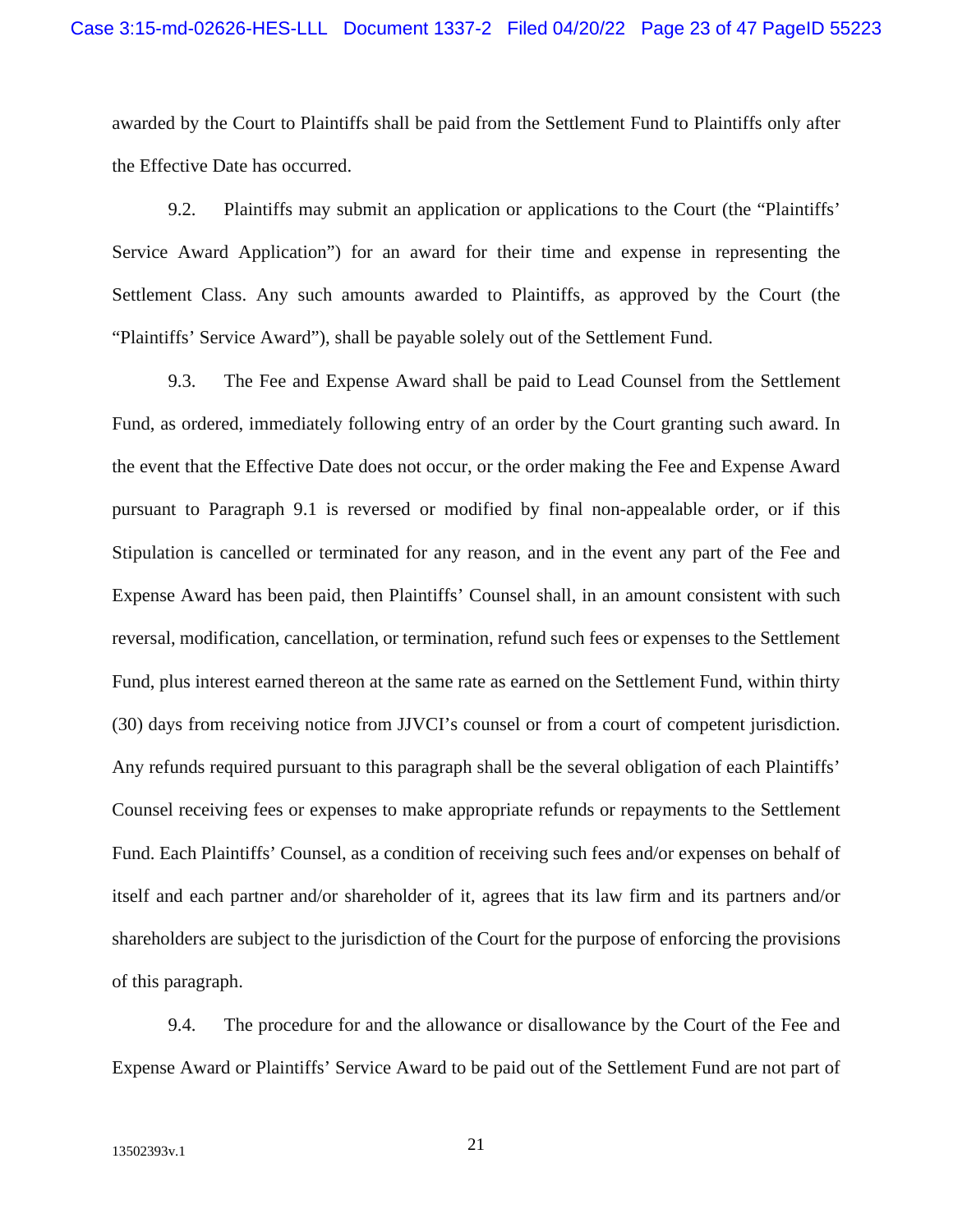the Settlement, and any order or proceeding relating to the Fee and Expense Application or Plaintiffs' Service Award, or any appeal from any order relating thereto or reversal or modification thereof, shall not operate to terminate or cancel the Settlement, or affect or delay the finality of the Judgment and Order of Dismissal (including the releases contained herein).

9.5. The Released JJVCI Parties shall not have any responsibility for or liability with respect to the payment of any Fee and Expense Award to any Plaintiffs' Counsel, or with respect to the allocation among Plaintiffs' Counsel and/or any other Person who may assert some claim thereto, of any Fee and Expense Award that the Court may make in the Action.

#### **10. Conditions of Settlement and Effect of Disapproval, Cancellation, or Termination**

10.1. The Effective Date of the Stipulation shall be conditioned on the occurrence of all of the following events:

- 10.1.1. execution of this Stipulation and such other documents as may be required to obtain final Court approval of the Stipulation;
- 10.1.2. the Settlement Amount has been deposited into the Escrow Account as provided by Paragraph 3.1;
- 10.1.3. no Settling Party has exercised its option to terminate the Stipulation pursuant to Paragraph 10.2;
- 10.1.4. the Court has entered the Preliminary Approval Order; and
- 10.1.5. the Court has entered the Judgment and Order of Dismissal that, *inter alia*, dismisses with prejudice the Action as to JJVCI.

10.2. Plaintiffs, through Lead Counsel, and JJVCI, through JJVCI's counsel, shall, in each of their separate discretions, have the right to terminate the Settlement set forth in this Settlement Agreement by providing written notice of their election to do so ("Termination Notice")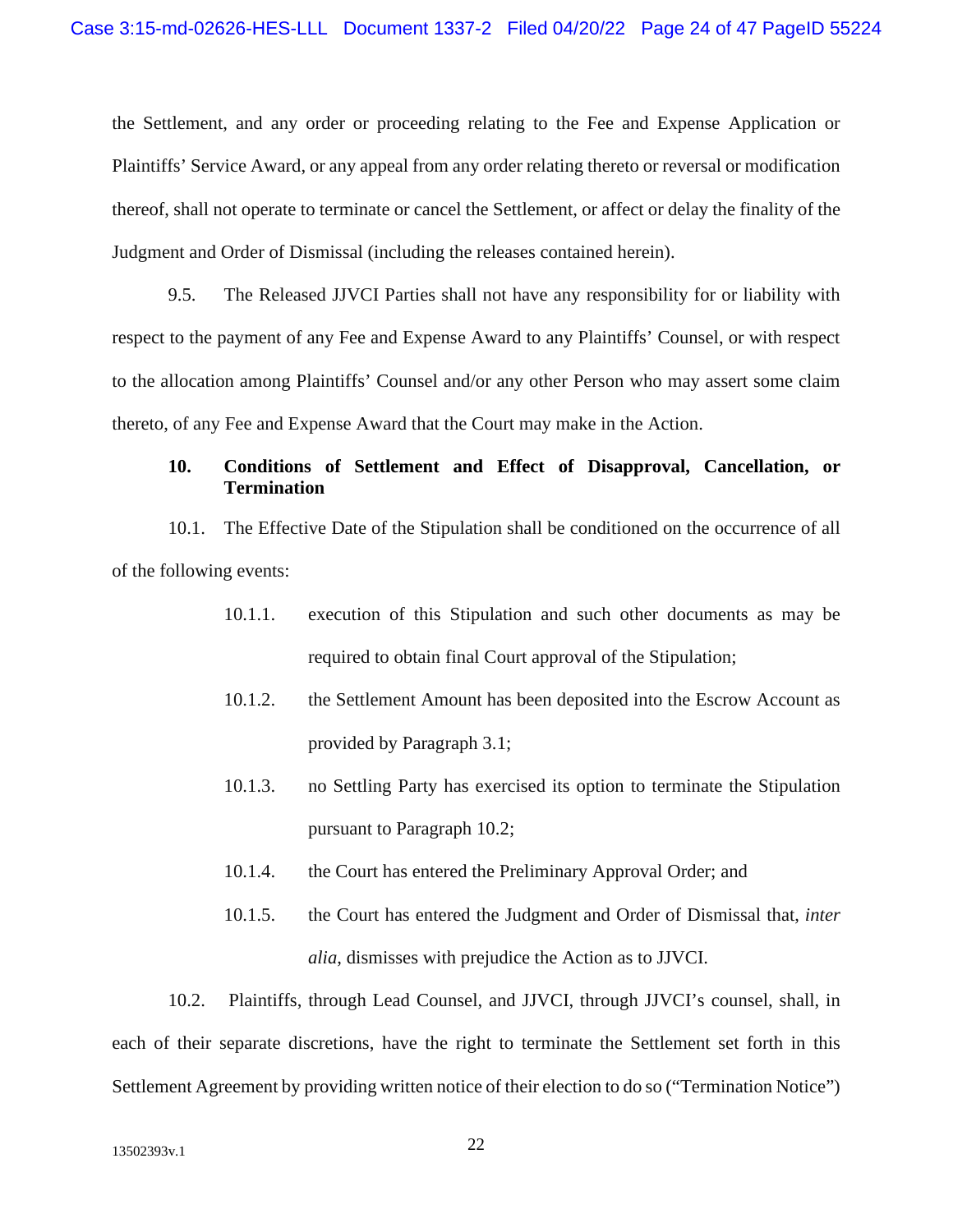to all other Parties hereto within thirty (30) days of the date on which: (i) the Court enters an order declining to enter the Preliminary Approval Order in any material respect; (ii) the Court enters an order refusing to approve this Settlement Agreement or any material part of it; (iii) the Court enters an order declining to enter the Judgment and Order of Dismissal in any material respect; or (iv) the Judgment and Order of Dismissal is modified or reversed by a court of appeal or any higher court in any material respect. Notwithstanding this paragraph, the Court's determination as to the Fee and Expense Application, Plaintiffs' Service Award Application, and/or any Plan of Allocation, or any determination on appeal from any such order, shall not provide grounds for termination of this Settlement Agreement or Settlement. JJVCI shall also have the option, in its sole discretion, to terminate the Settlement set forth in this Settlement Agreement if more than 5% of the putative members of the Settlement Class timely exercise their rights to be excluded from the Settlement Class pursuant to the processes set forth in Paragraph 10.4 ("Opt-Outs"). Any disputes regarding the application of any aspect of this Paragraph 10.2, including the calculation of the percentage of excluded class member, shall be resolved by the Court, with Plaintiffs, JJVCI, and the Opt-Outs all having the opportunity to be heard.

10.3. The Settlement is non-recapture, *i.e.*, not a claims-made settlement. As of the Effective Date, JJVCI shall not have any right to the return of the Settlement Fund or any portion thereof for any reason. Upon the Effective Date, and so long as no Termination has occurred pursuant to Paragraph 10.2, , any and all remaining interest or right of JJVCI, if any, in or to the Settlement Fund shall be absolutely and forever extinguished. If all of the conditions specified in Paragraph 10.1 are not met, then the Stipulation shall be canceled and terminated subject to Paragraph 10.6, unless Lead Counsel and counsel for JJVCI mutually agree in writing to proceed with the Settlement.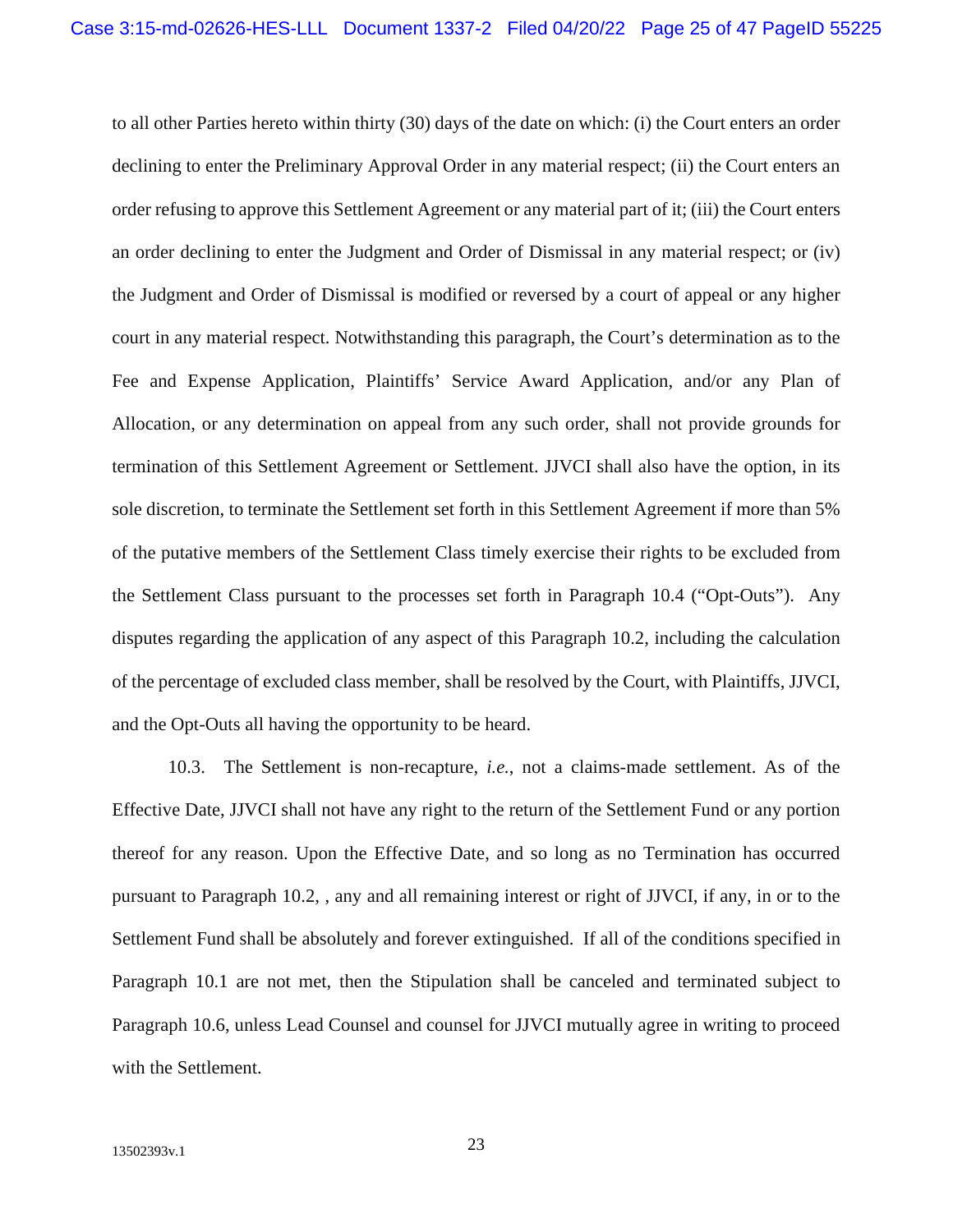10.4. If, prior to the Settlement Hearing, one or more putative members of the Settlement Class timely exercise their rights to be excluded from the Settlement Class, the processes set forth in this paragraph shall apply. Any Settlement Class Member who does not request exclusion from the Settlement has the right to object to the Settlement. Settlement Class Members may not both object and opt out of the Settlement. Any Settlement Class Member who wishes to object must timely submit an objection before the Settlement Hearing. If a Settlement Class Member submits both an objection and a written request for exclusion, he or she shall be deemed to have requested exclusion and shall not be bound by the Agreement if approved by the Court and the objection will not be considered by the Court. There is no reversion of the Settlement Amount or Opt-Out reduction to JJVCI or any other person or entity funding the settlement.

10.5. The Settling Parties and their respective counsel agree that they will make no effort to suggest, solicit, facilitate, or otherwise encourage potential Settlement Class Members to exclude themselves from the Settlement.

10.6. Unless otherwise ordered by the Court, in the event the Stipulation shall terminate as set forth herein or shall not become effective by order of Court, counsel for JJVCI or Lead Counsel shall provide notice to the Escrow Agent and within five (5) business days after written notification, the Settlement Fund, less up to \$500,000 in Class Notice and Administration Expenses, Taxes, and Tax Expenses reasonably and actually incurred, shall be refunded pursuant to written instructions from counsel for JJVCI. At the written direction of counsel for JJVCI, the Escrow Agent or its designee shall apply for any tax refund owed on the Settlement Fund and pay the proceeds, after deduction of any expenses incurred in connection with such application(s) for refund.

10.7. Except as otherwise provided herein, in the event that the Stipulation is not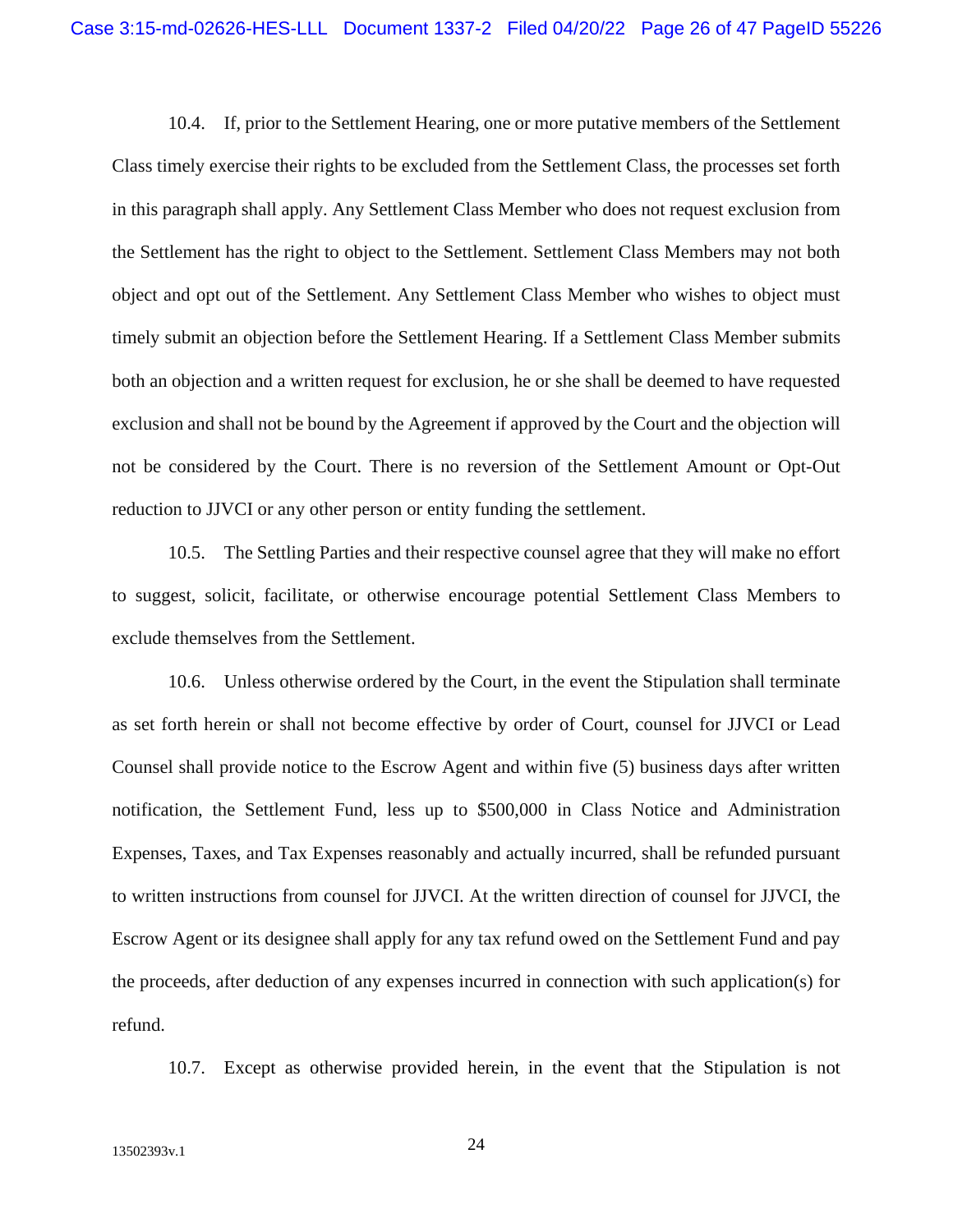approved by the Court or the Settlement set forth in the Stipulation is terminated or fails to become effective in accordance with its terms, the Releasing Parties shall not forfeit or waive any factual or legal claim, defense, or contention in the Action.

#### **11. Miscellaneous Provisions**

11.1. The Settling Parties: (a) acknowledge that it is their intent to consummate this Settlement; and (b) agree to cooperate to the extent reasonably necessary to effectuate and implement all terms and conditions of the Stipulation and to exercise their best efforts to accomplish the foregoing terms and conditions of the Stipulation expeditiously.

11.2. The Settling Parties intend this Settlement to be a final and complete resolution of all disputes between them with respect to the Action and the Released Claims, or which could have been asserted with respect to the Action based on the same factual predicate. The Settlement and all negotiations, discussions, and proceedings leading up to and in connection herewith shall not be deemed to constitute a presumption, concession, or an admission by any Settling Party or any of the Released Parties of any fault, liability, or wrongdoing by it, or as to the merits of any claim or defense.

11.3. The Settling Parties and their counsel agree that they shall not assert any claims of any violation of Rule 11 of the Federal Rules of Civil Procedure relating to the prosecution, defense, or settlement of the Action. The Settling Parties agree that the Settlement Amount and the other terms of the Settlement were negotiated in good faith at arm's length by the Settling Parties and reflect a settlement that was reached voluntarily after consultation with competent legal counsel.

11.4. Neither the Stipulation nor the Settlement contained herein, nor any negotiations, discussions, proceedings, or acts performed or documents executed pursuant to or in furtherance of the Stipulation or the Settlement: (a) are or may be deemed to be or may be used as admissions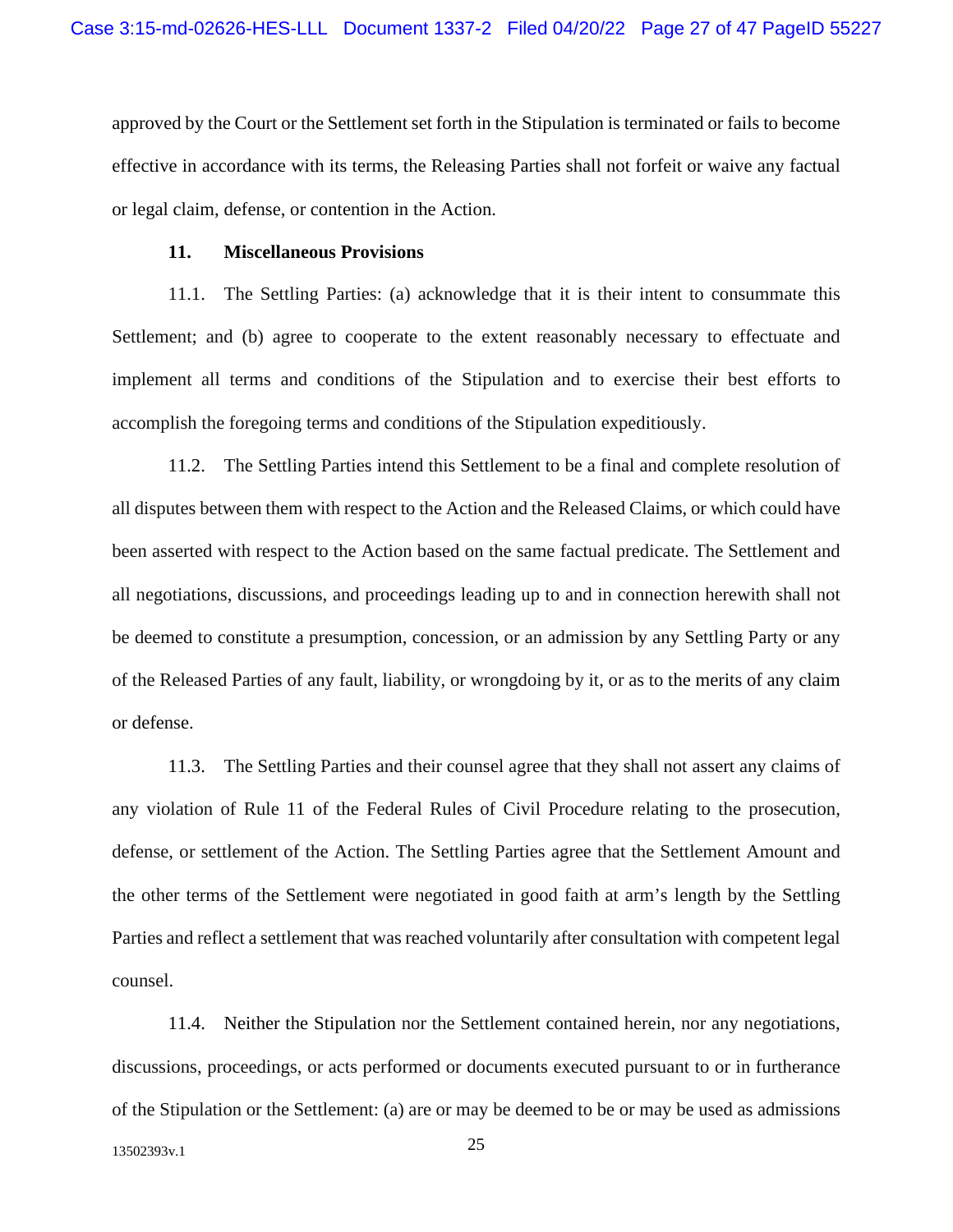of, or evidence of, the validity of any Released Claim, or of any wrongdoing or liability of JJVCI; or (b) are or may be deemed to be or may be used as admissions of, or evidence of, any fault or omission of JJVCI in any civil, criminal, or administrative proceeding in any court, administrative agency, or other tribunal. The Released JJVCI Parties, Plaintiffs, Settlement Class Members, and Plaintiffs' Counsel may file the Stipulation and/or the Judgment and Order of Dismissal in any action that may be brought against them in order to support a defense or counterclaim based on principles of res judicata, collateral estoppel, release, good faith settlement, judgment bar or reduction, or any other theory of claim preclusion, issue preclusion or similar defense or counterclaim, or in connection with any proceeding to enforce the terms of this Stipulation.

11.5. All agreements made and orders entered during the course of the Action relating to the confidentiality of documents and information shall survive this Stipulation, pursuant to their terms.

11.6. All of the Exhibits to the Stipulation are material and integral parts hereof and are fully incorporated herein by this reference.

11.7. This Stipulation shall not be construed more strictly against one Settling Party than another merely by virtue of the fact that it, or any part of it, may have been prepared by counsel for one of the Settling Parties, it being recognized that it is the result of arm's-length negotiations between the Settling Parties and that all Settling Parties have contributed substantially and materially to the preparation of this Stipulation.

11.8. The Stipulation may be amended or modified only by a written instrument signed by or on behalf of all Settling Parties or their respective successors-in-interest.

11.9. No waiver of any term or provision of this Settlement Agreement, or of any breach or default hereof or hereunder, shall be valid or effective unless in writing and signed by or on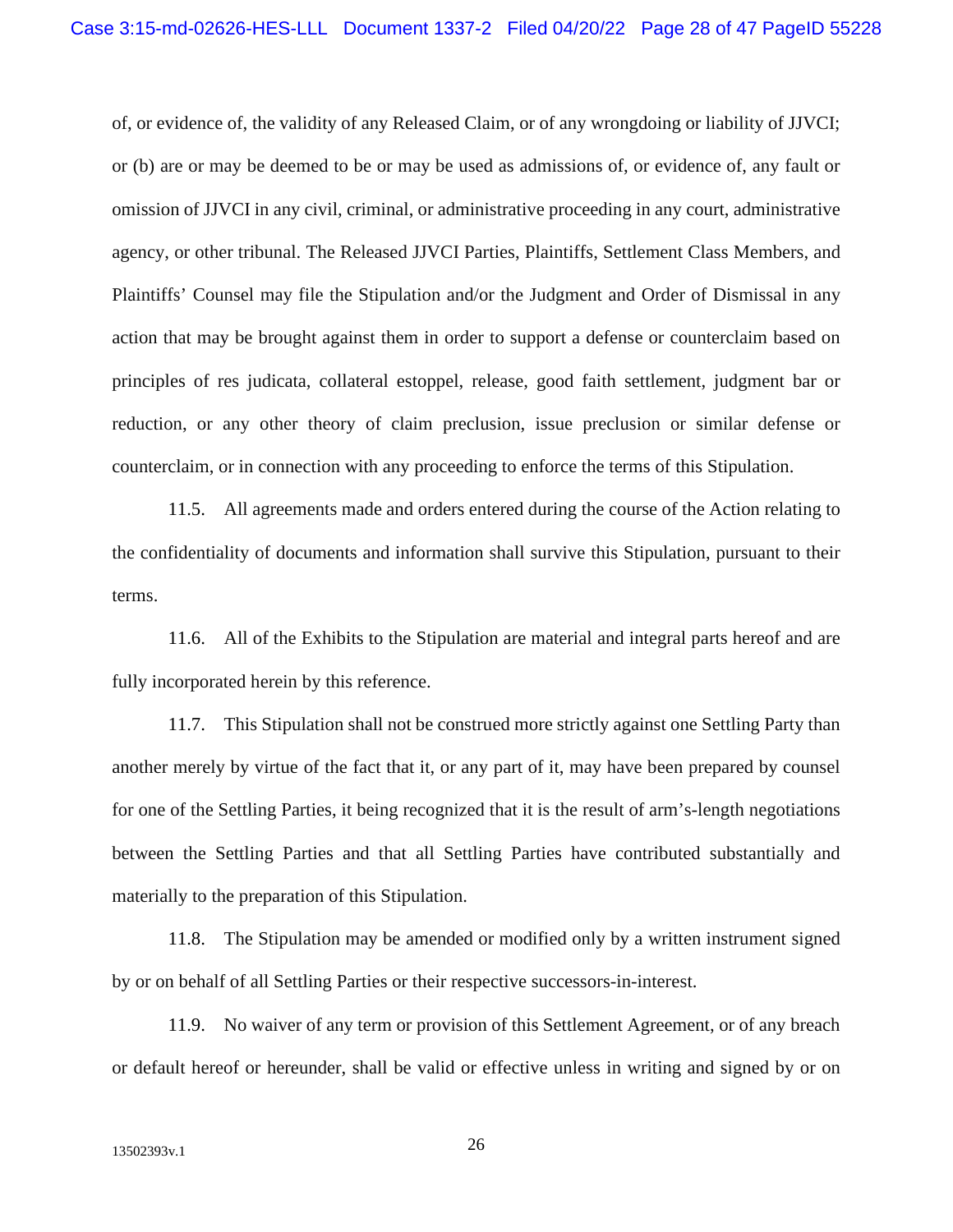behalf of all Settling Parties or their respective successors-in-interest. No waiver of any term or provision of this Settlement Agreement, or of any breach or default hereof or hereunder, shall be construed as a waiver of the same or any other term or provision or of any previous or subsequent breach thereof.

11.10. The Stipulation and the Exhibits attached hereto constitute the entire agreement among the Settling Parties and no representations, warranties, or inducements have been made to any Settling Party concerning the Stipulation or its Exhibits other than the representations, warranties, and covenants contained and memorialized in such documents. Except as otherwise provided herein, each Settling Party shall bear its own costs.

11.11. Lead Counsel, on behalf of the Settlement Class, are expressly authorized by Plaintiffs to take all appropriate action required or permitted to be taken by the Settlement Class pursuant to the Stipulation to effectuate its terms and also are expressly authorized to enter into any modifications or amendments to the Stipulation on behalf of the Settlement Class which they deem appropriate.

11.12. Each counsel or other Person executing the Stipulation or any of its Exhibits on behalf of any Settling Party hereby warrants that such Person has the full authority to do so.

11.13. All notices, requests, demands, claims, and other communications hereunder shall be in writing and shall be deemed duly given (a) when emailed to the recipient, (b) when delivered personally to the recipient, (c) one (1) business day after being sent to the recipient by reputable overnight courier service (charges prepaid), or (d) five (5) business days after being mailed to the recipient by certified or registered mail, return receipt requested and postage prepaid, and addressed to the intended recipient as set forth below:

(a) If to Plaintiffs or to Lead Counsel: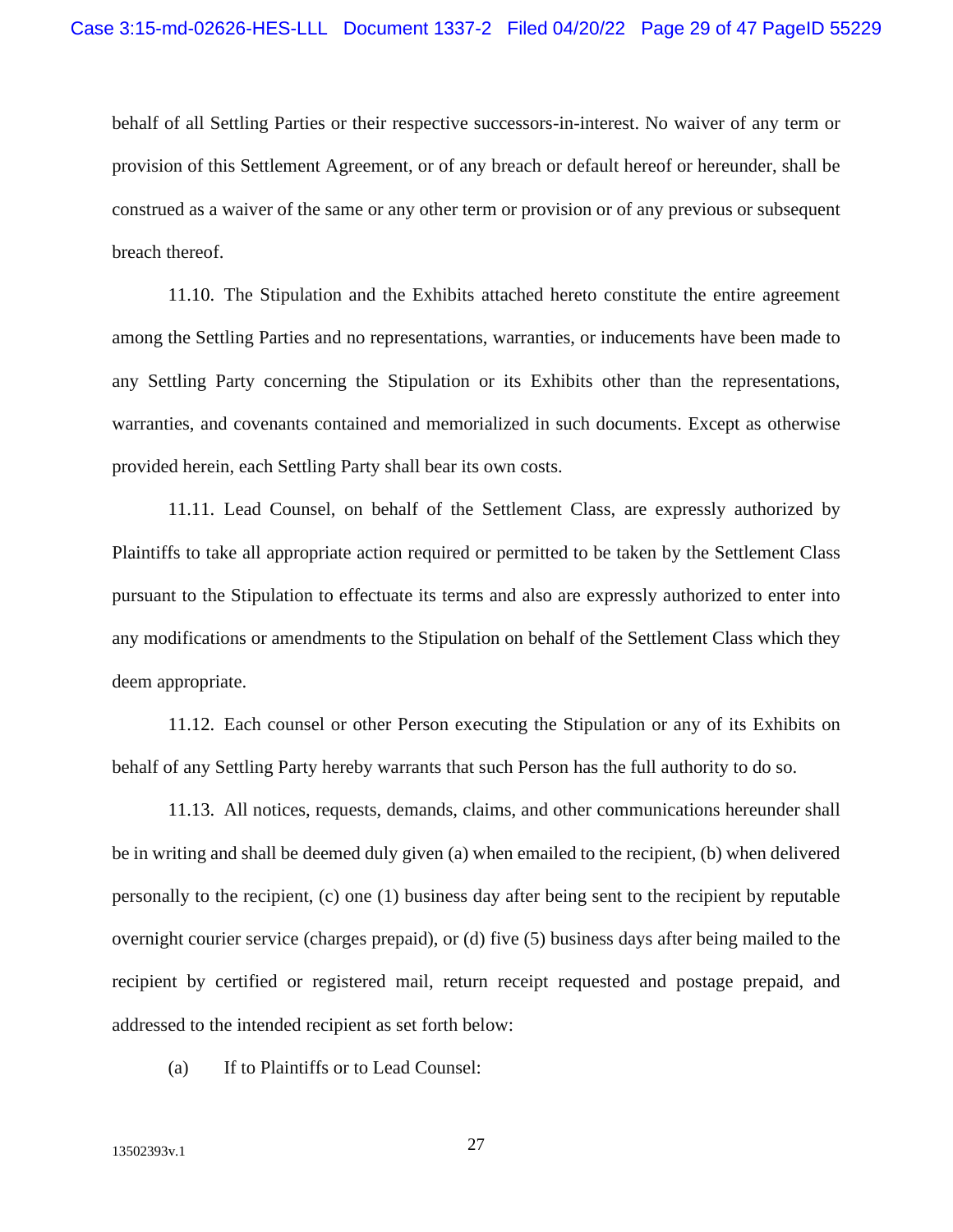Joseph P. Guglielmo SCOTT + SCOTT ATTORNEYS AT LAW LLP 230 Park Avenue, 17th Floor New York, NY 10169 Telephone: 212-223-6444

(b) If to JJVCI or to JJVCI's counsel:

William F. Cavanaugh, Jr. Jonathan H. Hatch PATTERSON BELKNAP WEBB & TYLER LLP 1133 Avenue of the Americas New York, NY 10036 Telephone: 212-336-2000

With a copy to JJVCI's Local Counsel Robert Troy Smith GRAYROBINSON, P.A. 50 N Laura Street, Suite 1100 Jacksonville, FL 32202-3611 Telephone: 904-632-8483

11.14. The Stipulation may be executed in one or more counterparts. All executed counterparts and each of them shall be deemed to be one and the same instrument. A complete set of executed counterparts shall be filed with the Court. Signatures sent by facsimile or by PDF via email shall be deemed originals.

11.15. The Stipulation shall be binding upon, and inure to the benefit of, the heirs, successors, and assigns of the Settling Parties hereto.

11.16. The Court shall have exclusive jurisdiction with respect to implementation and enforcement of the terms of the Stipulation, and all Settling Parties hereto submit to the jurisdiction of the Court for purposes of implementing and enforcing the Settlement embodied in the Stipulation.

11.17. This Stipulation shall be governed by, construed, and enforced in accordance with the law of the State of New York.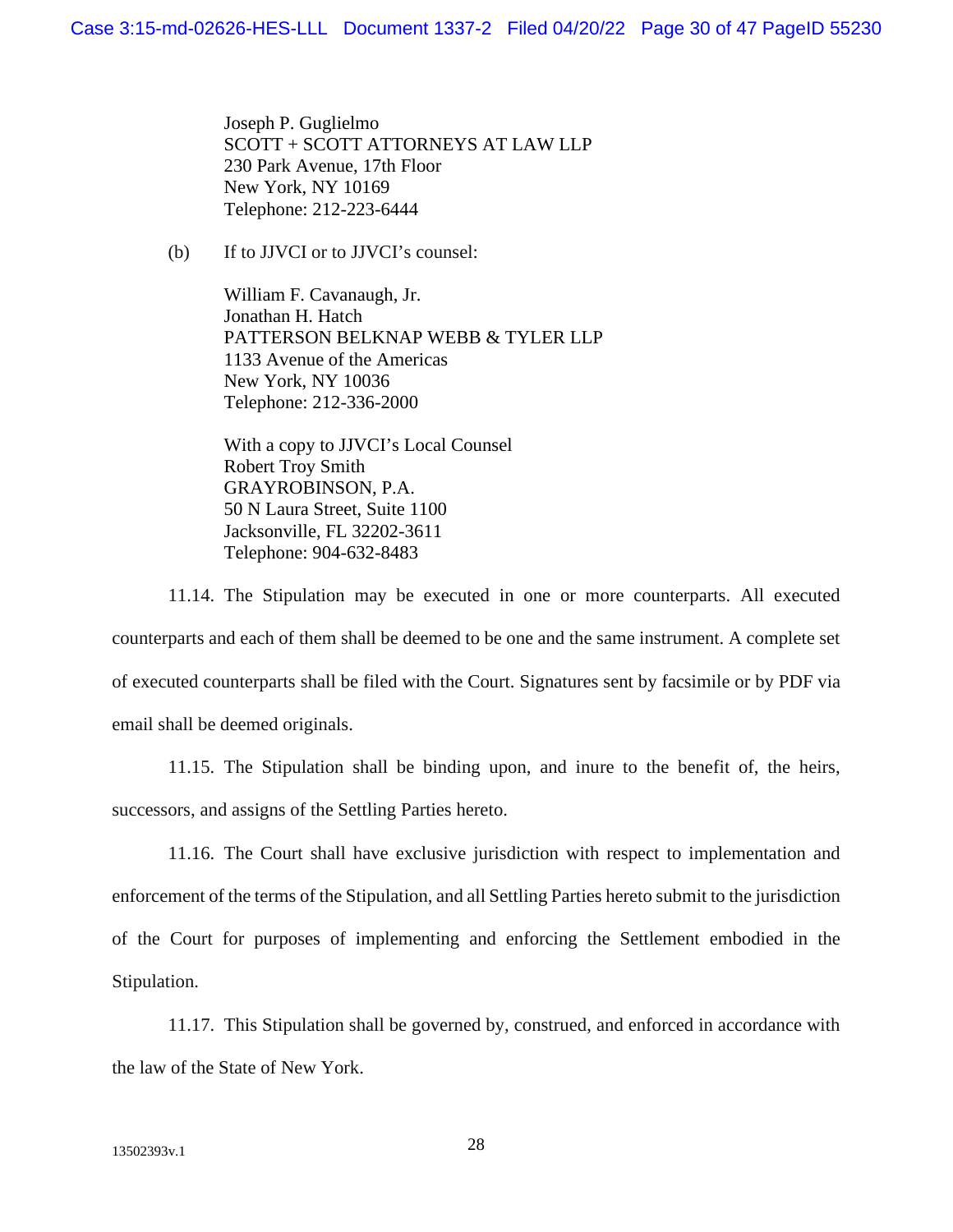11.18. This Stipulation represents the entire agreement between the parties regarding the

subject matter herein and supersedes and replaces any and all prior agreements.

IN WITNESS WHEREOF, the parties hereto have caused the Stipulation to be executed,

by their duly authorized attorneys, dated March 27, 2022.

William F. Cavanaugh, Jr. Jonathan H. Hatch PATTERSON BELKNAP WEBB & TYLER LLP 1133 Avenue of the Americas New York, NY 10036 Phone: (212) 336-2000 Fax: (212) 336-2222 wfcavanaugh@pbwt.com jhatch@pbwt.com

*Counsel for Johnson & Johnson Vision Care, Inc.* 

Thomas K. Boardman (signing on behalf of all Plaintiffs) Joseph P. Guglielmo SCOTT+SCOTT, ATTORNEYS AT LAW, LLP The Helmsley Building 230 Park Avenue, 17th Floor New York, NY 10169 Telephone: (212) 223-6444 Facsimile: (212) 223-6334 tboardman@scott-scott.com jguglielmo@scott-scott.com

Christopher M. Burke SCOTT + SCOTT, ATTORNEYS AT LAW, LLP 600 W. Broadway, Suite 3300 San Diego, CA 92101 Telephone: (619) 233-4565 Facsimile: (619) 233-0508 cburke@scott-scott.com

Christopher Lebsock Michael P. Lehmann HAUSFELD LLP 600 Montgomery Street, Suite 3200 San Francisco, CA 94111 Telephone: 415-633-1908 Facsimile: 415-217-6813 mlehmann@hausfeld.com clebsock@hausfeld.com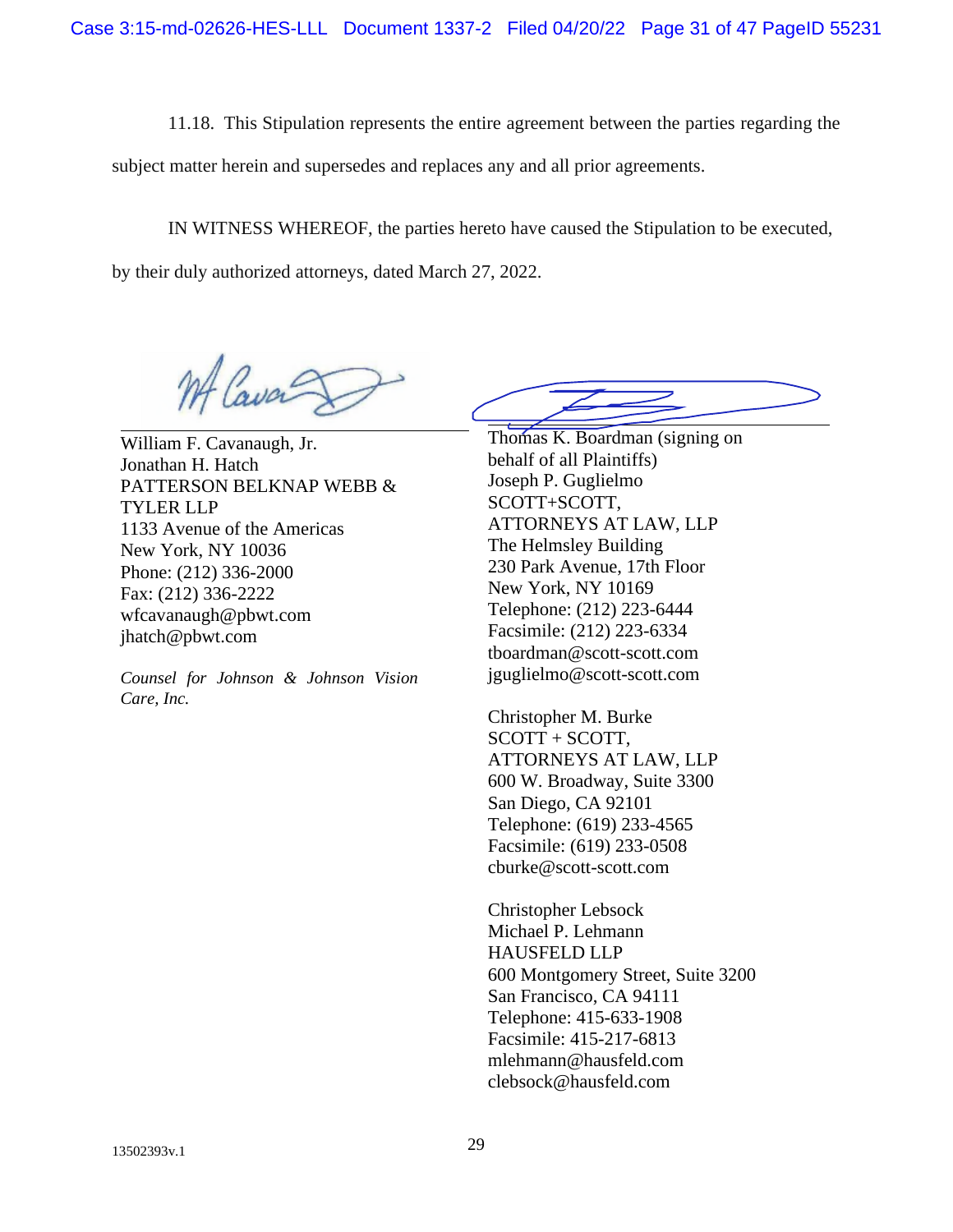Michael D. Hausfeld Nathaniel C. Giddings HAUSFELD LLP 888 16th Street, NW Suite 300 Washington, DC 20006 Telephone: 202-540-7200 Facsimile: 202-540-7201 mhausfeld@hausfeld.com ngiddings@hausfeld.com

Benjamin Steinberg ROBINS KAPLAN LLP 399 Park Avenue, Suite 3600 New York, NY 10022 Telephone: (212) 980-7400 Facsimile: (212) 980-7499 bsteinberg@RobinsKaplan.com

*Co-Lead Class Counsel*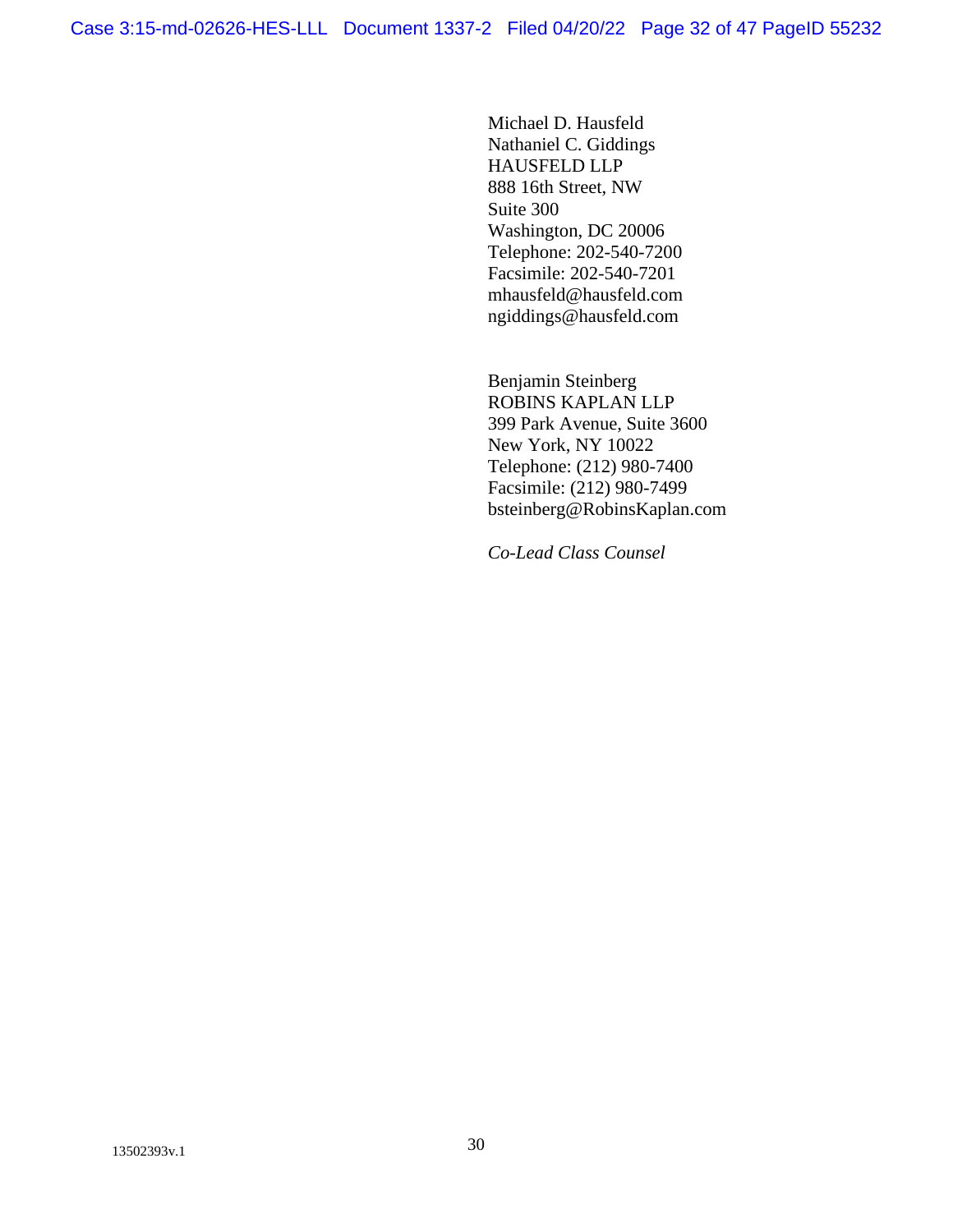Case 3:15-md-02626-HES-LLL Document 1337-2 Filed 04/20/22 Page 33 of 47 PageID 55233

# **EXHIBIT A**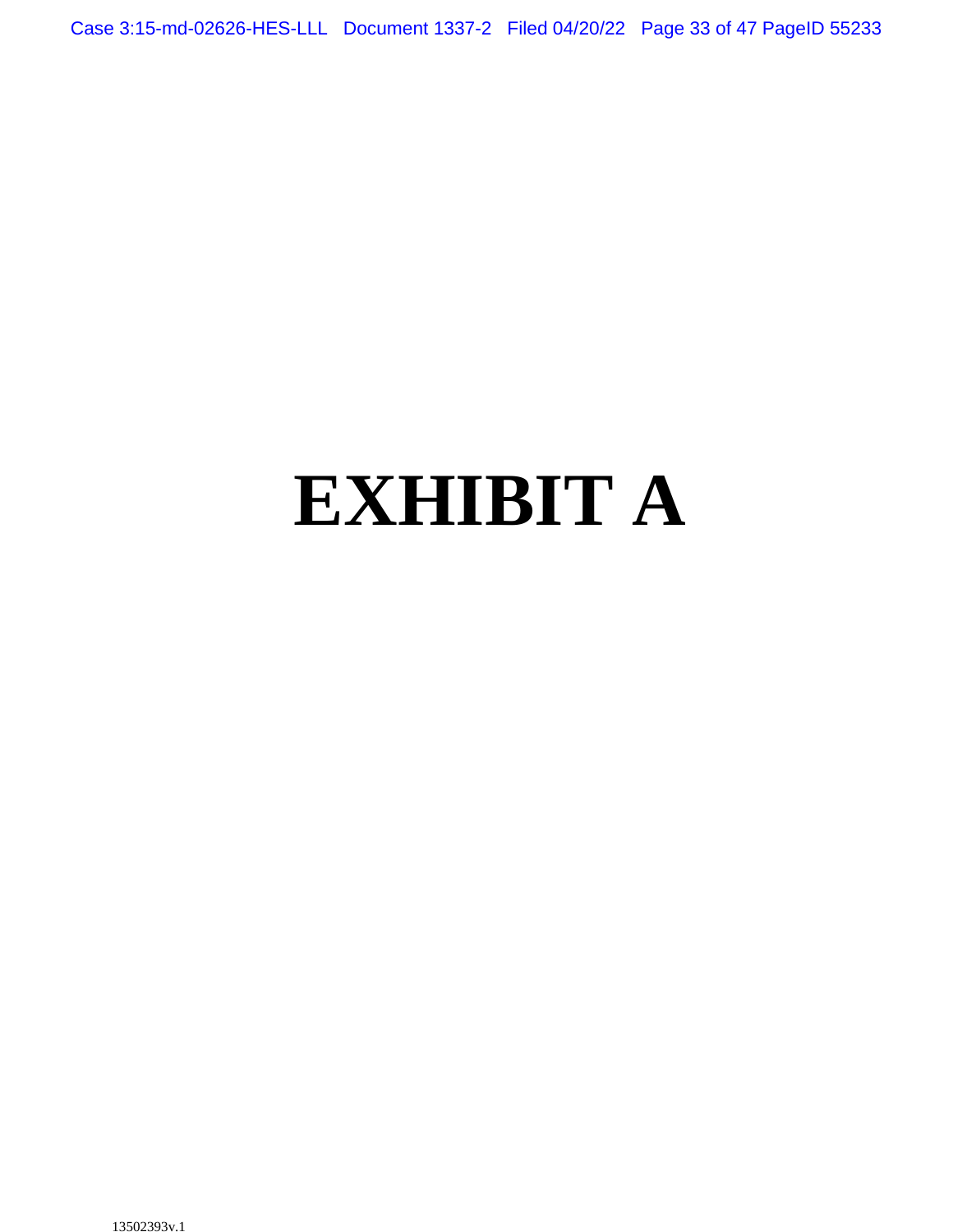### **UNITED STATES DISTRICT COURT MIDDLE DISTRICT OF FLORIDA**

| In Re:                                                        | Case No. 3:15-md-2626-HES-LLL                                                                                    |
|---------------------------------------------------------------|------------------------------------------------------------------------------------------------------------------|
| <b>DISPOSABLE CONTACT LENS</b><br><b>ANTITRUST LITIGATION</b> | <b>Judge Harvey E. Schlesinger</b><br>Judge Virginia M. Hernandez Covington<br>Magistrate Judge Laura L. Lambert |
| THIS DOCUMENT RELATES TO:<br><b>All Class Actions</b>         |                                                                                                                  |

# **[PROPOSED] ORDER PRELIMINARILY APPROVING SETTLEMENT AGREEMENT WITH JOHNSON & JOHNSON VISION CARE, INC.**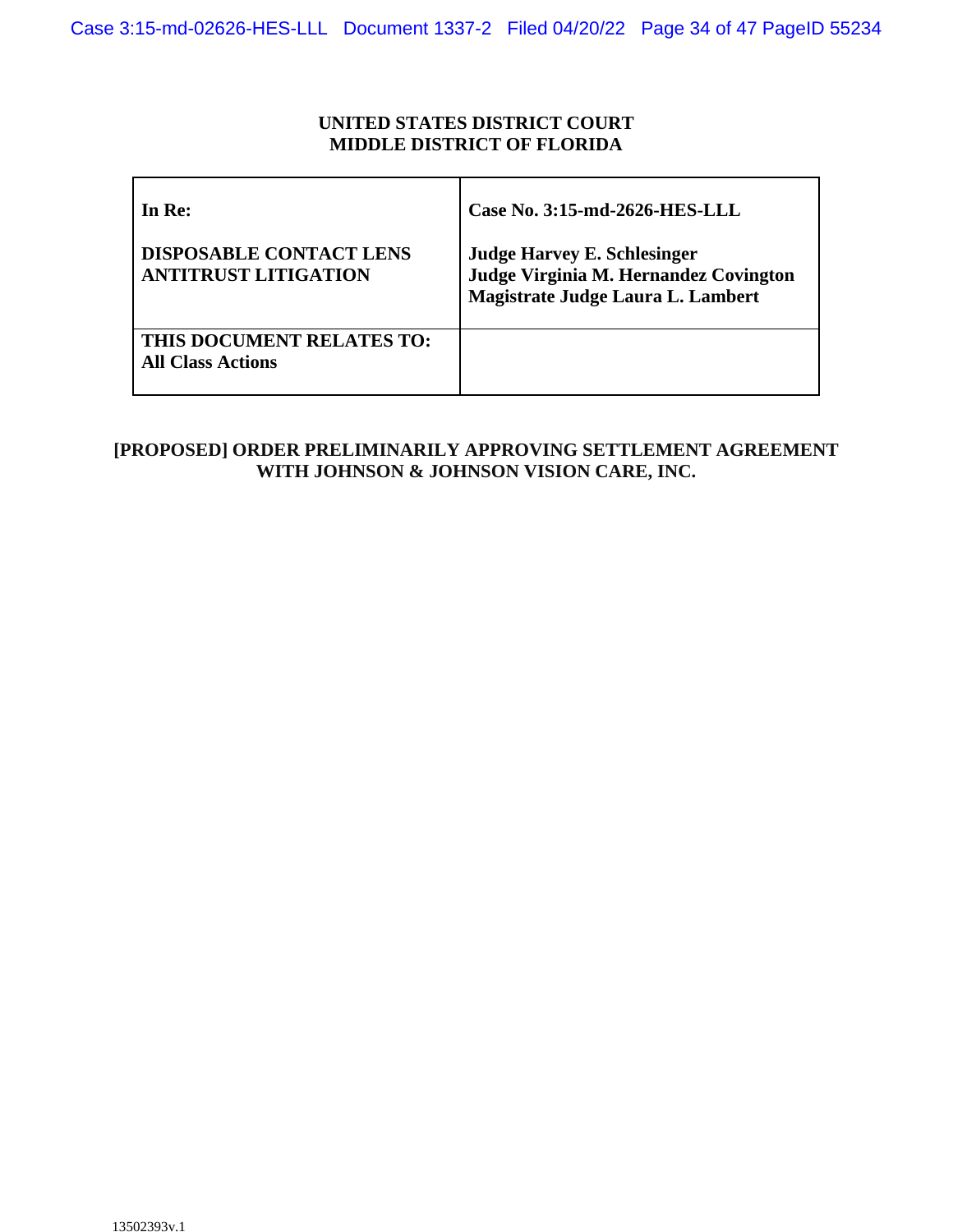WHEREAS,the Action<sup>1</sup> is pending before this Court;

WHEREAS,Plaintiffs<sup>2</sup> have entered into and executed the Stipulation and Agreement of Settlement ("Settlement Agreement") with Johnson & Johnson Vision Care, Inc. ("JJVCI") and together with Plaintiffs, the "Settling Parties"), which, if finally approved by the Court, will result in the settlement of all claims against JJVCI;

WHEREAS, in full and final settlement of the claims asserted against JJVCI in this Action, JJVCI agreed to pay the amount of \$55,000,000 (the "Settlement Funds");

WHEREAS, Plaintiffs, having made an application, pursuant to Rule 23(e) of the Federal Rules of Civil Procedure, for an order preliminarily approving the Settlement Agreement, which sets forth the terms and conditions of the Settlement of the Action against JJVCI and for dismissal of the Action against JJVCI with prejudice upon the terms and conditions set forth in the Settlement Agreement;

WHEREAS, the Court has previously certified litigation classes pursuant to Federal Rule of Civil Procedure 23 (ECF No. 940);

WHEREAS, the Court has appointed Scott+Scott, LLP, Hausfeld, LLP, and Robins Kaplan, LLP ("Lead Counsel") as class counsel (ECF No. 940);

WHEREAS, the Court has appointed Rachel Berg, Miriam Pardoll, Jennifer Sineni, Elyse Ulino, Susan Gordon, Cora Beth Smith, Brett Watson, Tamara O'Brien, Sheryl Marean, Catherine Dingle, Amanda Cunha, Alexis Ito, Kathleen Schirf, John Machikawa, and Joseph Felson as class

<span id="page-34-0"></span><sup>&</sup>lt;sup>1</sup> As defined in the Settlement Agreement, the "Action" means the above-captioned litigation pending in the United States District Court for the Middle District of Florida, and any other actions that may be transferred or consolidated into this litigation.

<span id="page-34-1"></span><sup>&</sup>lt;sup>2</sup> As defined in the Settlement Agreement, "Plaintiffs" are Rachel Berg, Miriam Pardoll, Jennifer Sineni, Elyse Ulino, Susan Gordon, Cora Beth Smith, Brett Watson, Tamara O'Brien, Sheryl Marean, Catherine Dingle, Amanda Cunha, Alexis Ito, Kathleen Schirf, John Machikawa, and Joseph Felson.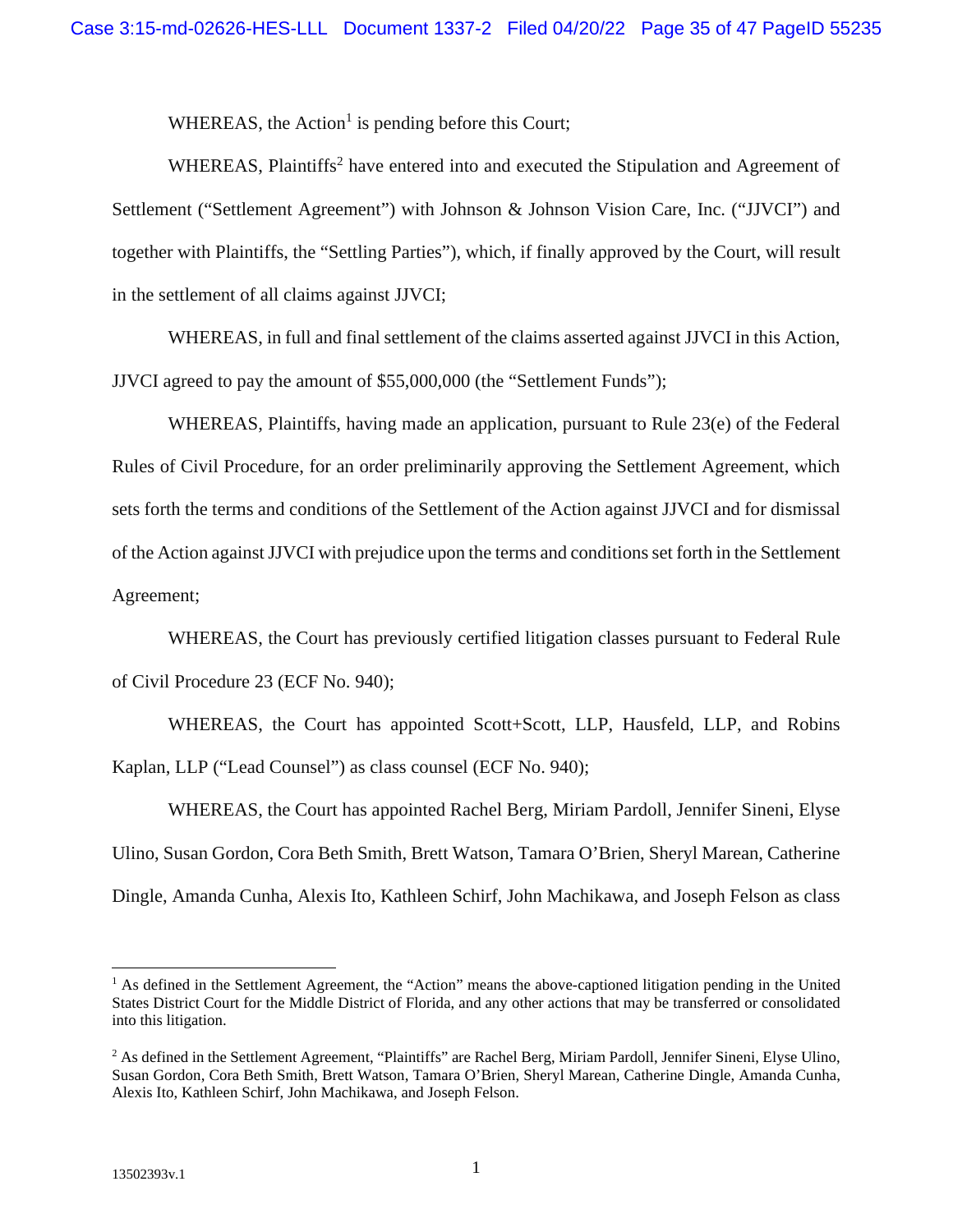representatives (ECF No. 940);

WHEREAS, the Settling Parties have agreed to the entry of this [Proposed] Order Preliminarily Approving Settlement Agreement; and

WHEREAS, the Court has read and considered the Settlement Agreement and the exhibits annexed thereto and other documents submitted in connection with Plaintiffs' Motion for Preliminary Approval of the Settlement Agreement, and good cause appearing therefor;

#### NOW, THEREFORE, IT IS HEREBY ORDERED:

1. All terms in initial capitalization used in this Order shall have the same meanings as set forth in the Settlement Agreement, unless otherwise noted or defined herein.

#### **I. PRELIMINARY APPROVAL OF SETTLEMENT AGREEMENT**

2. Upon review of the record, the Court preliminarily finds that the Settlement Agreement resulted from arm's-length negotiations between highly experienced counsel and falls within the range of possible approval. The Court hereby preliminarily approves the Settlement Agreement, subject to further consideration at the Fairness Hearing described below. The Court preliminarily finds that the settlement encompassed by the Settlement Agreement raises no obvious reasons to doubt its fairness and provides a reasonable basis for presuming that the Settlement Agreement satisfies the requirements of Rules 23(c)(2) and 23(e) of the Federal Rules of Civil Procedure and due process so that an appropriate notice of the Settlement Agreement should be given, subject to the Court's approval of a notice plan as provided in this Order.

#### **II. NOTICE PLAN AND FAIRNESS HEARING**

3. Plaintiffs shall submit for the Court's approval a proposed notice plan for purposes of advising members of the Settlement Class, among other things, of their right to object to the Settlement Agreement, their right to exclude themselves from the Settlement Class, the procedure for submitting a request for exclusion, the time, date, and location of the Settlement Hearing to be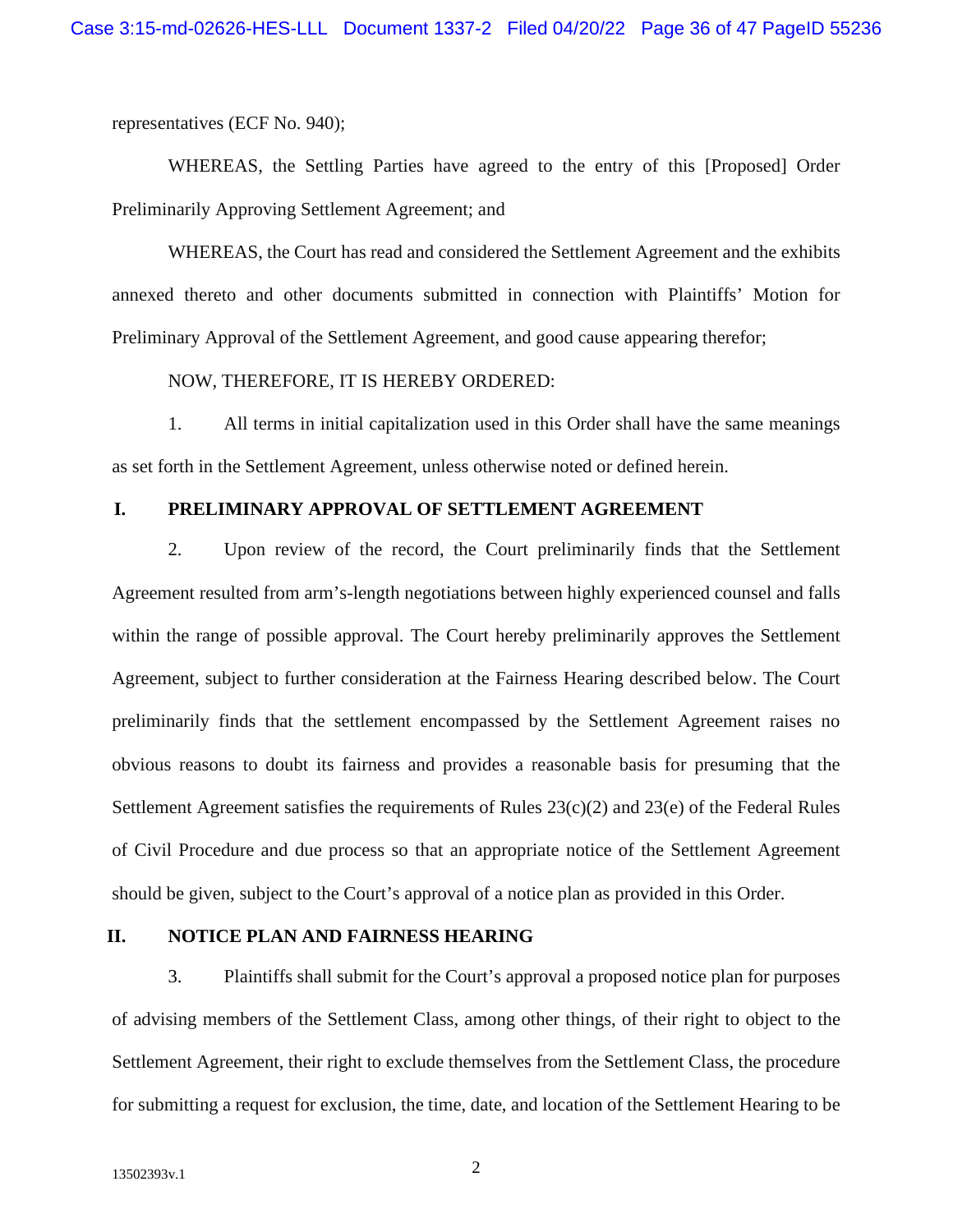scheduled by the Court, and their right to appear at the Settlement Hearing at or after the Settlement Hearing, the Court shall determine whether the Settlement Agreement, any proposed Plan of Distribution, any application for service awards, and any application for attorneys' fees and/or expenses for Lead Counsel should be finally approved.

#### **III. OTHER PROVISIONS**

4. The Court approves of Plaintiffs' designation of Huntington National Bank as Escrow Agent. Absent further order of the Court, the Escrow Agent shall establish the Escrow Account at Huntington National Bank and have such duties and responsibilities in such capacity as are set forth in the Settlement Agreement.

5. The Court approves the establishment of the Escrow Account under the Settlement Agreement as Qualified Settlement Funds ("QSFs") pursuant to Internal Revenue Code §468B and the Treasury Regulations promulgated thereunder, and retains continuing jurisdiction as to any issue that may arise in connection with the formulation or administration of the QSFs. All funds held by the Escrow Agent shall be deemed and considered to be in custodia legis, and shall remain subject to the jurisdiction of the Court, until such time as such funds shall be distributed pursuant to the Settlement Agreement and further order(s) of the Court.

6. All reasonable expenses incurred in identifying and notifying potential Settlement Class Members as well as administering the Net Settlement Fund shall be paid, as set forth herein and in Paragraph 3.9 of the Settlement Agreement. In the event the Court does not approve the Settlement Agreement, or if the Settlement Agreement otherwise fails to become effective, neither Plaintiffs nor any of their counsel shall have any obligation to repay any amounts incurred or disbursed pursuant to Paragraph 3.9 of the Settlement Agreement.

7. In the event that the Settlement Agreement is terminated, is vacated, is not approved, or the Effective Date fails to occur for any reason, then the Settling Parties shall be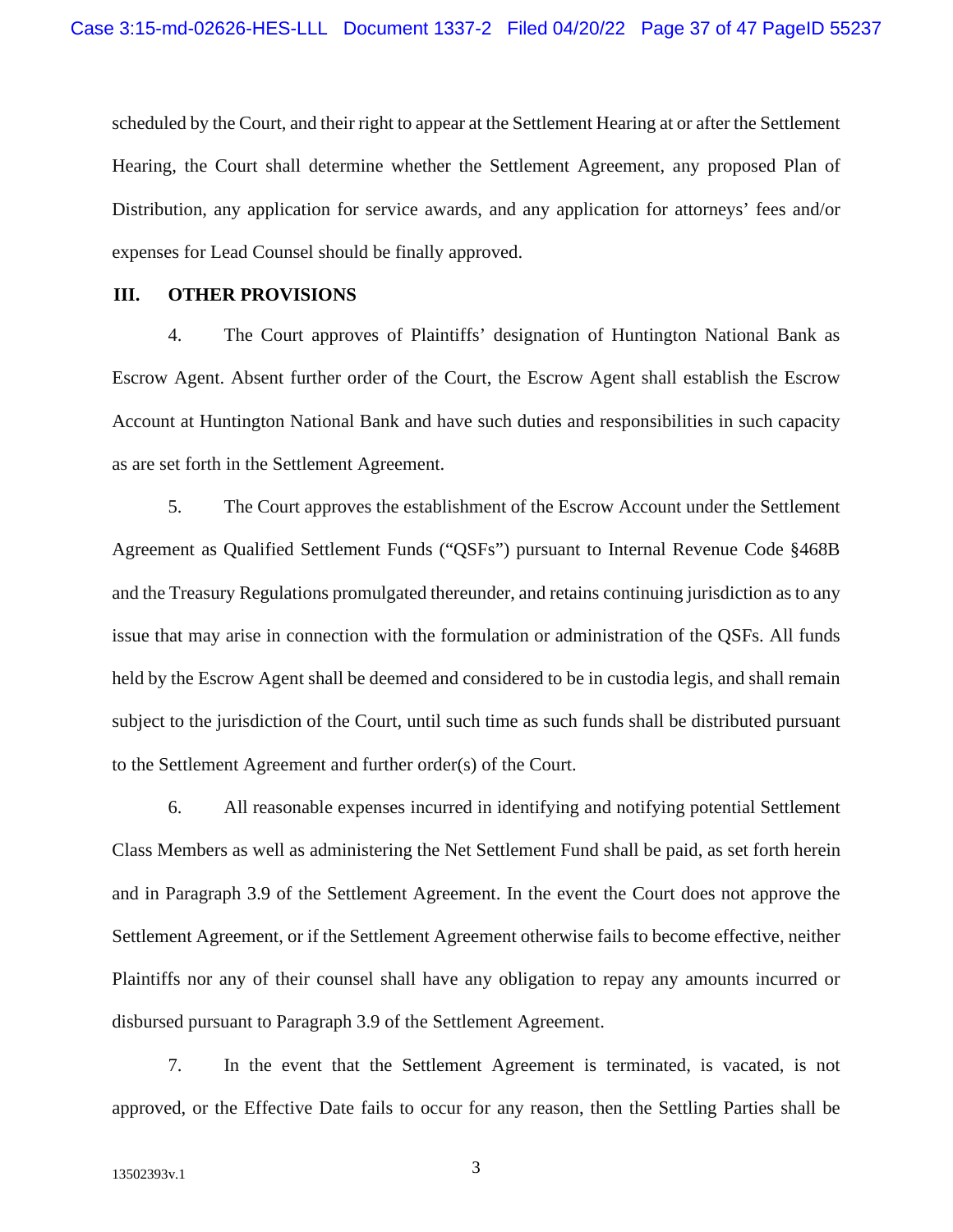deemed to have reverted to their respective status in the Action as of the Execution Date, and, except as otherwise expressly provided herein, such parties shall proceed in all respects as if such Settlement Agreement and any related orders had not been entered, and such Settlement Agreement (including any amendment(s) thereto) and this Order shall be null and void, of no further force or effect, and without prejudice to any such Settling Parties, and may not be introduced as evidence or referred to in any actions or proceedings by any Person; provided, however, that in the event of termination of the Settlement Agreement, Paragraphs 3.2, 5.1, 9.3, and 10.6 of the Settlement Agreement shall nonetheless survive and continue to be of effect and have binding force. Any portion of the Settlement Fund previously paid, together with any interest earned thereon (and, if applicable, re-payment of any Fee and Expense Award referred to in Paragraph 9.3 of such Settlement Agreement), less Taxes due, if any, with respect to such income, and less up to \$500,000 in the costs of administration and notice actually incurred and paid or payable from the Settlement Fund, shall be returned to JJVCI within five (5) business days after written notification of such event is sent by counsel for JJVCI or Lead Counsel to the Escrow Agent. At the request of JJVCI, the Escrow Agent shall apply for any tax refund owed on the Settlement Fund and pay the proceeds to JJVCI.

8. The Court's certification of the Settlement Class as provided herein is without prejudice to, or waiver of, the rights of any non-settling Defendant to contest certification of any non-settlement class proposed in this Action. The Court's findings in this Order shall have no effect on the Court's ruling on any motion to certify any non-settlement class in this Action; and no party may cite or refer to the Court's approval of any Settlement Class as persuasive or binding authority with respect to any motion to certify any non-settlement class or any other dispositive motion filed by a non-settling Defendant. Nor shall such preliminary approval prejudice any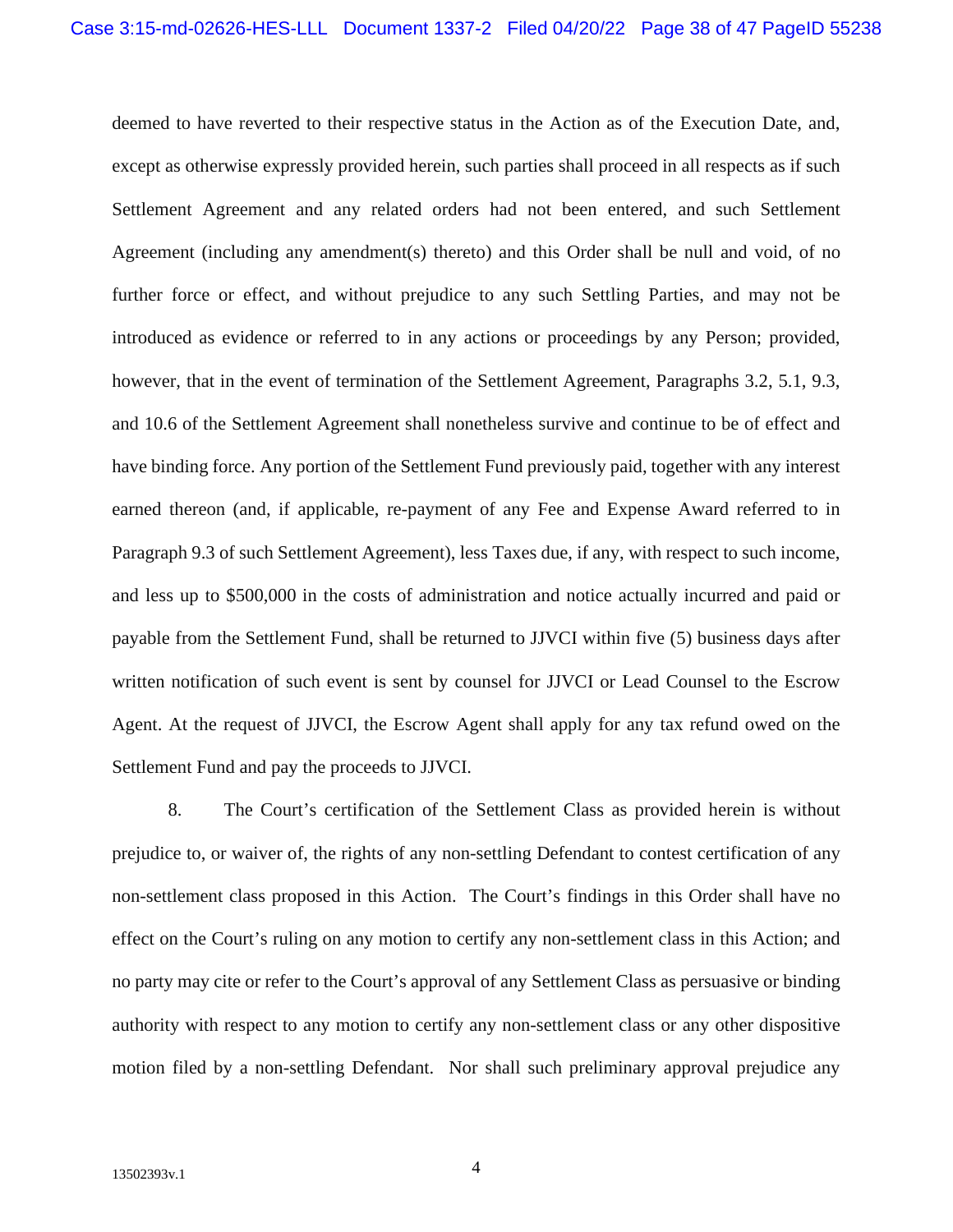rights, claims, or defenses of any non-settling Defendant.

9. JJVCI has denied wrongdoing or liability in connection with the allegations in the Action. As such, nothing in the Settlement Agreement constitutes an admission by JJVCI as to the merits of the allegations made in the Action, the validity of any defenses that could be or have been asserted, or the appropriateness of the certification of any class.

10. All proceedings in the Action with respect to JJVCI are stayed until further order of the Court. Such stay does not apply, however, to the extent actions are necessary to implement or comply with the terms of the Settlement Agreement.

11. All Class Members shall be bound by all determinations and judgments in the Action concerning the settlement set forth in the Settlement Agreement, whether favorable or unfavorable to the Settlement Class.

12. Any member of the Settlement Class may enter an appearance in the Action, at his, her, or its own expense, individually or through counsel of his, her, or its own choice. Any member of the Settlement Class who does not enter an appearance will be represented by Lead Counsel. IT IS SO ORDERED.

DATED: \_\_\_\_\_\_\_\_\_\_\_\_\_\_\_\_\_\_\_

UNITED STATES DISTRICT JUDGE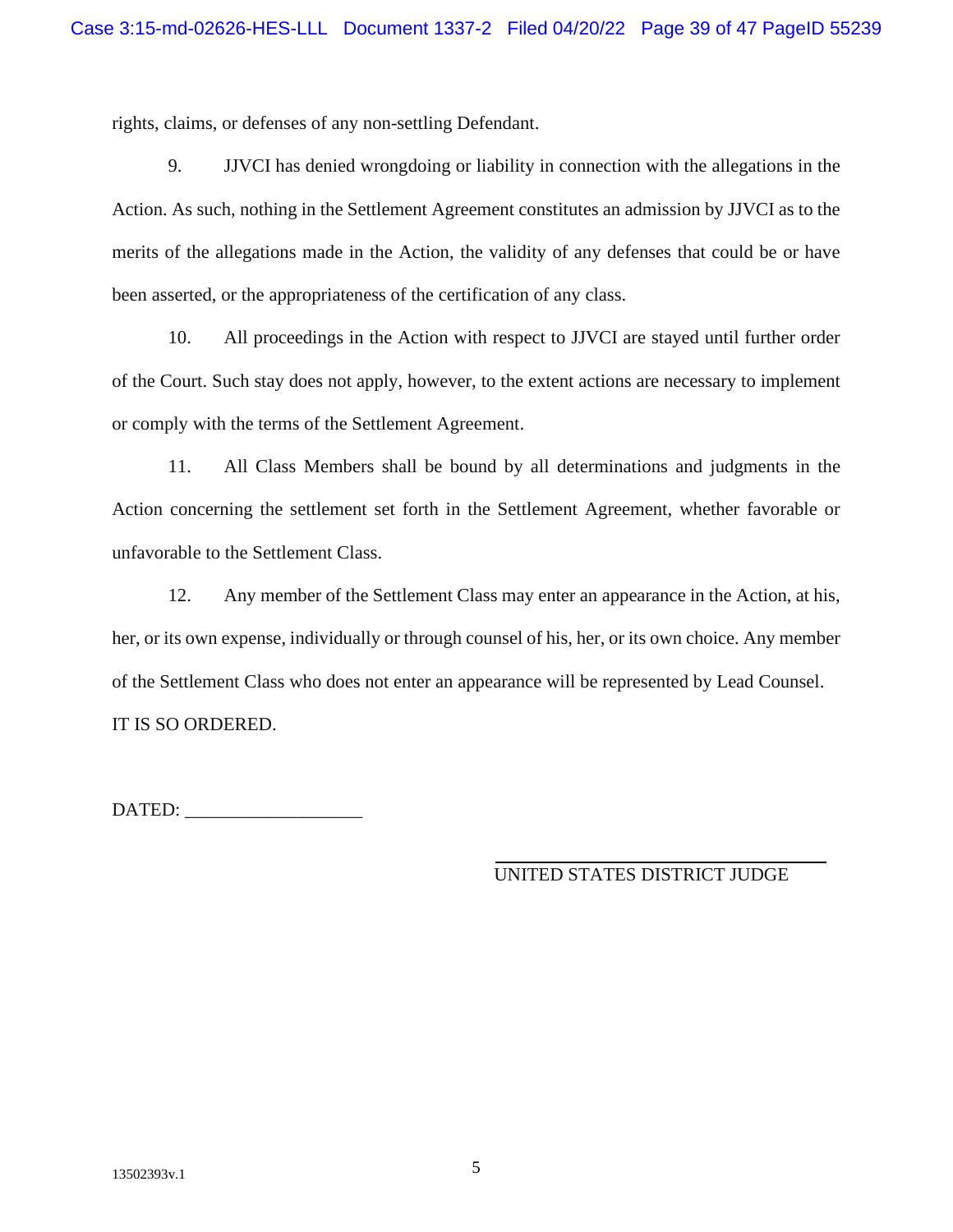Case 3:15-md-02626-HES-LLL Document 1337-2 Filed 04/20/22 Page 40 of 47 PageID 55240

# **EXHIBIT B**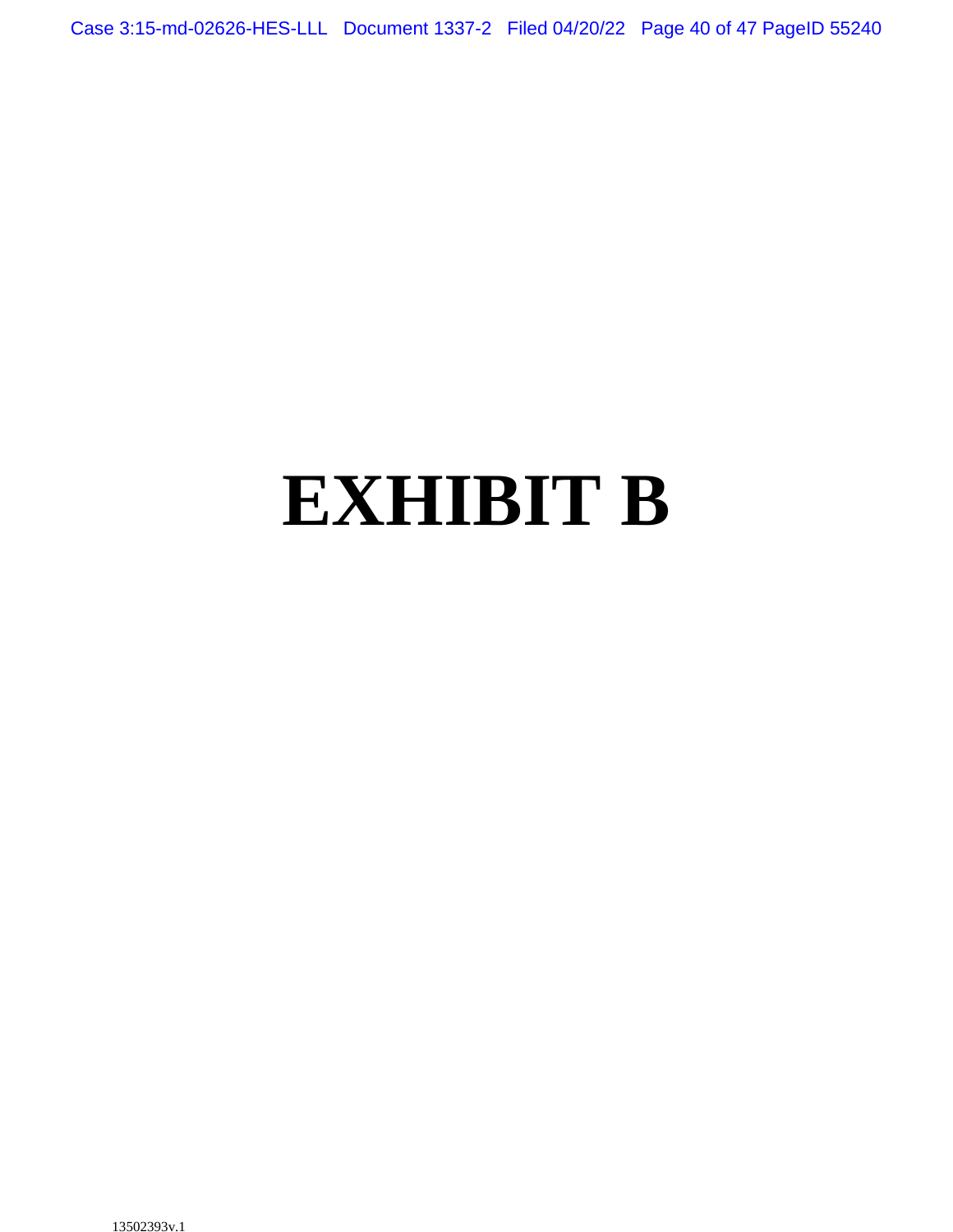### **UNITED STATES DISTRICT COURT MIDDLE DISTRICT OF FLORIDA**

| In Re:                                                        | Case No. 3:15-md-2626-HES-LLL                                                                                    |
|---------------------------------------------------------------|------------------------------------------------------------------------------------------------------------------|
| <b>DISPOSABLE CONTACT LENS</b><br><b>ANTITRUST LITIGATION</b> | <b>Judge Harvey E. Schlesinger</b><br>Judge Virginia M. Hernandez Covington<br>Magistrate Judge Laura L. Lambert |
| THIS DOCUMENT RELATES TO:<br><b>All Class Actions</b>         |                                                                                                                  |

# **[PROPOSED] FINAL JUDGMENT AND ORDER OF DISMISSAL RE JOHNSON & JOHNSON VISION CARE, INC.**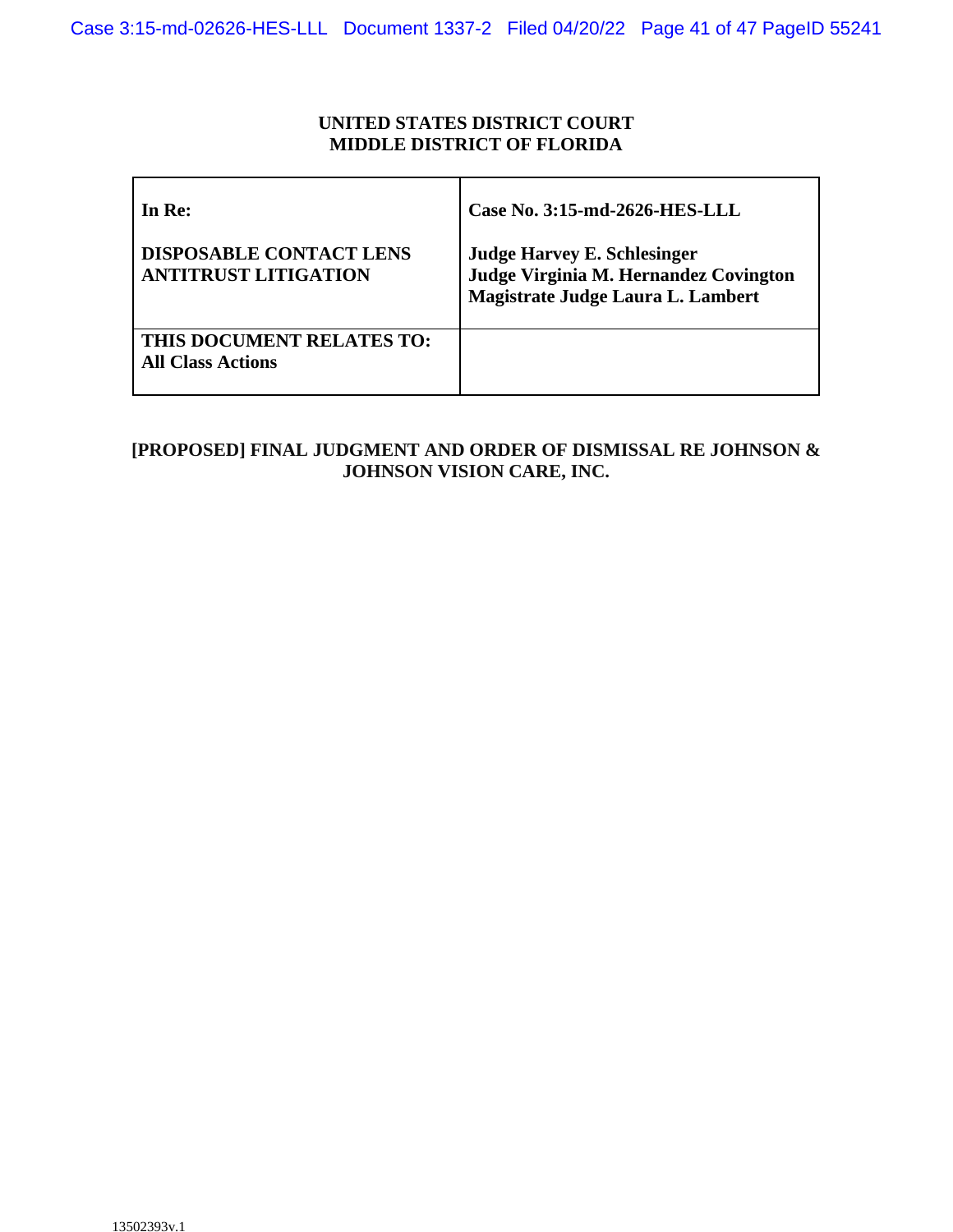This matter came before the Court for hearing pursuant to Plaintiffs' application for final approval of the settlement set forth in the Stipulation and Agreement of Settlement with Johnson & Johnson Vision Care, Inc. ("JJVCI") dated March 27, 2022 (the "Settlement Agreement"). The Court has considered all papers filed and proceedings held herein and is fully informed of these matters. For good cause shown, IT IS HEREBY ORDERED, ADJUDGED, AND DECREED that:

1. This Final Judgment and Order of Dismissal incorporates by reference the definitions in the Settlement Agreement, and all capitalized terms used, but not defined, herein shall have the same meanings as in the Settlement Agreement.

2. This Court has jurisdiction over the subject matter of the Action and over all parties to the Action, including all Settlement Class Members.

3. The notice provisions of the Class Action Fairness Act, 28 U.S.C. §1715, have been satisfied.

4. Pursuant to Rule 23(e) of the Federal Rules of Civil Procedure, the Court grants final approval of the Settlement set forth in the Settlement Agreement on the basis that the settlement is fair, reasonable, and adequate as to, and in the best interests of, all Settlement Class Members, and is in compliance with all applicable requirements of the Federal Rules of Civil Procedure. In reaching this conclusion, the Court considered the factors set forth in *City of Detroit v. Grinnell Corp.*, 495 F.2d 448, 463 (2d Cir. 1974), *abrogated on other grounds by Goldberger v. Integrated Res., Inc.*, 209 F.3d 43 (2d Cir. 2000). Moreover, the Court concludes that:

a. The Settlement set forth in the Settlement Agreement was fairly and honestly negotiated by counsel with significant experience litigating antitrust class actions and other complex litigation and is the result of vigorous arm's-length negotiations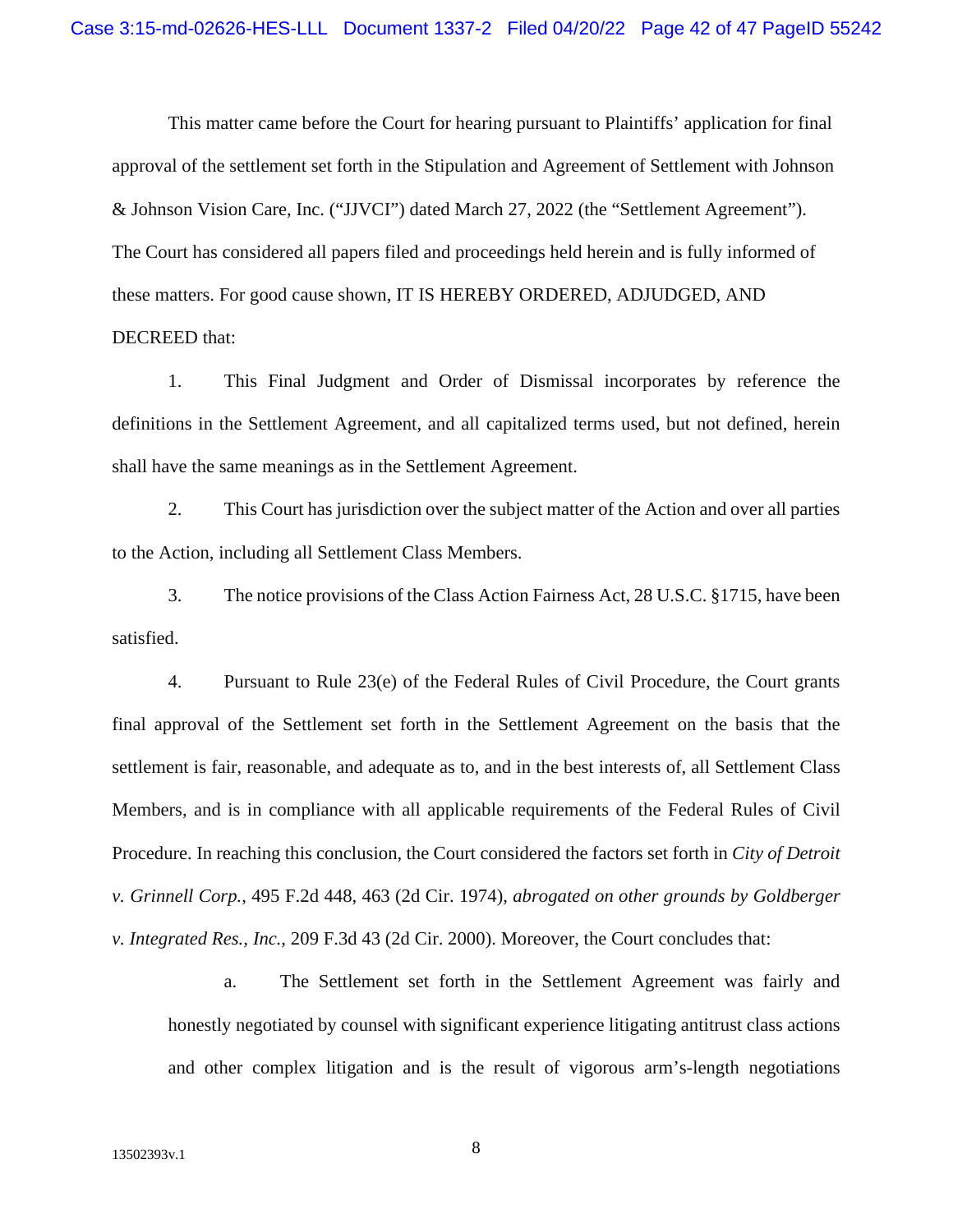undertaken in good faith;

b. This Action is likely to involve contested and serious questions of law and fact, such that the value of an immediate monetary recovery outweighs the mere possibility of future relief after protracted and expensive litigation;

c. Success in complex cases such as this one is inherently uncertain, and there is no guarantee that continued litigation would yield a superior result; and

d. The Settlement Class Members' reaction to the Settlement set forth in the Settlement Agreement is entitled to great weight.

5. Except as to any individual claim of those Persons (identified in Exhibit 1 hereto) who have validly and timely requested exclusion from the Settlement Class ("Opt-Outs"), the Action and all claims contained therein, as well as all of the Released Class Claims, against JJVCI and Released JJVCI Parties by the Plaintiffs and Releasing Class Parties are dismissed with prejudice. The Settling Parties are to bear their own costs, except as otherwise provided in the Settlement Agreement and the orders of this Court.

6. The Opt-Outs identified in Exhibit 1 hereto have timely and validly requested exclusion from the Settlement Class and are excluded from the Settlement Class for all purposes, are not bound by this Final Judgment and Order of Dismissal, and may not make any claim or receive any benefit from the Settlement Agreement or any other settlement from which members of Settlement Class are entitled to recover.

7. Upon the Effective Date: (i) Plaintiffs and each of the Settlement Class Members shall be deemed to have, and by operation of the Judgment shall have, fully, finally, and forever released, relinquished, and discharged against the Released JJVCI Parties (whether or not such Settlement Class Member executes and delivers a Proof of Claim and Release form) any and all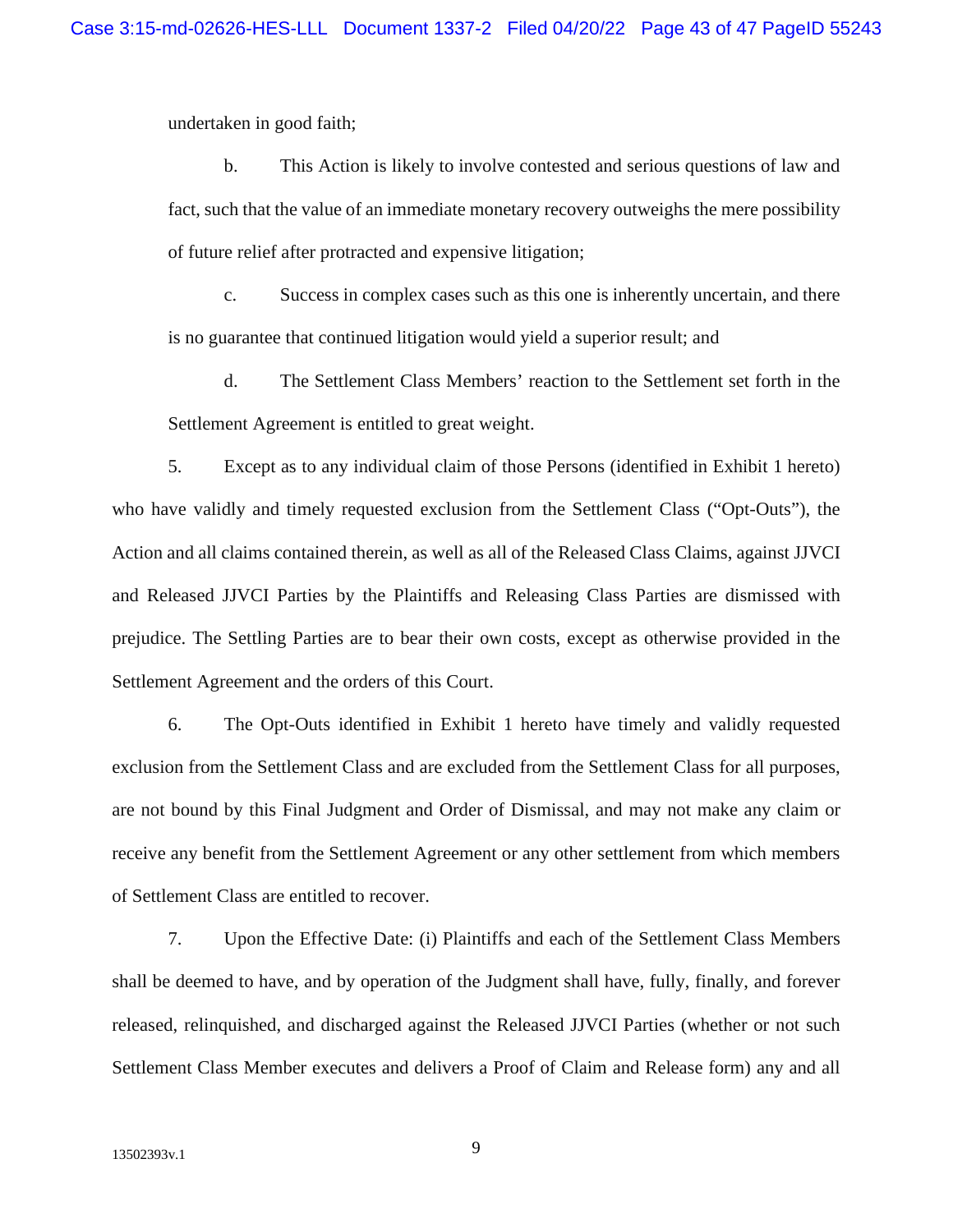Released Class Claims (including, without limitation, Unknown Claims); and (ii) Plaintiffs and each of the Settlement Class Members and anyone claiming through or on behalf of them, shall be permanently barred and enjoined from the commencement, assertion, institution, maintenance or prosecution of any of the Released Class Claims against any Released JJVCI Parties in any action or other proceeding in any court of law or equity, arbitration tribunal, administrative forum, or forum of any kind. This Final Judgment and Order of Dismissal shall not affect in any way the right of Plaintiffs or Releasing Class Parties to pursue claims, if any, outside the scope of the Released Class Claims. Claims to enforce the terms of the Settlement Agreement are not released.

8. Upon the Effective Date, each of the Releasing JJVCI Parties: (i) shall be deemed to have, and by operation of the Judgment and Order of Dismissal shall have, fully, finally, and forever released, relinquished, and discharged Plaintiffs, each and all of the Settlement Class Members, and Plaintiffs' Counsel from any and all Released JJVCI Parties' Claims (including, without limitation, Unknown Claims); and (ii) shall be permanently barred and enjoined from the commencement, assertion, institution, maintenance or prosecution against any counsel for Plaintiffs and Settlement Class Members in any action or other proceeding in any court of law or equity, arbitration tribunal, administrative forum, or forum of any kind, asserting any of the Released JJVCI Parties' Claims. This Final Judgment and Order of Dismissal shall not affect in any way the right of JJVCI or Releasing JJVCI Parties to pursue claims, if any, outside the scope of the Released JJVCI Parties' Claims. Claims to enforce the terms of the Settlement Agreement are not released.

9. Upon the Effective Date, any claims for contribution, indemnification, or similar claims from any Person, including any other Defendants in the Action against any of the Released JJVCI Parties, arising out of or related to the Released Class Claims, are barred in the manner and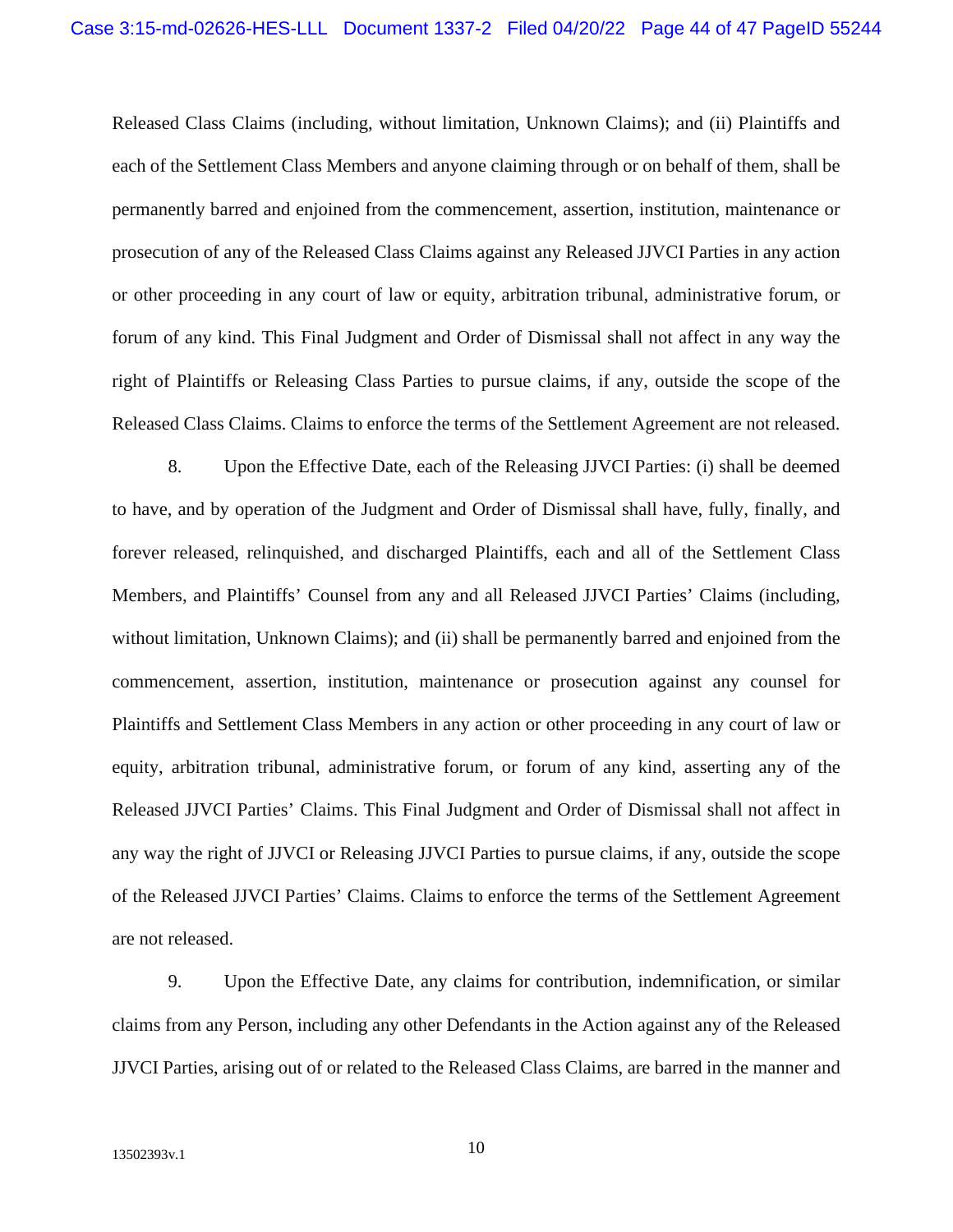to the fullest extent permitted under the law of New York or any other jurisdiction that might be construed or deemed to apply to any claims for contribution, indemnification or similar claims against any of the Released JJVCI Parties.

10. All rights of any Settlement Class Member against (i) any of the other Defendants (apart from JJVCI) currently named in the Action; (ii) any other Person formerly named in the Action; or (iii) any alleged co-conspirators or any other Person subsequently added or joined in the Action, other than JJVCI and the Released JJVCI Parties with respect to Released Class Claims are specifically reserved by Plaintiffs and the Settlement Class Members. To the extent permitted and/or authorized by law, all UPP transactions by Class Members during the Settlement Class Period, remain in the case against (i) any of the other Defendants (other than JJVCI) currently named in the Action; (ii) any other Person formerly named in the Action; or (iii) any alleged coconspirators or any other Person subsequently added or joined in the Action, other than JJVCI and the Released JJVCI Parties, as a potential basis for damage claims and may be part of any joint and several liability claims.

11. The mailing and distribution of the Notice to all members of the Settlement Class who could be identified through reasonable effort and the publication of the Summary Notice satisfy the requirements of Rule 23 of the Federal Rules of Civil Procedure and due process, constitute the best notice practicable under the circumstances, and constitute due and sufficient notice to all Persons entitled to notice.

12. The Plan of Distribution submitted by Plaintiffs is approved as fair, reasonable, and adequate.

13. Neither the Settlement Agreement nor the Settlement contained therein, nor any act performed or document executed pursuant to or in furtherance of the Settlement Agreement or the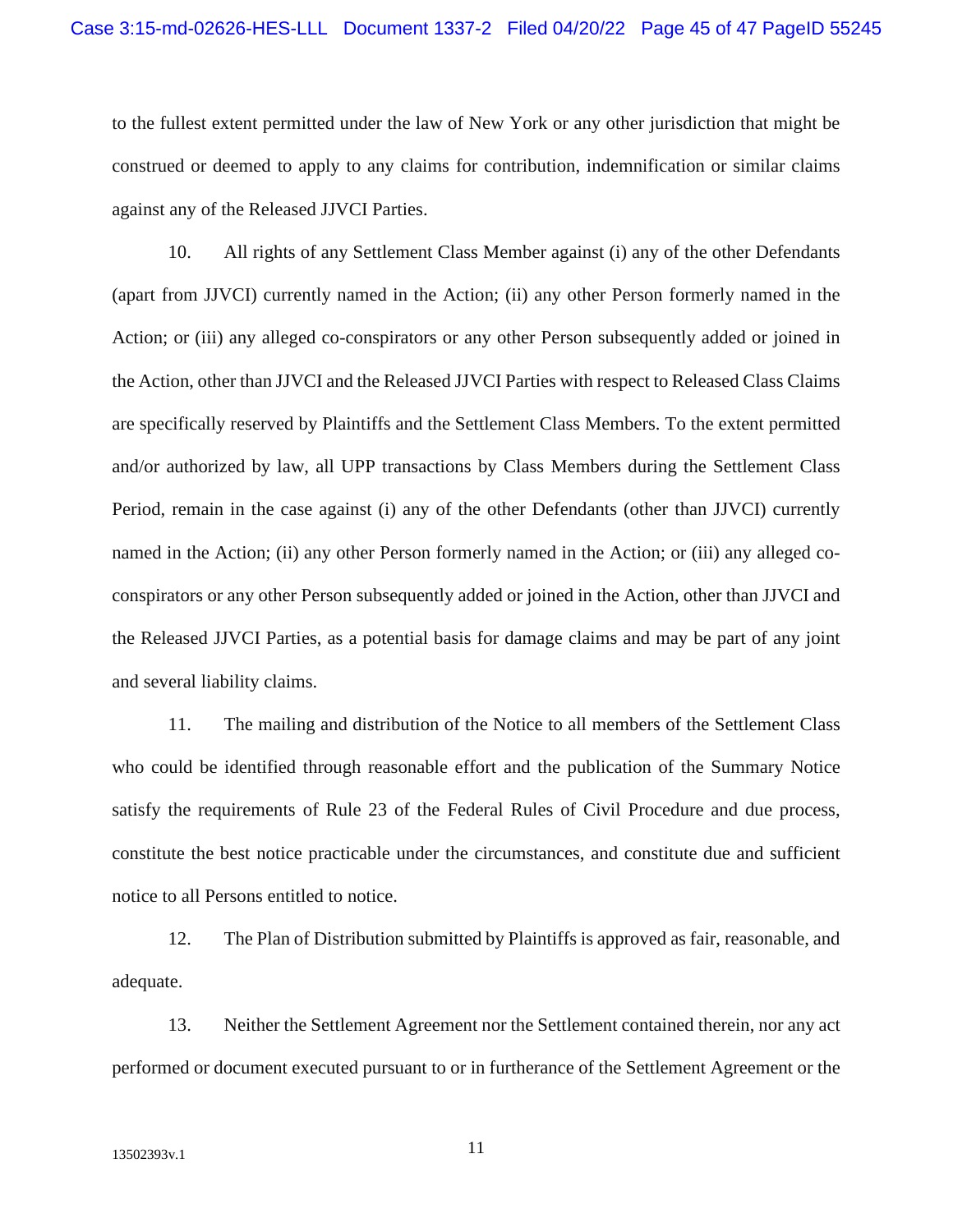Settlement: (a) is or may be deemed to be or may be used as an admission or evidence of the validity of any Released Class Claim, or of any wrongdoing or liability of JJVCI and the Released JJVCI Parties; or (b) is or may be deemed to be or may be used as an admission of, or evidence of, any fault or omission of any of JJVCI and the Released JJVCI Parties in any civil, criminal, or administrative proceeding in any court, administrative agency, or other tribunal. The Settlement Agreement may be filed in an action to enforce or interpret the terms of the Settlement Agreement, the Settlement contained therein, and any other documents executed in connection with the performance of the Settlement embodied therein. JJVCI and the Released JJVCI Parties may file the Settlement Agreement and/or this Final Judgment and Order of Dismissal in any action that may be brought against them in order to support a defense or counterclaim based on the principles of res judicata, collateral estoppel, full faith and credit, release, good faith settlement, judgment bar, or reduction or any other theory of claim preclusion or issue preclusion or similar defense or counterclaim.

14. Without affecting the finality of this Final Judgment and Order of Dismissal in any way, this Court retains continuing and exclusive jurisdiction over: (a) implementation and enforcement of the terms set forth in the Settlement Agreement; (b) any award, distribution, or disposition of the Settlement Fund, including interest earned thereon; (c) hearing and determining applications for attorneys' fees, costs, expenses including expert fees, and incentive awards; and (d) all Settling Parties, Released Parties, and Releasing Parties for the purpose of construing, enforcing, and administering the Settlement Agreement.

15. In the event that the Settlement does not become effective in accordance with the terms of the Settlement Agreement, then this Final Order and Judgment of Dismissal shall be rendered null and void and shall be vacated. In such event, all orders entered and releases delivered